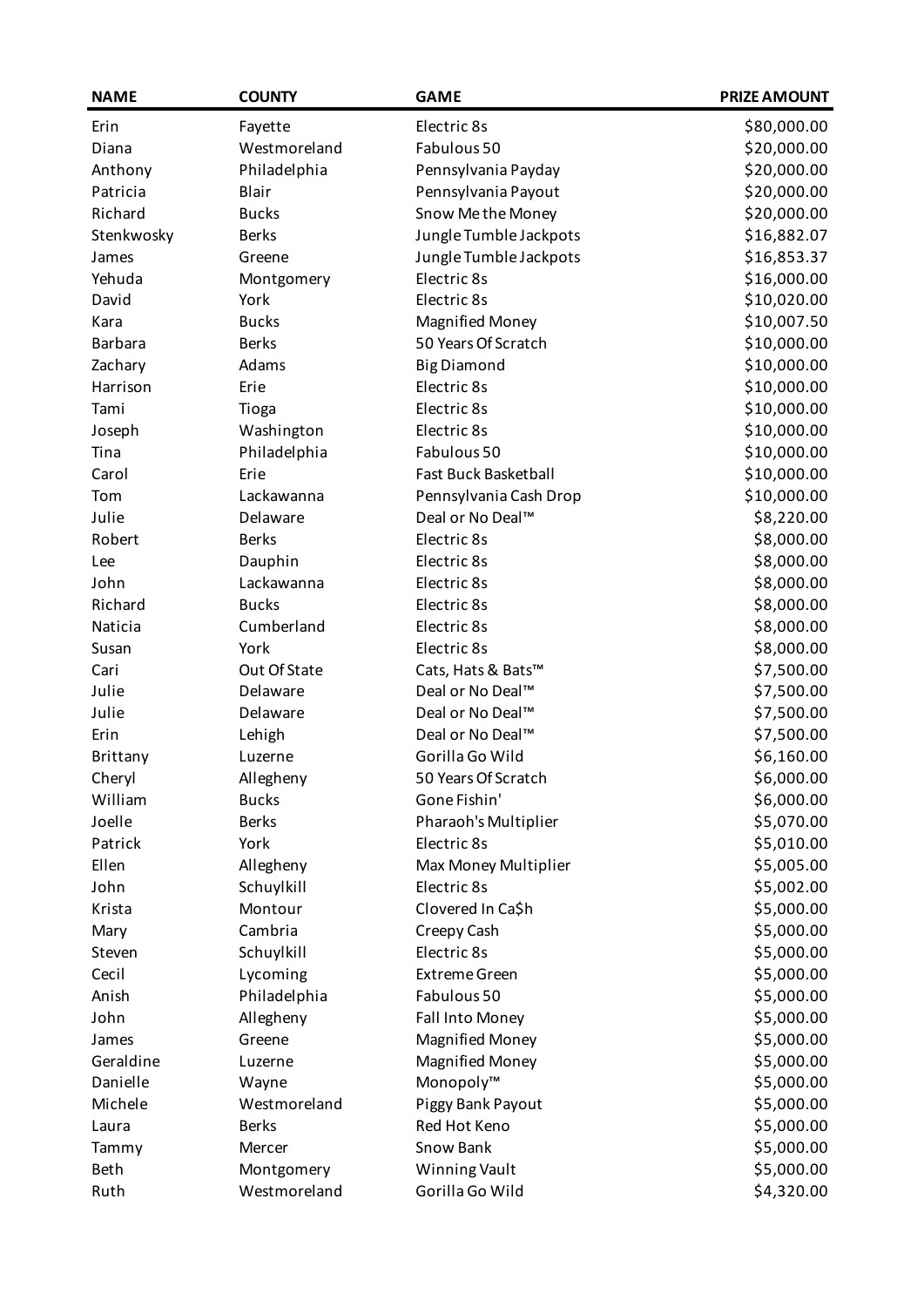| David          | York          | Fabulous 50                          | \$4,250.00 |
|----------------|---------------|--------------------------------------|------------|
| Roberta        | <b>Berks</b>  | Pennsylvania Payout                  | \$4,200.00 |
| Theresa        | Washington    | Unwrap the Cash                      | \$4,038.00 |
| Jodi           | Allegheny     | Jungle Tumble Jackpots               | \$4,008.00 |
| William        | Erie          | Electric 8s                          | \$4,007.50 |
| <b>Briana</b>  | Clearfield    | Electric 8s                          | \$4,002.00 |
| Donna          | Luzerne       | Ca\$H Avalanche                      | \$4,000.00 |
| Cynthia        | Montgomery    | Cats, Hats & Bats™                   | \$4,000.00 |
| Pamela         | Delaware      | Clovered In Ca\$h                    | \$4,000.00 |
| Beth           | Montgomery    | Deal or No Deal™                     | \$4,000.00 |
| Christina      | Dauphin       | Electric 8s                          | \$4,000.00 |
| Dwight         | Lancaster     | Electric 8s                          | \$4,000.00 |
| Deborah        | Fayette       | Electric 8s                          | \$4,000.00 |
| Cullen         | York          | Electric 8s                          | \$4,000.00 |
| Michelle       | Westmoreland  | Electric 8s                          | \$4,000.00 |
| Gina           | Westmoreland  | Electric 8s                          | \$4,000.00 |
| <b>Bridie</b>  | Luzerne       | Electric 8s                          | \$4,000.00 |
| Eva            | Lancaster     | Gold Fish®                           | \$4,000.00 |
| Jennifer       | Clarion       | Matching Through The Snow            | \$4,000.00 |
| Robin          | Westmoreland  | Neon Keno                            | \$4,000.00 |
| Chris          | Luzerne       | Red Hot 10s                          | \$4,000.00 |
| Joseph         | <b>Butler</b> | Fabulous 50                          | \$3,290.00 |
| <b>Brad</b>    | Fayette       | Jungle Tumble Jackpots               | \$3,271.28 |
| <b>Bradley</b> | Schuylkill    | Double Jackpots (P)                  | \$3,223.41 |
| Mike           | Adams         | Electric 8s                          | \$3,220.00 |
| Colleen        | Montgomery    | Cash Buster Towers                   | \$3,000.00 |
| Kim            | Erie          | Count de Money                       | \$3,000.00 |
| Stephanie      | Philadelphia  | Gorilla Go Wild                      | \$3,000.00 |
| James          | Philadelphia  | Gorilla Go Wild                      | \$3,000.00 |
| Ruth           | Westmoreland  | Gorilla Go Wild                      | \$3,000.00 |
| Cameron        | Franklin      | Jungle Tumble Jackpots               | \$3,000.00 |
| Matthew        | Montgomery    | Jungle Tumble Jackpots               | \$3,000.00 |
| Robert         | Montgomery    | Lucky You                            | \$3,000.00 |
| Pamela         | York          | Money Bee                            | \$3,000.00 |
| M              | Allegheny     | Neon Keno                            | \$3,000.00 |
| Erin           | Fayette       | Pennsylvania Payday                  | \$3,000.00 |
| Ruth           | Crawford      | Snow Me the Money                    | \$3,000.00 |
| Chelsea        | Schuylkill    | <b>Super Gems</b>                    | \$3,000.00 |
| Cheryl         | Allegheny     | Wizard of Oz™                        | \$3,000.00 |
| Sara           | Luzerne       | Wizard of Oz™                        | \$3,000.00 |
| Alan           | Erie          | Wizard of Oz™                        | \$3,000.00 |
| Kara           | <b>Bucks</b>  | Willy Wonka & The Chocolate Factory™ | \$3,000.00 |
| Kara           | <b>Bucks</b>  | Snow Me the Money                    | \$2,940.00 |
| Ruth           | Westmoreland  | Gorilla Go Wild                      | \$2,840.00 |
| Kim            | Fayette       | Gorilla Go Wild                      | \$2,800.00 |
| Chris          | Luzerne       | Red Hot 10s                          | \$2,670.00 |
| James          | Greene        | <b>Extreme Green</b>                 | \$2,640.00 |
| Esmeralda      | Snyder        | Jungle Tumble Jackpots               | \$2,640.00 |
| Stacie         | Luzerne       | <b>Big Diamond</b>                   | \$2,600.00 |
| Kara           | <b>Bucks</b>  | Snow Me the Money                    | \$2,600.00 |
| Christopher    | Columbia      | Gorilla Go Wild                      | \$2,580.00 |
| George         | Lehigh        | Electric 8s                          | \$2,557.50 |
|                |               |                                      |            |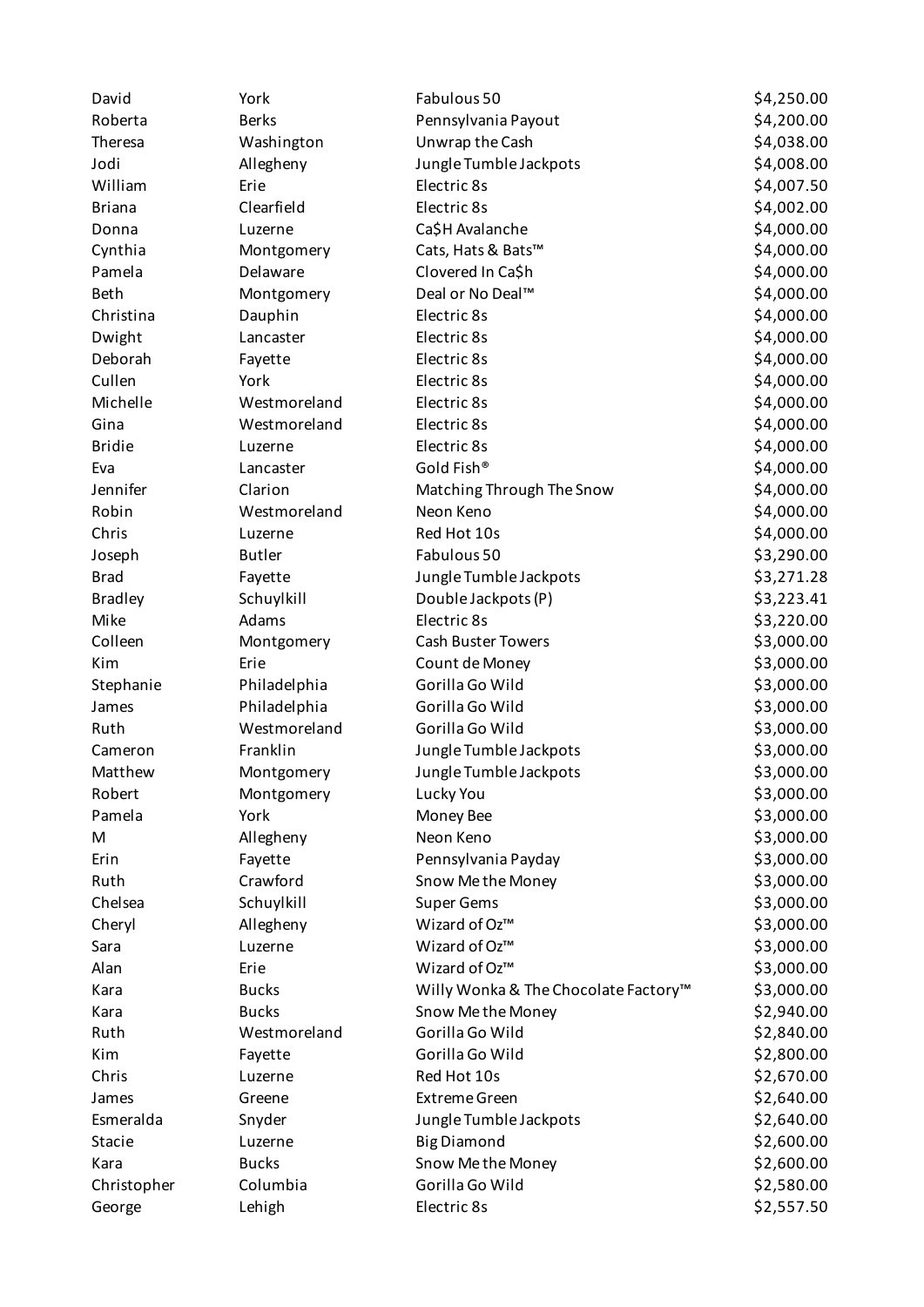| Patti         | <b>Bucks</b>  | Electric 8s            | \$2,525.00 |
|---------------|---------------|------------------------|------------|
| Geraldine     | Luzerne       | <b>Magnified Money</b> | \$2,501.50 |
| Joelle        | <b>Berks</b>  | Pharaoh's Multiplier   | \$2,501.00 |
| William       | Chester       | Clover Cash            | \$2,500.00 |
| Rita          | Erie          | Electric 8s            | \$2,500.00 |
| James         | <b>Butler</b> | Electric 8s            | \$2,500.00 |
| Latrece       | Philadelphia  | Electric 8s            | \$2,500.00 |
| Tiffany       | Philadelphia  | Electric 8s            | \$2,500.00 |
| Kristy        | Montgomery    | Electric 8s            | \$2,500.00 |
| Tricia        | Delaware      | Electric 8s            | \$2,500.00 |
| Stephanie     | Lawrence      | Electric 8s            | \$2,500.00 |
| David         | York          | Fabulous 50            | \$2,500.00 |
| Erin          | Fayette       | Fabulous 50            | \$2,500.00 |
| Erin          | Fayette       | Fabulous 50            | \$2,500.00 |
| Raymond       | Allegheny     | Fabulous 50            | \$2,500.00 |
| Denise        | Cumberland    | Fabulous 50            | \$2,500.00 |
| Jocelyn       | Lehigh        | Fabulous 50            | \$2,500.00 |
| Stephanie     | Lawrence      | Gifts Galore           | \$2,500.00 |
| Michelle      | <b>Berks</b>  | <b>Magnified Money</b> | \$2,500.00 |
| Kara          | <b>Bucks</b>  | <b>Magnified Money</b> | \$2,500.00 |
| Miriam        | <b>Berks</b>  | Max Money Multiplier   | \$2,500.00 |
| Heather       | Bedford       | Monopoly™              | \$2,500.00 |
| Michele       | Dauphin       | Pennsylvania Cash Drop | \$2,500.00 |
| Joelle        | <b>Berks</b>  | Pharaoh's Multiplier   | \$2,500.00 |
| Yehuda        | Montgomery    | Potion Payout          | \$2,500.00 |
| Richard       | Blair         | Red Hot Keno           | \$2,500.00 |
| Eleanor       | <b>Bucks</b>  | Red Hot Keno           | \$2,500.00 |
| Ruth          | Montgomery    | Red Hot Keno           | \$2,500.00 |
| Dawn          | York          | Red Hot Keno           | \$2,500.00 |
| Susan         | Luzerne       | <b>Turbo Match</b>     | \$2,500.00 |
| Cheryl        | Allegheny     | Doubloons Doubler      | \$2,448.00 |
| Marcia        | Franklin      | 50 Years Of Scratch    | \$2,400.00 |
| Robert        | <b>Berks</b>  | Clovered In Ca\$h      | \$2,400.00 |
| James         | Greene        | <b>Extreme Green</b>   | \$2,400.00 |
| James         | Greene        | <b>Extreme Green</b>   | \$2,400.00 |
| Susan         | Northampton   | Frosty Fun             | \$2,400.00 |
| David         | Carbon        | Jungle Tumble Jackpots | \$2,400.00 |
| Masayo        | Lancaster     | Doubloons Doubler      | \$2,376.00 |
| Kara          | <b>Bucks</b>  | Snow Me the Money      | \$2,300.00 |
| Amy-Marie     | <b>Berks</b>  | Gold Fish®             | \$2,280.00 |
| <b>Briant</b> | Out Of State  | Gone Fishin'           | \$2,253.00 |
| Erin          | Out Of State  | Pennsylvania Cash Drop | \$2,253.00 |
| Robert        | <b>Bucks</b>  | Pennsylvania Cash Drop | \$2,253.00 |
| Latasha       | Lancaster     | Pennsylvania Cash Drop | \$2,253.00 |
| Julian        | Allegheny     | Pennsylvania Cash Drop | \$2,253.00 |
| William       | <b>Berks</b>  | Pennsylvania Cash Drop | \$2,253.00 |
| Joseph        | <b>Butler</b> | Pennsylvania Cash Drop | \$2,253.00 |
| Minerva       | <b>Berks</b>  | Pennsylvania Cash Drop | \$2,253.00 |
| David         | York          | Fabulous 50            | \$2,250.00 |
| Jocelyn       | Lehigh        | Fabulous 50            | \$2,250.00 |
| Jodi          | Allegheny     | Jungle Tumble Jackpots | \$2,250.00 |
| Matthew       | Montgomery    | Jungle Tumble Jackpots | \$2,250.00 |
|               |               |                        |            |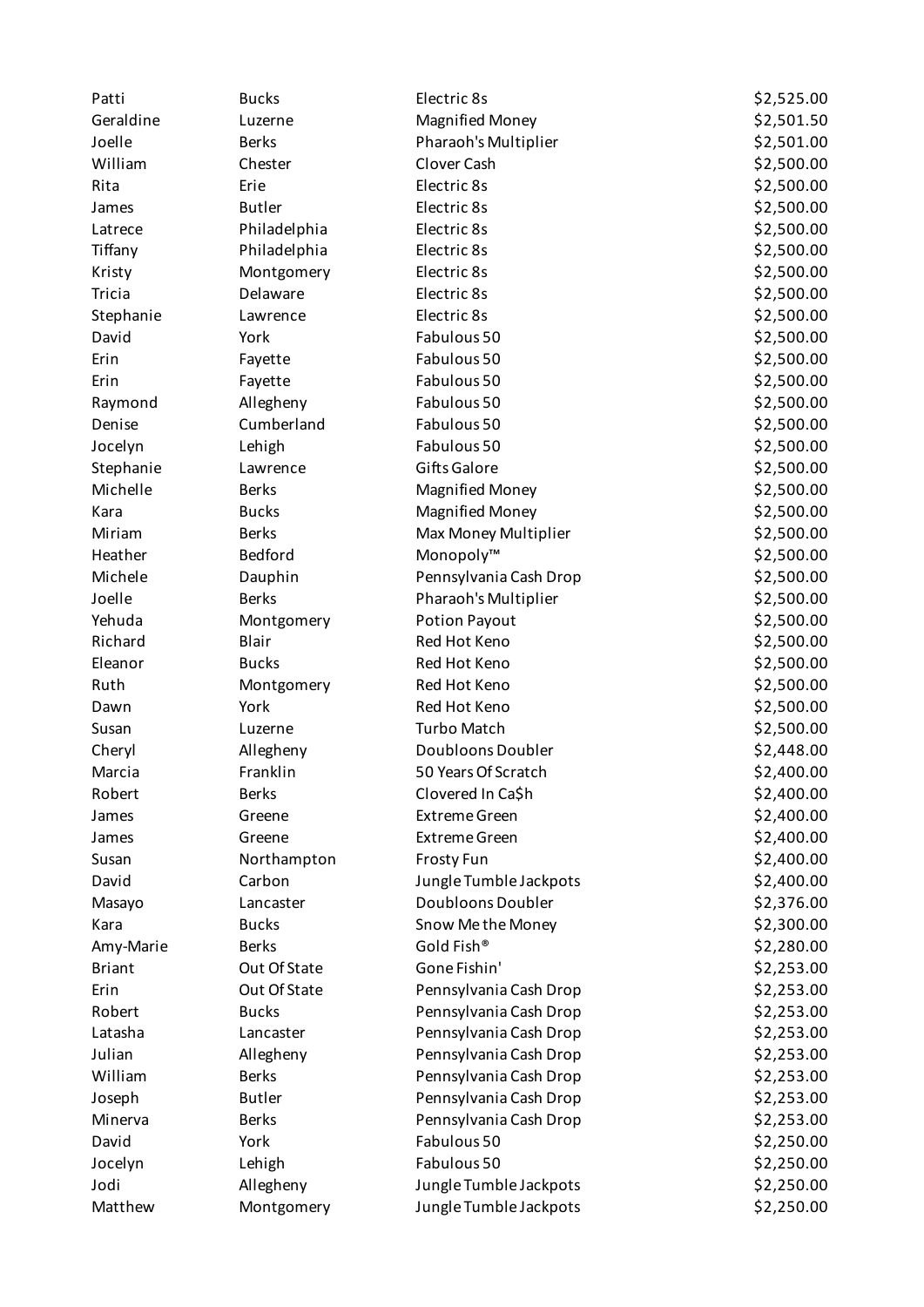| William        | <b>Berks</b>  | Jungle Tumble Jackpots   | \$2,250.00 |
|----------------|---------------|--------------------------|------------|
| Michael        | Delaware      | Jungle Tumble Jackpots   | \$2,250.00 |
| Anish          | Philadelphia  | Cauldron of Cash         | \$2,196.00 |
| Lois           | Allegheny     | Gone Fishin'             | \$2,196.00 |
| Masayo         | Lancaster     | Gone Fishin'             | \$2,196.00 |
| James          | Greene        | Pennsylvania Cash Drop   | \$2,196.00 |
| Leah           | <b>Butler</b> | Pennsylvania Cash Drop   | \$2,196.00 |
| Julian         | Allegheny     | Pennsylvania Cash Drop   | \$2,196.00 |
| Tonya          | <b>Beaver</b> | Cats, Hats & Bats™       | \$2,160.00 |
| Jodi           | Allegheny     | Jungle Tumble Jackpots   | \$2,160.00 |
| Alan           | Erie          | Pennsylvania Payout      | \$2,150.00 |
| Kara           | <b>Bucks</b>  | Fabulous 50              | \$2,100.00 |
| Tazmine        | Franklin      | Snow Me the Money        | \$2,100.00 |
| Sean           | Lackawanna    | Snow Me the Money        | \$2,100.00 |
| David          | York          | Fabulous 50              | \$2,085.00 |
| Sarah          | Venango       | Fabulous 50              | \$2,085.00 |
| Sarah          | Venango       | Fabulous 50              | \$2,085.00 |
| Joseph         | <b>Butler</b> | Fabulous 50              | \$2,085.00 |
| Joseph         | <b>Butler</b> | Fabulous 50              | \$2,085.00 |
| Patrick        | <b>Berks</b>  | Deal or No Deal™         | \$2,080.00 |
| Ruth           | Westmoreland  | Gorilla Go Wild          | \$2,080.00 |
| Sara           | Luzerne       | Gone Fishin'             | \$2,043.00 |
| Lee            | Northampton   | Pennsylvania Cash Drop   | \$2,043.00 |
| Timothy        | Allegheny     | Pennsylvania Cash Drop   | \$2,043.00 |
| Julian         | Allegheny     | Pennsylvania Cash Drop   | \$2,043.00 |
| David          | York          | Fabulous 50              | \$2,040.00 |
| Angie          | Fayette       | Electric 8s              | \$2,039.00 |
| Ryan           | Monroe        | Pennsylvania Payout      | \$2,036.00 |
| Larissa        | Blair         | Deal or No Deal™         | \$2,030.00 |
| Alan           | Erie          | Pennsylvania Payout      | \$2,020.00 |
| Geraldine      | Luzerne       | <b>Magnified Money</b>   | \$2,012.50 |
| Patricia       | Allegheny     | Unwrap the Cash          | \$2,004.50 |
| Diane          | Westmoreland  | Jungle Tumble Jackpots   | \$2,004.00 |
| Joleen         | Luzerne       | Jungle Tumble Jackpots   | \$2,004.00 |
| Michelle       | <b>Berks</b>  | <b>Magnified Money</b>   | \$2,003.00 |
| Martha         | Lycoming      | Double Jackpots (P)      | \$2,001.40 |
| Jasprit        | Luzerne       | 50 Years Of Scratch      | \$2,000.00 |
| Kendra         | Philadelphia  | 50 Years Of Scratch      | \$2,000.00 |
| Lori           | Allegheny     | Bake It 'Til You Make It | \$2,000.00 |
| Beau           | Crawford      | <b>Big Diamond</b>       | \$2,000.00 |
| Laura          | Allegheny     | <b>Brr Bucks</b>         | \$2,000.00 |
| Blaise         | Mifflin       | Cash Buster Extreme      | \$2,000.00 |
| Lacey          | Jefferson     | Cauldron of Cash         | \$2,000.00 |
| Sarah          | <b>Berks</b>  | Clover Cash              | \$2,000.00 |
| Cody           | Schuylkill    | Clovered In Ca\$h        | \$2,000.00 |
| Christopher    | Columbia      | Clovered In Ca\$h        | \$2,000.00 |
| Tim            | Erie          | Diamonds & Gold          | \$2,000.00 |
| Eric           | Out Of State  | Electric 8s              | \$2,000.00 |
| Robert         | <b>Berks</b>  | Electric 8s              | \$2,000.00 |
| Andrea         | Franklin      | Electric 8s              | \$2,000.00 |
| <b>Barbara</b> | Indiana       | Electric 8s              | \$2,000.00 |
| Michael        | Montgomery    | Electric 8s              | \$2,000.00 |
|                |               |                          |            |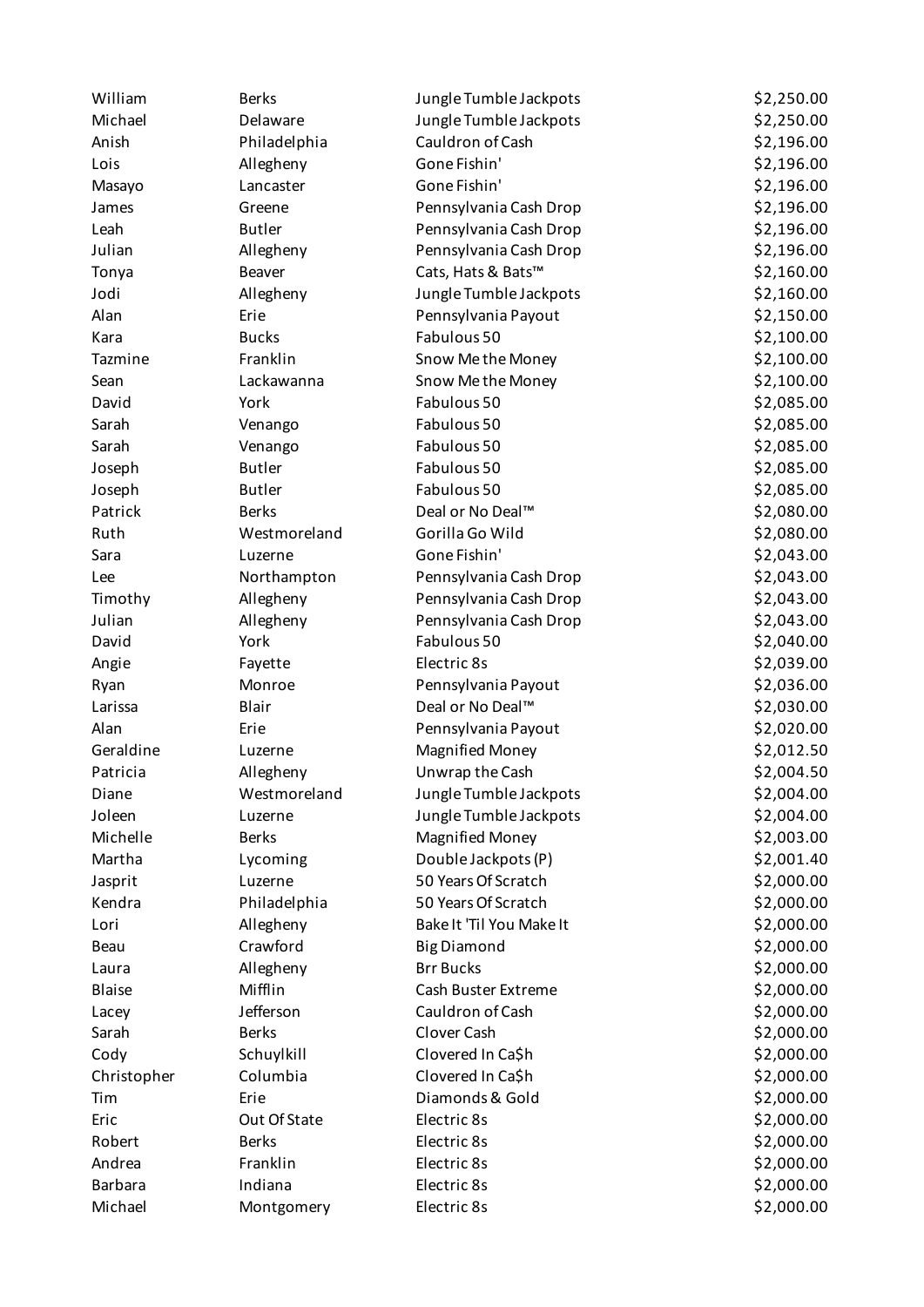| York<br>Electric 8s<br>\$2,000.00<br>David<br>\$2,000.00<br>Dauphin<br>Electric 8s<br>Ivan<br>\$2,000.00<br>Amber<br>Lycoming<br>Electric 8s<br>Electric 8s<br>\$2,000.00<br>Tara<br>Luzerne<br>Electric 8s<br>\$2,000.00<br>Washington<br>Joseph<br>Cumberland<br>Electric 8s<br>\$2,000.00<br>Donald<br>Julian<br>Electric 8s<br>\$2,000.00<br>Allegheny<br>Jefferson<br>Electric 8s<br>\$2,000.00<br>Cory<br>Michelle<br>Electric 8s<br>\$2,000.00<br>Luzerne<br>Sarah<br>Fabulous 50<br>\$2,000.00<br>Venango<br>Debbie<br>Fabulous 50<br>\$2,000.00<br>Lackawanna<br>Fabulous 50<br>\$2,000.00<br>Ruth<br>Westmoreland<br>Fabulous 50<br>\$2,000.00<br><b>Butler</b><br>Joseph<br><b>Butler</b><br>Fabulous 50<br>\$2,000.00<br>Joseph<br>Flurry of Cash<br>\$2,000.00<br>Benjamin<br>Dauphin<br>Mifflin<br>\$2,000.00<br>Foxin Wins Again<br>Regina<br>Crawford<br>\$2,000.00<br>Ruth<br><b>Frosty Fun</b><br>Gold Fish®<br>\$2,000.00<br>Kim<br>Fayette<br>Jodi<br>\$2,000.00<br>Allegheny<br>Jungle Tumble Jackpots<br>Jungle Tumble Jackpots<br>\$2,000.00<br>Christopher<br>Luzerne<br>\$2,000.00<br>Charles<br>Jungle Tumble Jackpots<br>Lancaster<br>Michael<br>The Luckiest Number 13<br>\$2,000.00<br>Lehigh<br>Jennifer<br>The Luckiest Number 13<br>\$2,000.00<br>Luzerne<br>\$2,000.00<br>Lucky You<br>Deanna<br>Luzerne<br>Allison<br>\$2,000.00<br>Lebanon<br><b>Magnified Money</b><br>Geraldine<br><b>Magnified Money</b><br>\$2,000.00<br>Luzerne<br>Matching Through The Snow<br>\$2,000.00<br>Cynthia<br>Montgomery<br>\$2,000.00<br>Earl<br>Mega Multiplied<br>Lehigh<br>\$2,000.00<br>Justina<br>Lackawanna<br>Money Bee<br>Out Of State<br>Monopoly™<br>\$2,000.00<br>Herbert<br>Herbert<br>Out Of State<br>Monopoly™<br>\$2,000.00<br>Monopoly™<br>\$2,000.00<br>Karen<br>Luzerne<br>Monopoly™<br>\$2,000.00<br>Lackawanna<br>Joanne<br>Monopoly™<br>\$2,000.00<br>Scott<br>York<br>Robin<br>Neon Keno<br>\$2,000.00<br>Westmoreland<br>Pennsylvania Payout<br>\$2,000.00<br>Christopher<br>Washington<br>\$2,000.00<br>Greene<br>Pennsylvania Payout<br>James<br>Alan<br>Pennsylvania Payout<br>\$2,000.00<br>Erie<br>Alan<br>Pennsylvania Payout<br>\$2,000.00<br>Erie<br>\$2,000.00<br>Erie<br>Alan<br>Pennsylvania Payout<br>Alan<br>Erie<br>Pennsylvania Payout<br>\$2,000.00<br>Pennsylvania Payout<br>\$2,000.00<br>Maureen<br>Allegheny<br>\$2,000.00<br>Pennsylvania Payout<br>Monroe<br>Ryan<br>Pennsylvania Payout<br>\$2,000.00<br>Ryan<br>Monroe<br>Michael<br>Polar Bear Bucks<br>\$2,000.00<br>Monroe<br>Red Hot 10s<br>\$2,000.00<br>Chris<br>Luzerne<br>Red Hot 10s<br>\$2,000.00<br>Chris<br>Luzerne<br>\$2,000.00<br>Chris<br>Red Hot 10s<br>Luzerne<br>\$2,000.00<br>Chris<br>Red Hot 10s<br>Luzerne<br>Richard<br>Red Hot Keno<br>\$2,000.00<br>Blair | Kevin | Venango | Electric 8s | \$2,000.00 |
|--------------------------------------------------------------------------------------------------------------------------------------------------------------------------------------------------------------------------------------------------------------------------------------------------------------------------------------------------------------------------------------------------------------------------------------------------------------------------------------------------------------------------------------------------------------------------------------------------------------------------------------------------------------------------------------------------------------------------------------------------------------------------------------------------------------------------------------------------------------------------------------------------------------------------------------------------------------------------------------------------------------------------------------------------------------------------------------------------------------------------------------------------------------------------------------------------------------------------------------------------------------------------------------------------------------------------------------------------------------------------------------------------------------------------------------------------------------------------------------------------------------------------------------------------------------------------------------------------------------------------------------------------------------------------------------------------------------------------------------------------------------------------------------------------------------------------------------------------------------------------------------------------------------------------------------------------------------------------------------------------------------------------------------------------------------------------------------------------------------------------------------------------------------------------------------------------------------------------------------------------------------------------------------------------------------------------------------------------------------------------------------------------------------------------------------------------------------------------------------------------------------------------------------------------------------------------------------------------------------------------------------------------------------------------------------------------------------------------------------------------------------------------------------------------------|-------|---------|-------------|------------|
|                                                                                                                                                                                                                                                                                                                                                                                                                                                                                                                                                                                                                                                                                                                                                                                                                                                                                                                                                                                                                                                                                                                                                                                                                                                                                                                                                                                                                                                                                                                                                                                                                                                                                                                                                                                                                                                                                                                                                                                                                                                                                                                                                                                                                                                                                                                                                                                                                                                                                                                                                                                                                                                                                                                                                                                                        |       |         |             |            |
|                                                                                                                                                                                                                                                                                                                                                                                                                                                                                                                                                                                                                                                                                                                                                                                                                                                                                                                                                                                                                                                                                                                                                                                                                                                                                                                                                                                                                                                                                                                                                                                                                                                                                                                                                                                                                                                                                                                                                                                                                                                                                                                                                                                                                                                                                                                                                                                                                                                                                                                                                                                                                                                                                                                                                                                                        |       |         |             |            |
|                                                                                                                                                                                                                                                                                                                                                                                                                                                                                                                                                                                                                                                                                                                                                                                                                                                                                                                                                                                                                                                                                                                                                                                                                                                                                                                                                                                                                                                                                                                                                                                                                                                                                                                                                                                                                                                                                                                                                                                                                                                                                                                                                                                                                                                                                                                                                                                                                                                                                                                                                                                                                                                                                                                                                                                                        |       |         |             |            |
|                                                                                                                                                                                                                                                                                                                                                                                                                                                                                                                                                                                                                                                                                                                                                                                                                                                                                                                                                                                                                                                                                                                                                                                                                                                                                                                                                                                                                                                                                                                                                                                                                                                                                                                                                                                                                                                                                                                                                                                                                                                                                                                                                                                                                                                                                                                                                                                                                                                                                                                                                                                                                                                                                                                                                                                                        |       |         |             |            |
|                                                                                                                                                                                                                                                                                                                                                                                                                                                                                                                                                                                                                                                                                                                                                                                                                                                                                                                                                                                                                                                                                                                                                                                                                                                                                                                                                                                                                                                                                                                                                                                                                                                                                                                                                                                                                                                                                                                                                                                                                                                                                                                                                                                                                                                                                                                                                                                                                                                                                                                                                                                                                                                                                                                                                                                                        |       |         |             |            |
|                                                                                                                                                                                                                                                                                                                                                                                                                                                                                                                                                                                                                                                                                                                                                                                                                                                                                                                                                                                                                                                                                                                                                                                                                                                                                                                                                                                                                                                                                                                                                                                                                                                                                                                                                                                                                                                                                                                                                                                                                                                                                                                                                                                                                                                                                                                                                                                                                                                                                                                                                                                                                                                                                                                                                                                                        |       |         |             |            |
|                                                                                                                                                                                                                                                                                                                                                                                                                                                                                                                                                                                                                                                                                                                                                                                                                                                                                                                                                                                                                                                                                                                                                                                                                                                                                                                                                                                                                                                                                                                                                                                                                                                                                                                                                                                                                                                                                                                                                                                                                                                                                                                                                                                                                                                                                                                                                                                                                                                                                                                                                                                                                                                                                                                                                                                                        |       |         |             |            |
|                                                                                                                                                                                                                                                                                                                                                                                                                                                                                                                                                                                                                                                                                                                                                                                                                                                                                                                                                                                                                                                                                                                                                                                                                                                                                                                                                                                                                                                                                                                                                                                                                                                                                                                                                                                                                                                                                                                                                                                                                                                                                                                                                                                                                                                                                                                                                                                                                                                                                                                                                                                                                                                                                                                                                                                                        |       |         |             |            |
|                                                                                                                                                                                                                                                                                                                                                                                                                                                                                                                                                                                                                                                                                                                                                                                                                                                                                                                                                                                                                                                                                                                                                                                                                                                                                                                                                                                                                                                                                                                                                                                                                                                                                                                                                                                                                                                                                                                                                                                                                                                                                                                                                                                                                                                                                                                                                                                                                                                                                                                                                                                                                                                                                                                                                                                                        |       |         |             |            |
|                                                                                                                                                                                                                                                                                                                                                                                                                                                                                                                                                                                                                                                                                                                                                                                                                                                                                                                                                                                                                                                                                                                                                                                                                                                                                                                                                                                                                                                                                                                                                                                                                                                                                                                                                                                                                                                                                                                                                                                                                                                                                                                                                                                                                                                                                                                                                                                                                                                                                                                                                                                                                                                                                                                                                                                                        |       |         |             |            |
|                                                                                                                                                                                                                                                                                                                                                                                                                                                                                                                                                                                                                                                                                                                                                                                                                                                                                                                                                                                                                                                                                                                                                                                                                                                                                                                                                                                                                                                                                                                                                                                                                                                                                                                                                                                                                                                                                                                                                                                                                                                                                                                                                                                                                                                                                                                                                                                                                                                                                                                                                                                                                                                                                                                                                                                                        |       |         |             |            |
|                                                                                                                                                                                                                                                                                                                                                                                                                                                                                                                                                                                                                                                                                                                                                                                                                                                                                                                                                                                                                                                                                                                                                                                                                                                                                                                                                                                                                                                                                                                                                                                                                                                                                                                                                                                                                                                                                                                                                                                                                                                                                                                                                                                                                                                                                                                                                                                                                                                                                                                                                                                                                                                                                                                                                                                                        |       |         |             |            |
|                                                                                                                                                                                                                                                                                                                                                                                                                                                                                                                                                                                                                                                                                                                                                                                                                                                                                                                                                                                                                                                                                                                                                                                                                                                                                                                                                                                                                                                                                                                                                                                                                                                                                                                                                                                                                                                                                                                                                                                                                                                                                                                                                                                                                                                                                                                                                                                                                                                                                                                                                                                                                                                                                                                                                                                                        |       |         |             |            |
|                                                                                                                                                                                                                                                                                                                                                                                                                                                                                                                                                                                                                                                                                                                                                                                                                                                                                                                                                                                                                                                                                                                                                                                                                                                                                                                                                                                                                                                                                                                                                                                                                                                                                                                                                                                                                                                                                                                                                                                                                                                                                                                                                                                                                                                                                                                                                                                                                                                                                                                                                                                                                                                                                                                                                                                                        |       |         |             |            |
|                                                                                                                                                                                                                                                                                                                                                                                                                                                                                                                                                                                                                                                                                                                                                                                                                                                                                                                                                                                                                                                                                                                                                                                                                                                                                                                                                                                                                                                                                                                                                                                                                                                                                                                                                                                                                                                                                                                                                                                                                                                                                                                                                                                                                                                                                                                                                                                                                                                                                                                                                                                                                                                                                                                                                                                                        |       |         |             |            |
|                                                                                                                                                                                                                                                                                                                                                                                                                                                                                                                                                                                                                                                                                                                                                                                                                                                                                                                                                                                                                                                                                                                                                                                                                                                                                                                                                                                                                                                                                                                                                                                                                                                                                                                                                                                                                                                                                                                                                                                                                                                                                                                                                                                                                                                                                                                                                                                                                                                                                                                                                                                                                                                                                                                                                                                                        |       |         |             |            |
|                                                                                                                                                                                                                                                                                                                                                                                                                                                                                                                                                                                                                                                                                                                                                                                                                                                                                                                                                                                                                                                                                                                                                                                                                                                                                                                                                                                                                                                                                                                                                                                                                                                                                                                                                                                                                                                                                                                                                                                                                                                                                                                                                                                                                                                                                                                                                                                                                                                                                                                                                                                                                                                                                                                                                                                                        |       |         |             |            |
|                                                                                                                                                                                                                                                                                                                                                                                                                                                                                                                                                                                                                                                                                                                                                                                                                                                                                                                                                                                                                                                                                                                                                                                                                                                                                                                                                                                                                                                                                                                                                                                                                                                                                                                                                                                                                                                                                                                                                                                                                                                                                                                                                                                                                                                                                                                                                                                                                                                                                                                                                                                                                                                                                                                                                                                                        |       |         |             |            |
|                                                                                                                                                                                                                                                                                                                                                                                                                                                                                                                                                                                                                                                                                                                                                                                                                                                                                                                                                                                                                                                                                                                                                                                                                                                                                                                                                                                                                                                                                                                                                                                                                                                                                                                                                                                                                                                                                                                                                                                                                                                                                                                                                                                                                                                                                                                                                                                                                                                                                                                                                                                                                                                                                                                                                                                                        |       |         |             |            |
|                                                                                                                                                                                                                                                                                                                                                                                                                                                                                                                                                                                                                                                                                                                                                                                                                                                                                                                                                                                                                                                                                                                                                                                                                                                                                                                                                                                                                                                                                                                                                                                                                                                                                                                                                                                                                                                                                                                                                                                                                                                                                                                                                                                                                                                                                                                                                                                                                                                                                                                                                                                                                                                                                                                                                                                                        |       |         |             |            |
|                                                                                                                                                                                                                                                                                                                                                                                                                                                                                                                                                                                                                                                                                                                                                                                                                                                                                                                                                                                                                                                                                                                                                                                                                                                                                                                                                                                                                                                                                                                                                                                                                                                                                                                                                                                                                                                                                                                                                                                                                                                                                                                                                                                                                                                                                                                                                                                                                                                                                                                                                                                                                                                                                                                                                                                                        |       |         |             |            |
|                                                                                                                                                                                                                                                                                                                                                                                                                                                                                                                                                                                                                                                                                                                                                                                                                                                                                                                                                                                                                                                                                                                                                                                                                                                                                                                                                                                                                                                                                                                                                                                                                                                                                                                                                                                                                                                                                                                                                                                                                                                                                                                                                                                                                                                                                                                                                                                                                                                                                                                                                                                                                                                                                                                                                                                                        |       |         |             |            |
|                                                                                                                                                                                                                                                                                                                                                                                                                                                                                                                                                                                                                                                                                                                                                                                                                                                                                                                                                                                                                                                                                                                                                                                                                                                                                                                                                                                                                                                                                                                                                                                                                                                                                                                                                                                                                                                                                                                                                                                                                                                                                                                                                                                                                                                                                                                                                                                                                                                                                                                                                                                                                                                                                                                                                                                                        |       |         |             |            |
|                                                                                                                                                                                                                                                                                                                                                                                                                                                                                                                                                                                                                                                                                                                                                                                                                                                                                                                                                                                                                                                                                                                                                                                                                                                                                                                                                                                                                                                                                                                                                                                                                                                                                                                                                                                                                                                                                                                                                                                                                                                                                                                                                                                                                                                                                                                                                                                                                                                                                                                                                                                                                                                                                                                                                                                                        |       |         |             |            |
|                                                                                                                                                                                                                                                                                                                                                                                                                                                                                                                                                                                                                                                                                                                                                                                                                                                                                                                                                                                                                                                                                                                                                                                                                                                                                                                                                                                                                                                                                                                                                                                                                                                                                                                                                                                                                                                                                                                                                                                                                                                                                                                                                                                                                                                                                                                                                                                                                                                                                                                                                                                                                                                                                                                                                                                                        |       |         |             |            |
|                                                                                                                                                                                                                                                                                                                                                                                                                                                                                                                                                                                                                                                                                                                                                                                                                                                                                                                                                                                                                                                                                                                                                                                                                                                                                                                                                                                                                                                                                                                                                                                                                                                                                                                                                                                                                                                                                                                                                                                                                                                                                                                                                                                                                                                                                                                                                                                                                                                                                                                                                                                                                                                                                                                                                                                                        |       |         |             |            |
|                                                                                                                                                                                                                                                                                                                                                                                                                                                                                                                                                                                                                                                                                                                                                                                                                                                                                                                                                                                                                                                                                                                                                                                                                                                                                                                                                                                                                                                                                                                                                                                                                                                                                                                                                                                                                                                                                                                                                                                                                                                                                                                                                                                                                                                                                                                                                                                                                                                                                                                                                                                                                                                                                                                                                                                                        |       |         |             |            |
|                                                                                                                                                                                                                                                                                                                                                                                                                                                                                                                                                                                                                                                                                                                                                                                                                                                                                                                                                                                                                                                                                                                                                                                                                                                                                                                                                                                                                                                                                                                                                                                                                                                                                                                                                                                                                                                                                                                                                                                                                                                                                                                                                                                                                                                                                                                                                                                                                                                                                                                                                                                                                                                                                                                                                                                                        |       |         |             |            |
|                                                                                                                                                                                                                                                                                                                                                                                                                                                                                                                                                                                                                                                                                                                                                                                                                                                                                                                                                                                                                                                                                                                                                                                                                                                                                                                                                                                                                                                                                                                                                                                                                                                                                                                                                                                                                                                                                                                                                                                                                                                                                                                                                                                                                                                                                                                                                                                                                                                                                                                                                                                                                                                                                                                                                                                                        |       |         |             |            |
|                                                                                                                                                                                                                                                                                                                                                                                                                                                                                                                                                                                                                                                                                                                                                                                                                                                                                                                                                                                                                                                                                                                                                                                                                                                                                                                                                                                                                                                                                                                                                                                                                                                                                                                                                                                                                                                                                                                                                                                                                                                                                                                                                                                                                                                                                                                                                                                                                                                                                                                                                                                                                                                                                                                                                                                                        |       |         |             |            |
|                                                                                                                                                                                                                                                                                                                                                                                                                                                                                                                                                                                                                                                                                                                                                                                                                                                                                                                                                                                                                                                                                                                                                                                                                                                                                                                                                                                                                                                                                                                                                                                                                                                                                                                                                                                                                                                                                                                                                                                                                                                                                                                                                                                                                                                                                                                                                                                                                                                                                                                                                                                                                                                                                                                                                                                                        |       |         |             |            |
|                                                                                                                                                                                                                                                                                                                                                                                                                                                                                                                                                                                                                                                                                                                                                                                                                                                                                                                                                                                                                                                                                                                                                                                                                                                                                                                                                                                                                                                                                                                                                                                                                                                                                                                                                                                                                                                                                                                                                                                                                                                                                                                                                                                                                                                                                                                                                                                                                                                                                                                                                                                                                                                                                                                                                                                                        |       |         |             |            |
|                                                                                                                                                                                                                                                                                                                                                                                                                                                                                                                                                                                                                                                                                                                                                                                                                                                                                                                                                                                                                                                                                                                                                                                                                                                                                                                                                                                                                                                                                                                                                                                                                                                                                                                                                                                                                                                                                                                                                                                                                                                                                                                                                                                                                                                                                                                                                                                                                                                                                                                                                                                                                                                                                                                                                                                                        |       |         |             |            |
|                                                                                                                                                                                                                                                                                                                                                                                                                                                                                                                                                                                                                                                                                                                                                                                                                                                                                                                                                                                                                                                                                                                                                                                                                                                                                                                                                                                                                                                                                                                                                                                                                                                                                                                                                                                                                                                                                                                                                                                                                                                                                                                                                                                                                                                                                                                                                                                                                                                                                                                                                                                                                                                                                                                                                                                                        |       |         |             |            |
|                                                                                                                                                                                                                                                                                                                                                                                                                                                                                                                                                                                                                                                                                                                                                                                                                                                                                                                                                                                                                                                                                                                                                                                                                                                                                                                                                                                                                                                                                                                                                                                                                                                                                                                                                                                                                                                                                                                                                                                                                                                                                                                                                                                                                                                                                                                                                                                                                                                                                                                                                                                                                                                                                                                                                                                                        |       |         |             |            |
|                                                                                                                                                                                                                                                                                                                                                                                                                                                                                                                                                                                                                                                                                                                                                                                                                                                                                                                                                                                                                                                                                                                                                                                                                                                                                                                                                                                                                                                                                                                                                                                                                                                                                                                                                                                                                                                                                                                                                                                                                                                                                                                                                                                                                                                                                                                                                                                                                                                                                                                                                                                                                                                                                                                                                                                                        |       |         |             |            |
|                                                                                                                                                                                                                                                                                                                                                                                                                                                                                                                                                                                                                                                                                                                                                                                                                                                                                                                                                                                                                                                                                                                                                                                                                                                                                                                                                                                                                                                                                                                                                                                                                                                                                                                                                                                                                                                                                                                                                                                                                                                                                                                                                                                                                                                                                                                                                                                                                                                                                                                                                                                                                                                                                                                                                                                                        |       |         |             |            |
|                                                                                                                                                                                                                                                                                                                                                                                                                                                                                                                                                                                                                                                                                                                                                                                                                                                                                                                                                                                                                                                                                                                                                                                                                                                                                                                                                                                                                                                                                                                                                                                                                                                                                                                                                                                                                                                                                                                                                                                                                                                                                                                                                                                                                                                                                                                                                                                                                                                                                                                                                                                                                                                                                                                                                                                                        |       |         |             |            |
|                                                                                                                                                                                                                                                                                                                                                                                                                                                                                                                                                                                                                                                                                                                                                                                                                                                                                                                                                                                                                                                                                                                                                                                                                                                                                                                                                                                                                                                                                                                                                                                                                                                                                                                                                                                                                                                                                                                                                                                                                                                                                                                                                                                                                                                                                                                                                                                                                                                                                                                                                                                                                                                                                                                                                                                                        |       |         |             |            |
|                                                                                                                                                                                                                                                                                                                                                                                                                                                                                                                                                                                                                                                                                                                                                                                                                                                                                                                                                                                                                                                                                                                                                                                                                                                                                                                                                                                                                                                                                                                                                                                                                                                                                                                                                                                                                                                                                                                                                                                                                                                                                                                                                                                                                                                                                                                                                                                                                                                                                                                                                                                                                                                                                                                                                                                                        |       |         |             |            |
|                                                                                                                                                                                                                                                                                                                                                                                                                                                                                                                                                                                                                                                                                                                                                                                                                                                                                                                                                                                                                                                                                                                                                                                                                                                                                                                                                                                                                                                                                                                                                                                                                                                                                                                                                                                                                                                                                                                                                                                                                                                                                                                                                                                                                                                                                                                                                                                                                                                                                                                                                                                                                                                                                                                                                                                                        |       |         |             |            |
|                                                                                                                                                                                                                                                                                                                                                                                                                                                                                                                                                                                                                                                                                                                                                                                                                                                                                                                                                                                                                                                                                                                                                                                                                                                                                                                                                                                                                                                                                                                                                                                                                                                                                                                                                                                                                                                                                                                                                                                                                                                                                                                                                                                                                                                                                                                                                                                                                                                                                                                                                                                                                                                                                                                                                                                                        |       |         |             |            |
|                                                                                                                                                                                                                                                                                                                                                                                                                                                                                                                                                                                                                                                                                                                                                                                                                                                                                                                                                                                                                                                                                                                                                                                                                                                                                                                                                                                                                                                                                                                                                                                                                                                                                                                                                                                                                                                                                                                                                                                                                                                                                                                                                                                                                                                                                                                                                                                                                                                                                                                                                                                                                                                                                                                                                                                                        |       |         |             |            |
|                                                                                                                                                                                                                                                                                                                                                                                                                                                                                                                                                                                                                                                                                                                                                                                                                                                                                                                                                                                                                                                                                                                                                                                                                                                                                                                                                                                                                                                                                                                                                                                                                                                                                                                                                                                                                                                                                                                                                                                                                                                                                                                                                                                                                                                                                                                                                                                                                                                                                                                                                                                                                                                                                                                                                                                                        |       |         |             |            |
|                                                                                                                                                                                                                                                                                                                                                                                                                                                                                                                                                                                                                                                                                                                                                                                                                                                                                                                                                                                                                                                                                                                                                                                                                                                                                                                                                                                                                                                                                                                                                                                                                                                                                                                                                                                                                                                                                                                                                                                                                                                                                                                                                                                                                                                                                                                                                                                                                                                                                                                                                                                                                                                                                                                                                                                                        |       |         |             |            |
|                                                                                                                                                                                                                                                                                                                                                                                                                                                                                                                                                                                                                                                                                                                                                                                                                                                                                                                                                                                                                                                                                                                                                                                                                                                                                                                                                                                                                                                                                                                                                                                                                                                                                                                                                                                                                                                                                                                                                                                                                                                                                                                                                                                                                                                                                                                                                                                                                                                                                                                                                                                                                                                                                                                                                                                                        |       |         |             |            |
|                                                                                                                                                                                                                                                                                                                                                                                                                                                                                                                                                                                                                                                                                                                                                                                                                                                                                                                                                                                                                                                                                                                                                                                                                                                                                                                                                                                                                                                                                                                                                                                                                                                                                                                                                                                                                                                                                                                                                                                                                                                                                                                                                                                                                                                                                                                                                                                                                                                                                                                                                                                                                                                                                                                                                                                                        |       |         |             |            |
|                                                                                                                                                                                                                                                                                                                                                                                                                                                                                                                                                                                                                                                                                                                                                                                                                                                                                                                                                                                                                                                                                                                                                                                                                                                                                                                                                                                                                                                                                                                                                                                                                                                                                                                                                                                                                                                                                                                                                                                                                                                                                                                                                                                                                                                                                                                                                                                                                                                                                                                                                                                                                                                                                                                                                                                                        |       |         |             |            |
|                                                                                                                                                                                                                                                                                                                                                                                                                                                                                                                                                                                                                                                                                                                                                                                                                                                                                                                                                                                                                                                                                                                                                                                                                                                                                                                                                                                                                                                                                                                                                                                                                                                                                                                                                                                                                                                                                                                                                                                                                                                                                                                                                                                                                                                                                                                                                                                                                                                                                                                                                                                                                                                                                                                                                                                                        |       |         |             |            |
|                                                                                                                                                                                                                                                                                                                                                                                                                                                                                                                                                                                                                                                                                                                                                                                                                                                                                                                                                                                                                                                                                                                                                                                                                                                                                                                                                                                                                                                                                                                                                                                                                                                                                                                                                                                                                                                                                                                                                                                                                                                                                                                                                                                                                                                                                                                                                                                                                                                                                                                                                                                                                                                                                                                                                                                                        |       |         |             |            |
| \$2,000.00<br>Monster Wins<br>Sherly<br>Dauphin                                                                                                                                                                                                                                                                                                                                                                                                                                                                                                                                                                                                                                                                                                                                                                                                                                                                                                                                                                                                                                                                                                                                                                                                                                                                                                                                                                                                                                                                                                                                                                                                                                                                                                                                                                                                                                                                                                                                                                                                                                                                                                                                                                                                                                                                                                                                                                                                                                                                                                                                                                                                                                                                                                                                                        |       |         |             |            |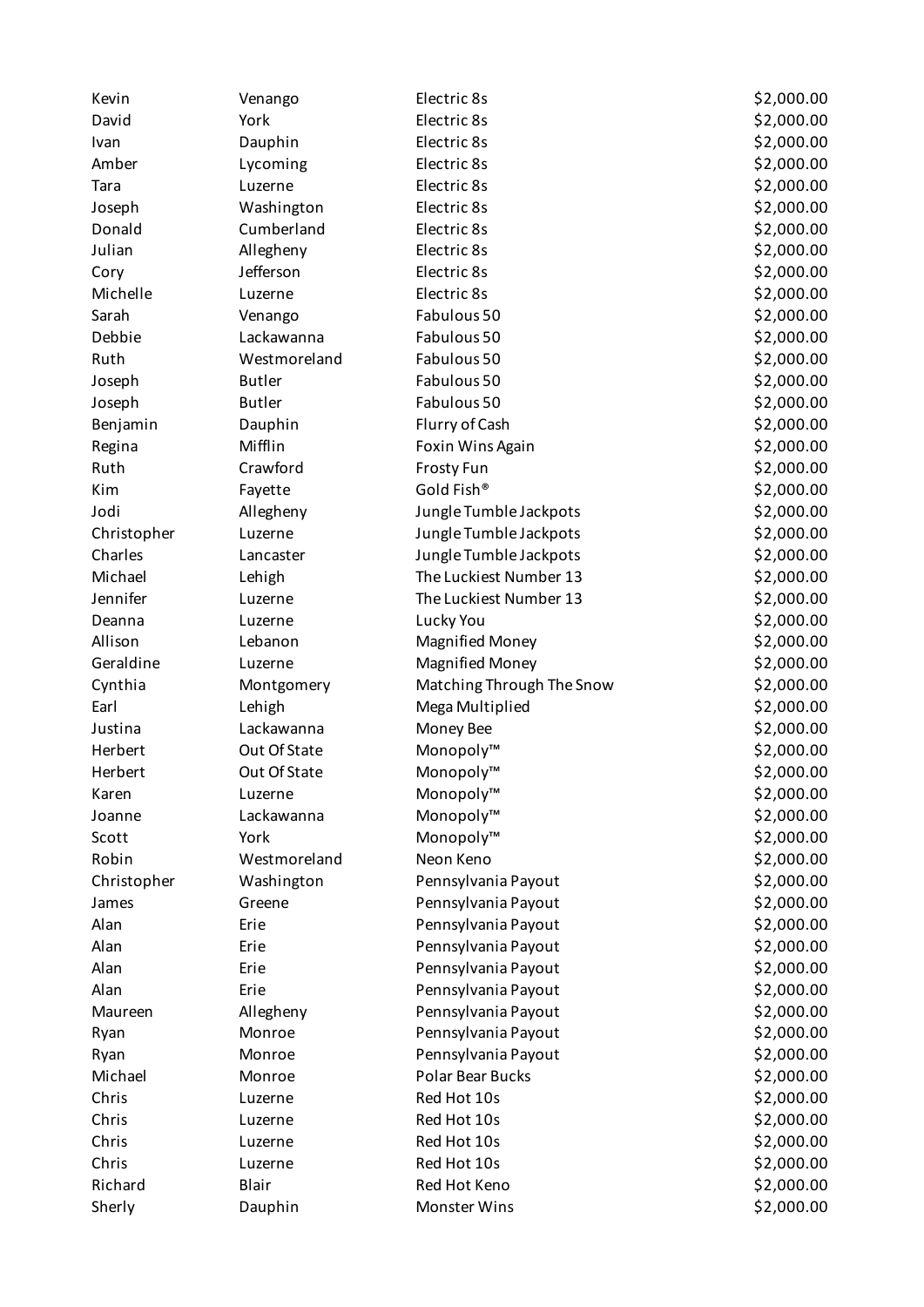| John        | <b>Butler</b> | (Halloween) Big Money Slingo         | \$2,000.00 |
|-------------|---------------|--------------------------------------|------------|
| Ashley      | Schuylkill    | Snow Me the Money                    | \$2,000.00 |
| Theresa     | Philadelphia  | Wizard of Oz™                        | \$2,000.00 |
| Ryan        | Allegheny     | Wizard of Oz™                        | \$2,000.00 |
| Danielle    | Franklin      | Wizard of Oz™                        | \$2,000.00 |
| Suzanna     | Out Of State  | <b>Turbo Match</b>                   | \$2,000.00 |
| Sonia       | Franklin      | <b>Turbo Match</b>                   | \$2,000.00 |
| Kathy       | Allegheny     | Willy Wonka & The Chocolate Factory™ | \$2,000.00 |
| Christina   | Franklin      | Fall Into Money                      | \$1,974.00 |
| Joseph      | <b>Butler</b> | Fall Into Money                      | \$1,974.00 |
| Tonya       | <b>Beaver</b> | Cats, Hats & Bats™                   | \$1,950.00 |
| Julie       | Delaware      | Deal or No Deal™                     | \$1,950.00 |
| Tammie      | Union         | Gold Fish®                           | \$1,950.00 |
| Chris       | Luzerne       | Red Hot 10s                          | \$1,950.00 |
| Sarah       | Venango       | Fabulous 50                          | \$1,925.00 |
| Sarah       | Venango       | Fabulous 50                          | \$1,925.00 |
| Erin        | Fayette       | 50 Years Of Scratch                  | \$1,911.00 |
| Thomas      | Beaver        | Fabulous 50                          | \$1,890.00 |
| James       | Greene        | <b>Extreme Green</b>                 | \$1,830.00 |
| Krystal     | Northampton   | Polar Bear Bucks                     | \$1,830.00 |
| Tonya       | Beaver        | Jungle Tumble                        | \$1,827.00 |
| Erin        | Fayette       | 50 Years Of Scratch                  | \$1,818.00 |
| <b>Brad</b> | Lancaster     | Pennsylvania Cash Drop               | \$1,818.00 |
| Erin        | Fayette       | Pennsylvania Cash Drop               | \$1,818.00 |
| Julian      | Allegheny     | Pennsylvania Cash Drop               | \$1,818.00 |
| Tazmine     | Franklin      | <b>Brr Bucks</b>                     | \$1,800.00 |
| Sarah       | Venango       | Fabulous 50                          | \$1,800.00 |
| Cheryl      | Allegheny     | Jungle Tumble Jackpots               | \$1,800.00 |
| Michael     | Lehigh        | Mega Multiplied                      | \$1,800.00 |
| Erin        | Fayette       | Money Bee                            | \$1,800.00 |
| Michelle    | Wayne         | Neon Keno                            | \$1,800.00 |
| Tazmine     | Franklin      | Snow Me the Money                    | \$1,800.00 |
| Dominique   | Monroe        | Pennsylvania Cash Drop               | \$1,797.00 |
| Ruth        | Westmoreland  | <b>Turbo Match</b>                   | \$1,790.00 |
| Greer       | Allegheny     | Diggin' for Dollars                  | \$1,785.00 |
| Julie       | Delaware      | Deal or No Deal™                     | \$1,770.00 |
| Kimberly    | Lycoming      | Jungle Tumble Jackpots               | \$1,760.00 |
| Michael     | Allegheny     | Fabulous 50                          | \$1,750.00 |
| Erin        | Fayette       | Fabulous 50                          | \$1,750.00 |
| Ruth        | Westmoreland  | Fabulous 50                          | \$1,750.00 |
| Joseph      | <b>Butler</b> | Fabulous 50                          | \$1,750.00 |
| Joseph      | <b>Butler</b> | Fabulous 50                          | \$1,750.00 |
| Sara        | Lackawanna    | Doubloons Doubler                    | \$1,722.00 |
| Lorie       | <b>Berks</b>  | <b>Doubloons Doubler</b>             | \$1,722.00 |
| Tina        | Fayette       | Doubloons Doubler                    | \$1,722.00 |
| Devin       | Somerset      | Electric 8s                          | \$1,700.00 |
| Michael     | Lehigh        | Fabulous 50                          | \$1,700.00 |
| David       | York          | Fabulous 50                          | \$1,700.00 |
| Jacqueline  | Indiana       | Fall Into Money                      | \$1,700.00 |
| Jason       | Allegheny     | Deal or No Deal™                     | \$1,680.00 |
| Maribeth    | Delaware      | Gold Fish®                           | \$1,680.00 |
| Kalaivani   | York          | 50 Years Of Scratch                  | \$1,650.00 |
|             |               |                                      |            |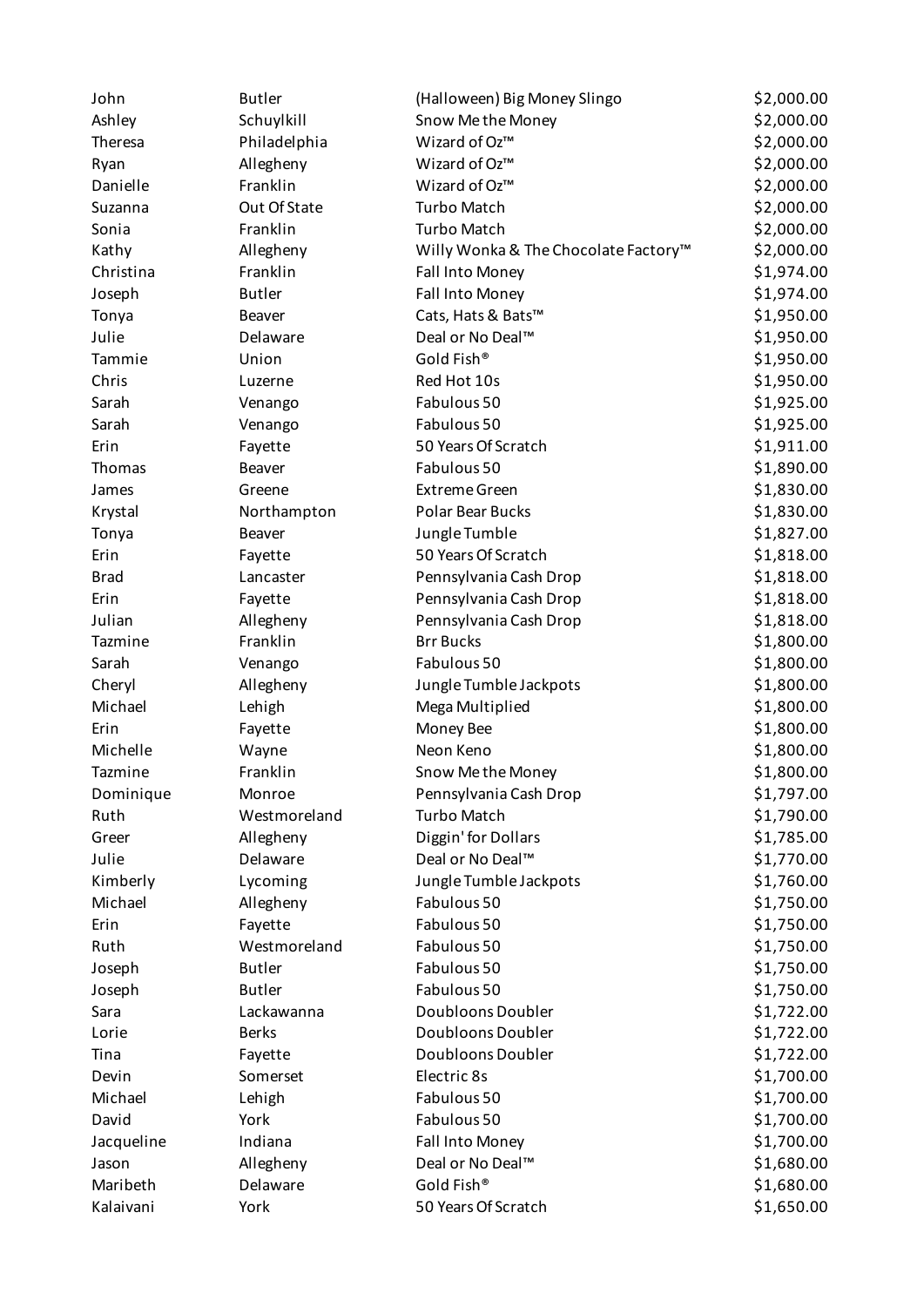| Mamed           | Lancaster       | Deal or No Deal™             | \$1,650.00 |
|-----------------|-----------------|------------------------------|------------|
| Alan            | Erie            | Pennsylvania Payout          | \$1,620.00 |
| Alan            | Erie            | Pennsylvania Payout          | \$1,620.00 |
| Krystal         | Northampton     | Polar Bear Bucks             | \$1,620.00 |
| Erin            | Fayette         | 50 Years Of Scratch          | \$1,611.00 |
| Harrison        | Erie            | Electric 8s                  | \$1,610.00 |
| Maureen         | Allegheny       | Pennsylvania Payout          | \$1,610.00 |
| Szykie          | Philadelphia    | <b>Pyramid Riches</b>        | \$1,610.00 |
| <b>Bradley</b>  | Jefferson       | Electric 8s                  | \$1,601.60 |
| Dominique       | Monroe          | Electric 8s                  | \$1,601.00 |
| Jeremiah        | Out Of State    | Electric 8s                  | \$1,600.00 |
| Joseph          | Blair           | Electric 8s                  | \$1,600.00 |
| Robert          | Montgomery      | Electric 8s                  | \$1,600.00 |
| Margaret        | Delaware        | Electric 8s                  | \$1,600.00 |
| Harrison        | Erie            | Electric 8s                  | \$1,600.00 |
| Erin            | Fayette         | Electric 8s                  | \$1,600.00 |
| Sheila          | Delaware        | Electric 8s                  | \$1,600.00 |
| Keith           | Montgomery      | Electric 8s                  | \$1,600.00 |
| Nicole          | Philadelphia    | Electric 8s                  | \$1,600.00 |
| Robert          | Luzerne         | Electric 8s                  | \$1,600.00 |
| Sean            | Lackawanna      | Electric 8s                  | \$1,600.00 |
| Kate            | Blair           | Electric 8s                  | \$1,600.00 |
| Angie           | Fayette         | Electric 8s                  | \$1,600.00 |
| Rebecca         | Westmoreland    | Electric 8s                  | \$1,600.00 |
| Chester         | Erie            | Electric 8s                  | \$1,600.00 |
| <b>Bradford</b> | York            | <b>Extreme Green</b>         | \$1,600.00 |
| Alan            | Erie            | Pennsylvania Payout          | \$1,600.00 |
| Alan            | Erie            | Pennsylvania Payout          | \$1,600.00 |
| Alan            | Erie            | Pennsylvania Payout          | \$1,600.00 |
| Joseph          | <b>Butler</b>   | Fabulous 50                  | \$1,590.00 |
| Krystal         | Northampton     | Polar Bear Bucks             | \$1,588.00 |
| <b>Bradford</b> | York            | <b>Extreme Green</b>         | \$1,560.00 |
| Marjorie        | Beaver          | <b>Magnified Money</b>       | \$1,535.00 |
| Gerald          | Carbon          | <b>Extreme Green</b>         | \$1,533.00 |
| Chelsea         | Blair           | <b>Extreme Green</b>         | \$1,533.00 |
| Linda           | Carbon          | <b>Spring Cascade</b>        | \$1,533.00 |
| Justine         | Philadelphia    | <b>Big Diamond</b>           | \$1,516.00 |
| Patricia        | Blair           | Pennsylvania Payout          | \$1,510.00 |
| James           | Greene          | Jungle Tumble Jackpots       | \$1,502.00 |
| Mark            | <b>Berks</b>    | Pennsylvania Cash Drop       | \$1,502.00 |
| Jeremy          | <b>Bradford</b> | Pennsylvania Cash Drop       | \$1,502.00 |
| Angie           | Lancaster       | Pennsylvania Cash Drop       | \$1,502.00 |
| Kara            | <b>Bucks</b>    | Pennsylvania Cash Drop       | \$1,502.00 |
| Kara            | <b>Bucks</b>    | Pennsylvania Cash Drop       | \$1,502.00 |
| William         | <b>Berks</b>    | Pennsylvania Cash Drop       | \$1,502.00 |
| Adam            | Allegheny       | 5X, 10X, 20X, 50X Blowout    | \$1,500.00 |
| Joseph          | <b>Butler</b>   | 5X, 10X, 20X, 50X Blowout    | \$1,500.00 |
| Courtney        | Out Of State    | <b>Brr Bucks</b>             | \$1,500.00 |
| Kevin           | Northampton     | <b>Brr Bucks</b>             | \$1,500.00 |
| Sarah           | <b>Berks</b>    | Clover Cash                  | \$1,500.00 |
| Larissa         | Blair           | Deal or No Deal <sup>™</sup> | \$1,500.00 |
| Julie           | Delaware        | Deal or No Deal™             | \$1,500.00 |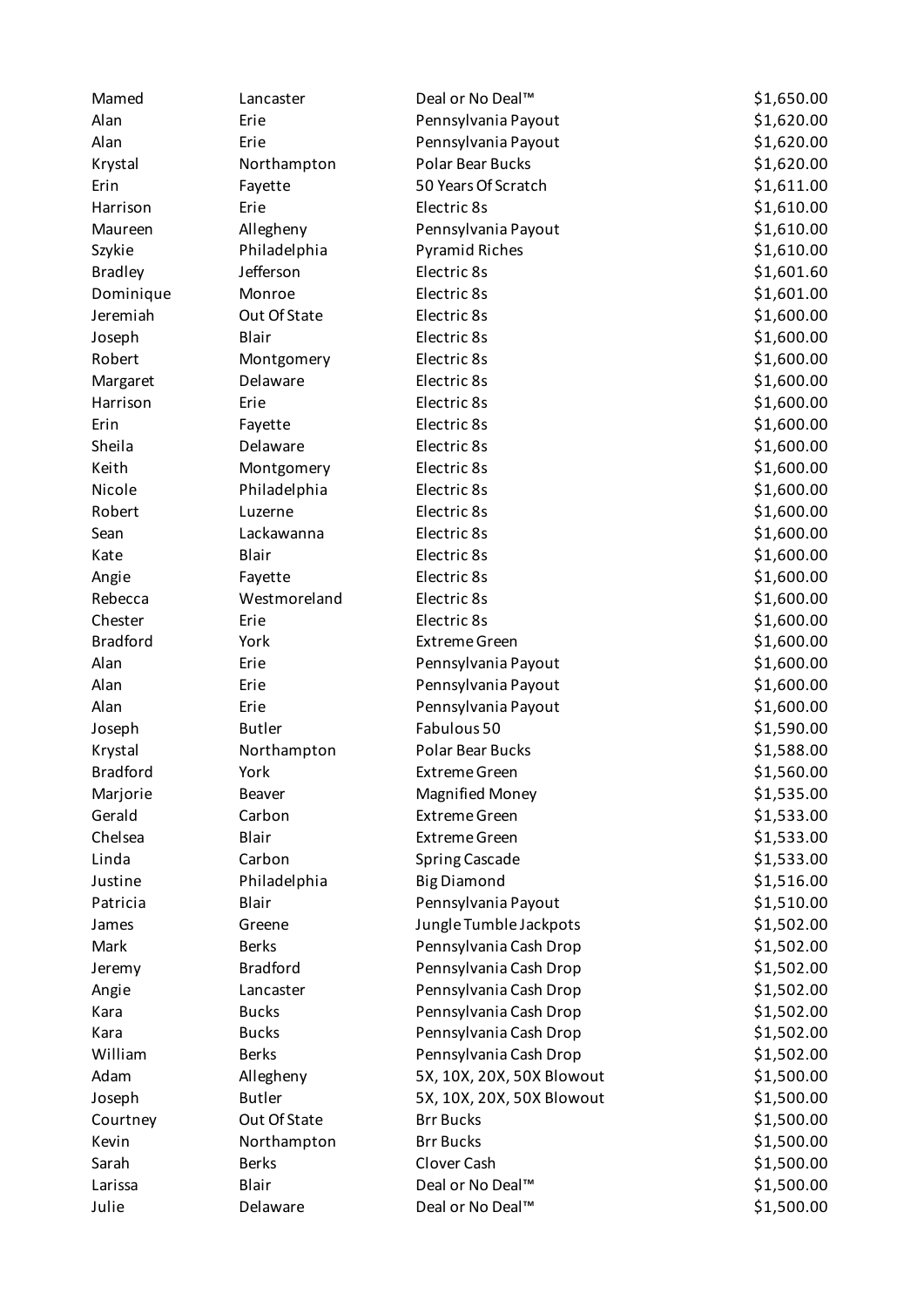| Julie    | Delaware      | Deal or No Deal™             | \$1,500.00 |
|----------|---------------|------------------------------|------------|
| Julie    | Delaware      | Deal or No Deal <sup>™</sup> | \$1,500.00 |
| Julie    | Delaware      | Deal or No Deal <sup>™</sup> | \$1,500.00 |
| Julie    | Delaware      | Deal or No Deal <sup>™</sup> | \$1,500.00 |
| Julie    | Delaware      | Deal or No Deal <sup>™</sup> | \$1,500.00 |
| Julie    | Delaware      | Deal or No Deal™             | \$1,500.00 |
| Julie    | Delaware      | Deal or No Deal <sup>™</sup> | \$1,500.00 |
| Julie    | Delaware      | Deal or No Deal <sup>™</sup> | \$1,500.00 |
| Julie    | Delaware      | Deal or No Deal™             | \$1,500.00 |
| Julie    | Delaware      | Deal or No Deal™             | \$1,500.00 |
| Julie    | Delaware      | Deal or No Deal™             | \$1,500.00 |
| Tonya    | Beaver        | Fabulous 50                  | \$1,500.00 |
| Robert   | <b>Berks</b>  | Fabulous 50                  | \$1,500.00 |
| David    | York          | Fabulous 50                  | \$1,500.00 |
| David    | York          | Fabulous 50                  | \$1,500.00 |
| Kevin    | Montgomery    | Fabulous 50                  | \$1,500.00 |
| Erin     | Fayette       | Fabulous 50                  | \$1,500.00 |
| Erin     | Fayette       | Fabulous 50                  | \$1,500.00 |
| Sarah    | Venango       | Fabulous 50                  | \$1,500.00 |
| Amanda   | Schuylkill    | Fabulous 50                  | \$1,500.00 |
| Kim      | Fayette       | Fabulous 50                  | \$1,500.00 |
| John     | Washington    | Fabulous 50                  | \$1,500.00 |
| Joseph   | <b>Butler</b> | Fabulous 50                  | \$1,500.00 |
| Melissa  | Allegheny     | Foxin Wins Again             | \$1,500.00 |
| Heather  | Bedford       | <b>Frosty Fun</b>            | \$1,500.00 |
| Amy      | Columbia      | <b>Gifts Galore</b>          | \$1,500.00 |
| Andrea   | Franklin      | Jungle Tumble Jackpots       | \$1,500.00 |
| James    | Greene        | Jungle Tumble Jackpots       | \$1,500.00 |
| James    | Greene        | Jungle Tumble Jackpots       | \$1,500.00 |
| Jodi     | Allegheny     | Jungle Tumble Jackpots       | \$1,500.00 |
| Jodi     | Allegheny     | Jungle Tumble Jackpots       | \$1,500.00 |
| Jodi     | Allegheny     | Jungle Tumble Jackpots       | \$1,500.00 |
| Jodi     | Allegheny     | Jungle Tumble Jackpots       | \$1,500.00 |
| David    | York          | Jungle Tumble Jackpots       | \$1,500.00 |
| Jordi    | Lawrence      | Jungle Tumble Jackpots       | \$1,500.00 |
| James    | Philadelphia  | Jungle Tumble Jackpots       | \$1,500.00 |
| Kathleen | Allegheny     | Jungle Tumble Jackpots       | \$1,500.00 |
| Donna    | <b>Berks</b>  | Jungle Tumble Jackpots       | \$1,500.00 |
| Robert   | Montgomery    | Jungle Tumble Jackpots       | \$1,500.00 |
| James    | Philadelphia  | The Luckiest Number 13       | \$1,500.00 |
| Kara     | <b>Bucks</b>  | The Luckiest Number 13       | \$1,500.00 |
| Marjorie | Beaver        | <b>Magnified Money</b>       | \$1,500.00 |
| John     | Philadelphia  | Monopoly™                    | \$1,500.00 |
| Erin     | Fayette       | Pennsylvania Payday          | \$1,500.00 |
| Alan     | Erie          | Pennsylvania Payout          | \$1,500.00 |
| Alan     | Erie          | Pennsylvania Payout          | \$1,500.00 |
| Alan     | Erie          | Pennsylvania Payout          | \$1,500.00 |
| Don      | Indiana       | Pennsylvania Payout          | \$1,500.00 |
| Ryan     | Monroe        | Pennsylvania Payout          | \$1,500.00 |
| Erin     | Fayette       | Piggy Bank Payout            | \$1,500.00 |
| Krystal  | Northampton   | Polar Bear Bucks             | \$1,500.00 |
| Chris    | Luzerne       | Red Hot 10s                  | \$1,500.00 |
|          |               |                              |            |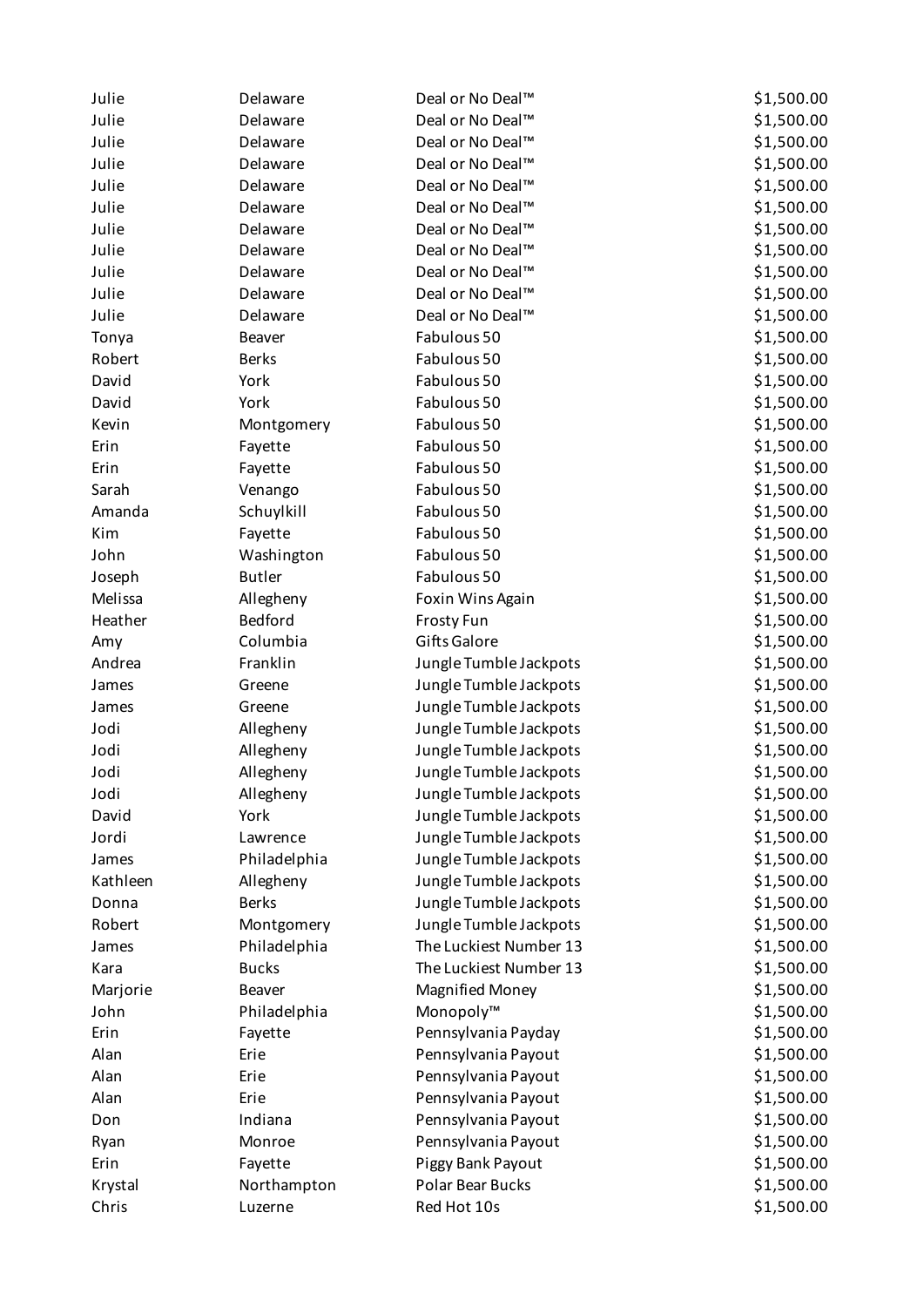| Adam          | Allegheny     | Snow Me the Money                    | \$1,500.00 |
|---------------|---------------|--------------------------------------|------------|
| Thomas        | Washington    | Super Cash Buster                    | \$1,500.00 |
| Robert        | <b>Berks</b>  | Wizard of Oz™                        | \$1,500.00 |
| James         | Greene        | Wizard of Oz™                        | \$1,500.00 |
| Angel         | <b>Bucks</b>  | Wizard of Oz™                        | \$1,500.00 |
| Sean          | Lackawanna    | Wizard of Oz™                        | \$1,500.00 |
| Jeffrey       | Mercer        | Wizard of Oz™                        | \$1,500.00 |
| Joseph        | <b>Butler</b> | Wizard of Oz™                        | \$1,500.00 |
| Treyton       | Adams         | Willy Wonka & The Chocolate Factory™ | \$1,500.00 |
| Adam          | Allegheny     | Fabulous 50                          | \$1,485.00 |
| <b>Brian</b>  | Venango       | Gone Fishin'                         | \$1,464.00 |
| Cheryl        | Allegheny     | Pennsylvania Cash Drop               | \$1,464.00 |
| Yehuda        | Montgomery    | Pennsylvania Cash Drop               | \$1,464.00 |
| Angie         | Lancaster     | Pennsylvania Cash Drop               | \$1,464.00 |
| <b>Travis</b> | Indiana       | Pennsylvania Cash Drop               | \$1,464.00 |
| Matthew       | Carbon        | Pennsylvania Cash Drop               | \$1,464.00 |
| Stephen       | Philadelphia  | Pennsylvania Cash Drop               | \$1,464.00 |
| Kara          | <b>Bucks</b>  | Pennsylvania Cash Drop               | \$1,464.00 |
| Abigail       | York          | Pennsylvania Cash Drop               | \$1,464.00 |
| David         | York          | Fabulous 50                          | \$1,440.00 |
| Christina     | Franklin      | Fall Into Money                      | \$1,440.00 |
| Terri         | <b>Bucks</b>  | Fall Into Money                      | \$1,440.00 |
| Kim           | Fayette       | Gorilla Go Wild                      | \$1,440.00 |
| Jennifer      | Venango       | Jungle Tumble Jackpots               | \$1,440.00 |
| Sandra        | Pike          | Cauldron of Cash                     | \$1,434.00 |
| <b>Briant</b> | Out Of State  | Gone Fishin'                         | \$1,434.00 |
| Julian        | Allegheny     | Pennsylvania Cash Drop               | \$1,434.00 |
| Julian        | Allegheny     | Pennsylvania Cash Drop               | \$1,434.00 |
| Elliot        | Centre        | Pennsylvania Cash Drop               | \$1,434.00 |
| Kara          | <b>Bucks</b>  | Pennsylvania Cash Drop               | \$1,434.00 |
| Sarah         | Venango       | Diggin' for Dollars                  | \$1,428.00 |
| Sarah         | Venango       | Diggin' for Dollars                  | \$1,428.00 |
| April         | Lancaster     | Polar Bear Bucks                     | \$1,428.00 |
| Kara          | <b>Bucks</b>  | Snow Me the Money                    | \$1,420.00 |
| Julie         | Delaware      | Deal or No Deal™                     | \$1,410.00 |
| Laurie        | Beaver        | Fabulous 50                          | \$1,400.00 |
| Ruth          | Crawford      | Snow Me the Money                    | \$1,400.00 |
| Chris         | Perry         | Flurry of Cash                       | \$1,390.00 |
| Julie         | Delaware      | Deal or No Deal™                     | \$1,380.00 |
| Anish         | Philadelphia  | Cauldron of Cash                     | \$1,377.00 |
| <b>Briant</b> | Out Of State  | Gone Fishin'                         | \$1,377.00 |
| <b>Briant</b> | Out Of State  | Gone Fishin'                         | \$1,377.00 |
| Catherine     | Montgomery    | Pennsylvania Cash Drop               | \$1,377.00 |
| Latasha       | Lancaster     | Pennsylvania Cash Drop               | \$1,377.00 |
| Shawn         | Cumberland    | Gone Fishin'                         | \$1,362.00 |
| Matthew       | Cambria       | Gone Fishin'                         | \$1,362.00 |
| John          | Delaware      | Pennsylvania Cash Drop               | \$1,362.00 |
| Mamed         | Lancaster     | Pennsylvania Cash Drop               | \$1,362.00 |
| Elliot        | Centre        | Pennsylvania Cash Drop               | \$1,362.00 |
| Kara          | <b>Bucks</b>  | Pennsylvania Cash Drop               | \$1,362.00 |
| Michelene     | Westmoreland  | Jungle Tumble Jackpots               | \$1,361.13 |
| Jeffrey       | Delaware      | Gold Fish®                           | \$1,360.00 |
|               |               |                                      |            |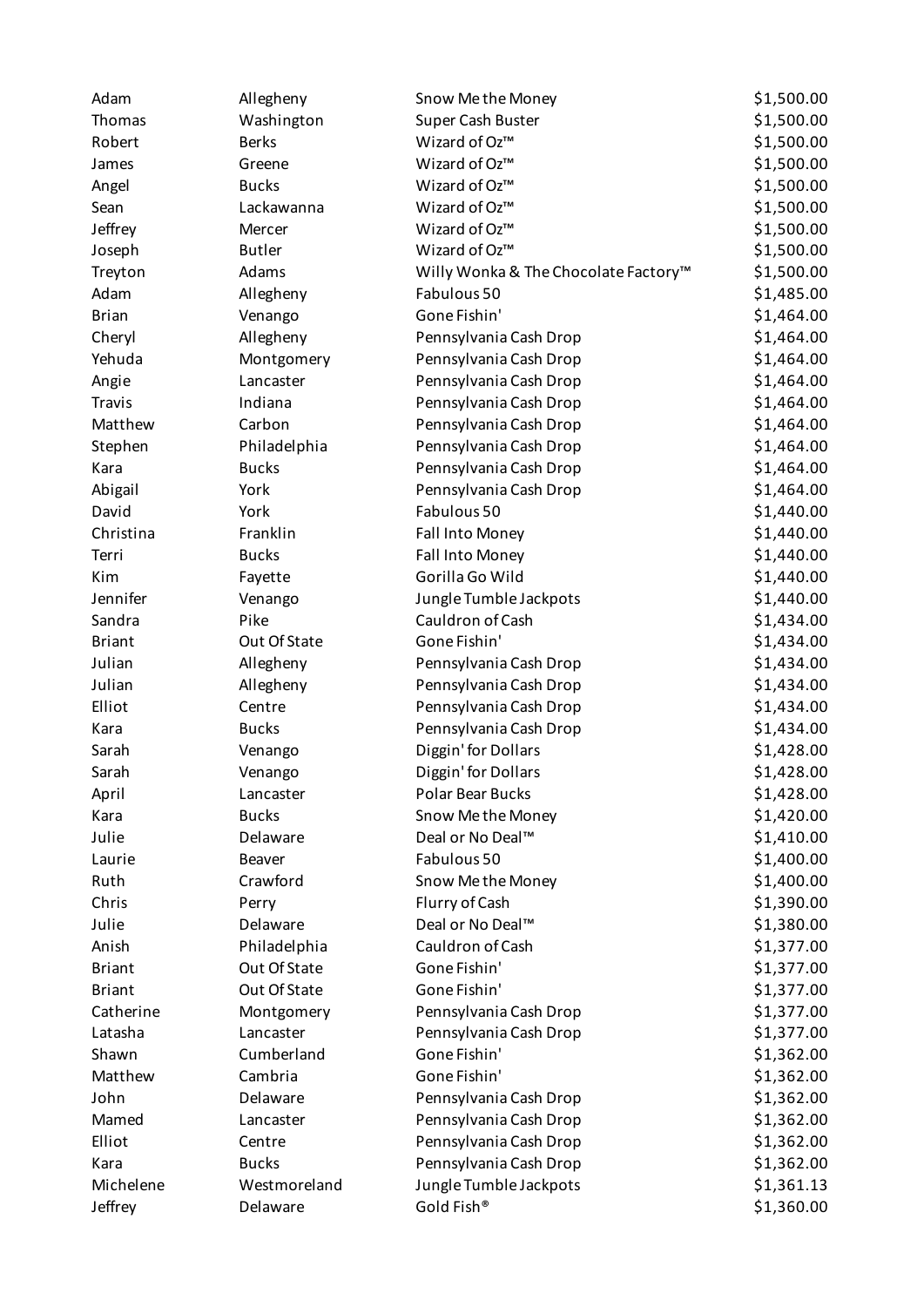| Pamela        | York            | Money Bee              | \$1,360.00 |
|---------------|-----------------|------------------------|------------|
| Pamela        | York            | Money Bee              | \$1,360.00 |
| Mary          | Luzerne         | Jungle Tumble Jackpots | \$1,358.11 |
| Marlin        | Armstrong       | Jungle Tumble Jackpots | \$1,353.11 |
| Joshua        | Allegheny       | Fabulous 50            | \$1,350.00 |
| <b>Briant</b> | Out Of State    | Gone Fishin'           | \$1,350.00 |
| Cheryl        | Allegheny       | Jungle Tumble Jackpots | \$1,350.00 |
| Esmeralda     | Snyder          | Jungle Tumble Jackpots | \$1,350.00 |
| Amy           | Columbia        | Jungle Tumble Jackpots | \$1,350.00 |
| James         | Greene          | Jungle Tumble Jackpots | \$1,350.00 |
| James         | Greene          | Jungle Tumble Jackpots | \$1,350.00 |
| Michael       | Montgomery      | Jungle Tumble Jackpots | \$1,350.00 |
| Jodi          | Allegheny       | Jungle Tumble Jackpots | \$1,350.00 |
| Jodi          | Allegheny       | Jungle Tumble Jackpots | \$1,350.00 |
| Jodi          | Allegheny       | Jungle Tumble Jackpots | \$1,350.00 |
| Lee           | Dauphin         | Jungle Tumble Jackpots | \$1,350.00 |
| Szykie        | Philadelphia    | Jungle Tumble Jackpots | \$1,350.00 |
| Walter        | <b>Bradford</b> | Jungle Tumble Jackpots | \$1,350.00 |
| Cheryl        | Allegheny       | Pennsylvania Cash Drop | \$1,350.00 |
| Erin          | Fayette         | Pennsylvania Cash Drop | \$1,350.00 |
| Julian        | Allegheny       | Pennsylvania Cash Drop | \$1,350.00 |
| Julian        | Allegheny       | Pennsylvania Cash Drop | \$1,350.00 |
| Amy           | Northumberland  | Pennsylvania Cash Drop | \$1,350.00 |
| Kara          | <b>Bucks</b>    | The Luckiest Number 13 | \$1,344.00 |
| Sarah         | Venango         | Diggin' for Dollars    | \$1,341.00 |
| Kara          | <b>Bucks</b>    | The Luckiest Number 13 | \$1,335.00 |
| Chrystal      | <b>Berks</b>    | The Luckiest Number 13 | \$1,335.00 |
| Adam          | Allegheny       | The Luckiest Number 13 | \$1,332.00 |
| Patricia      | Blair           | Pennsylvania Payout    | \$1,320.00 |
| Richard       | Luzerne         | <b>Winning Tree</b>    | \$1,305.00 |
| Deborah       | Fayette         | The Luckiest Number 13 | \$1,300.10 |
| Tammie        | Union           | Gold Fish®             | \$1,300.00 |
| Ruth          | Westmoreland    | Gorilla Go Wild        | \$1,300.00 |
| Ruth          | Westmoreland    | Gorilla Go Wild        | \$1,300.00 |
| Ruth          | Westmoreland    | Gorilla Go Wild        | \$1,300.00 |
| Maryann       | Columbia        | The Luckiest Number 13 | \$1,300.00 |
| Alan          | Erie            | Pennsylvania Payout    | \$1,300.00 |
| Stephen       | Philadelphia    | <b>Foxin Wins</b>      | \$1,300.00 |
| Michael       | <b>Berks</b>    | Monster Wins           | \$1,300.00 |
| Jessica       | Lycoming        | Monster Wins           | \$1,300.00 |
| Kay           | Franklin        | <b>Turbo Match</b>     | \$1,300.00 |
| George        | Lehigh          | 50 Years Of Scratch    | \$1,275.00 |
| Debra         | Dauphin         | 50 Years Of Scratch    | \$1,274.00 |
| Adam          | Allegheny       | Jungle Tumble Jackpots | \$1,265.73 |
| Marcia        | Franklin        | <b>Extreme Green</b>   | \$1,260.00 |
| <b>Briant</b> | Out Of State    | Gone Fishin'           | \$1,260.00 |
| Erin          | Out Of State    | Max Money Multiplier   | \$1,260.00 |
| Cheryl        | Allegheny       | Pennsylvania Cash Drop | \$1,260.00 |
| <b>Brad</b>   | Lancaster       | Pennsylvania Cash Drop | \$1,260.00 |
| Latasha       | Lancaster       | Pennsylvania Cash Drop | \$1,260.00 |
| William       | <b>Berks</b>    | Pennsylvania Cash Drop | \$1,260.00 |
| Warren        | Dauphin         | Fabulous 50            | \$1,251.00 |
|               |                 |                        |            |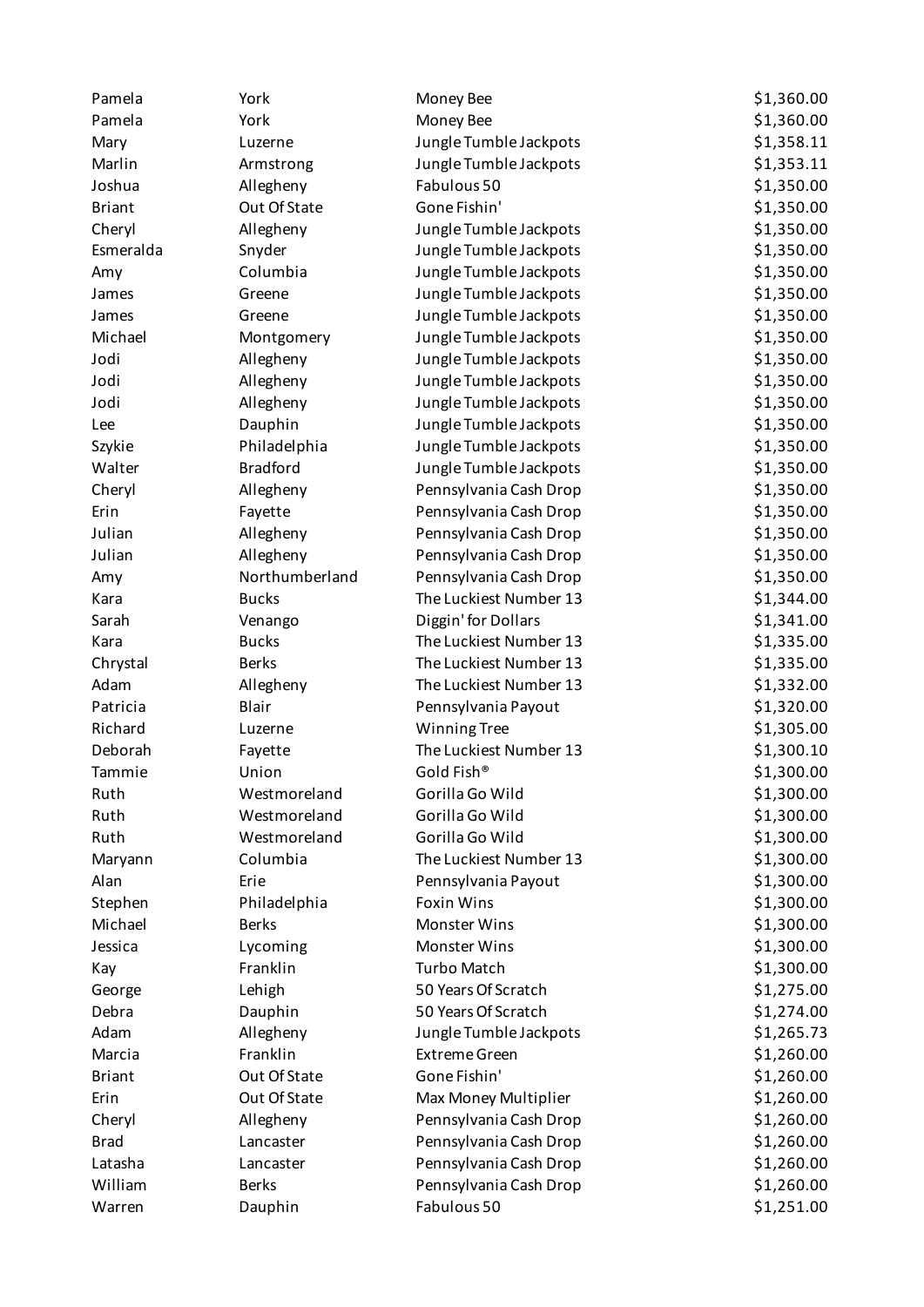| Steve          | Lycoming            | Fall Into Money                     | \$1,251.00 |
|----------------|---------------------|-------------------------------------|------------|
| John           | Beaver              | 50 Years Of Scratch                 | \$1,250.00 |
| George         | Lehigh              | 50 Years Of Scratch                 | \$1,250.00 |
| Rhonda         | Cameron             | Cats, Hats & Bats™                  | \$1,250.00 |
| <b>Brenda</b>  | Montour             | Deal or No Deal™                    | \$1,250.00 |
| Tonya          | <b>Beaver</b>       | Fabulous 50                         | \$1,250.00 |
| <b>Bradley</b> | Schuylkill          | Fabulous 50                         | \$1,250.00 |
| Sarah          | Venango             | Fabulous 50                         | \$1,250.00 |
| Sarah          | Venango             | Fabulous 50                         | \$1,250.00 |
| Ruth           | Westmoreland        | Fabulous 50                         | \$1,250.00 |
| Ruth           | Westmoreland        | Fabulous 50                         | \$1,250.00 |
| Mary           | Dauphin             | Gold Fish®                          | \$1,250.00 |
| Norman         | Venango             | Gold Fish®                          | \$1,250.00 |
| Amey           | Northampton         | <b>Magnified Money</b>              | \$1,250.00 |
| Patricia       | Westmoreland        | Pharaoh's Multiplier                | \$1,250.00 |
| Stephanie      | Beaver              | Red Hot 10s                         | \$1,250.00 |
| John           | Philadelphia        | Red Hot 10s                         | \$1,250.00 |
| Sharon         | Philadelphia        | Red Hot 10s                         | \$1,250.00 |
| Richard        | Blair               | Red Hot Keno                        | \$1,250.00 |
| James          | Greene              | <b>Big Diamond</b>                  | \$1,240.00 |
| William        | Westmoreland        | <b>Brr Bucks</b>                    | \$1,230.00 |
| Joseph         | <b>Butler</b>       | Jungle Tumble Jackpots              | \$1,230.00 |
| Alicia         | Montgomery          | Jungle Tumble Jackpots              | \$1,223.36 |
| James          | Greene              | Pennsylvania Payout                 | \$1,220.00 |
| Alan           | Erie                | Pennsylvania Payout                 | \$1,220.00 |
| James          | Greene              | <b>Extreme Green</b>                | \$1,218.00 |
| Charles        | Allegheny           | <b>Extreme Green</b>                | \$1,218.00 |
| James          | Greene              | <b>Extreme Green</b>                | \$1,212.00 |
| Sandra         | Pike                | Pennsylvania Cash Drop              | \$1,212.00 |
| <b>Brian</b>   | Philadelphia        | Electric 8s                         | \$1,211.00 |
| Erin           | Fayette             | <b>Pyramid Riches</b>               | \$1,210.00 |
| William        | Lehigh              | <b>Spring Cascade</b>               | \$1,204.00 |
| George         | Lehigh              | 50 Years Of Scratch                 | \$1,200.00 |
| Joseph         | <b>Butler</b>       | 50 Years Of Scratch                 | \$1,200.00 |
| Andrea         | Franklin            | <b>Brr Bucks</b>                    | \$1,200.00 |
| Andrea         | Franklin            | <b>Brr Bucks</b>                    | \$1,200.00 |
| John           | Centre              | <b>Brr Bucks</b>                    | \$1,200.00 |
| Jared          | York                | <b>Brr Bucks</b>                    | \$1,200.00 |
| Kay            | Northampton         | Ca\$H Avalanche                     | \$1,200.00 |
| Dawn           | Lebanon             | Ca\$H Avalanche                     | \$1,200.00 |
| Dawn           | Wayne               | Cash Buster Extreme                 | \$1,200.00 |
| James          | Lehigh              | Clovered In Ca\$h                   | \$1,200.00 |
| Jason          | Chester             | Clovered In Ca\$h                   | \$1,200.00 |
| Kim            | Erie                | Count de Money                      | \$1,200.00 |
| Greer          | Allegheny           | Diggin' for Dollars                 | \$1,200.00 |
| Dana           | Cumberland          |                                     | \$1,200.00 |
|                |                     | Double Jackpots (P)                 |            |
| Cheryl         | Allegheny<br>Greene | <b>Extreme Green</b>                | \$1,200.00 |
| James          |                     | <b>Extreme Green</b>                | \$1,200.00 |
| Joseph         | <b>Butler</b>       | <b>Extreme Green</b><br>Fabulous 50 | \$1,200.00 |
| David          | York                |                                     | \$1,200.00 |
| David          | York                | Fabulous 50                         | \$1,200.00 |
| Kelly          | Bedford             | Fairground Fortunes                 | \$1,200.00 |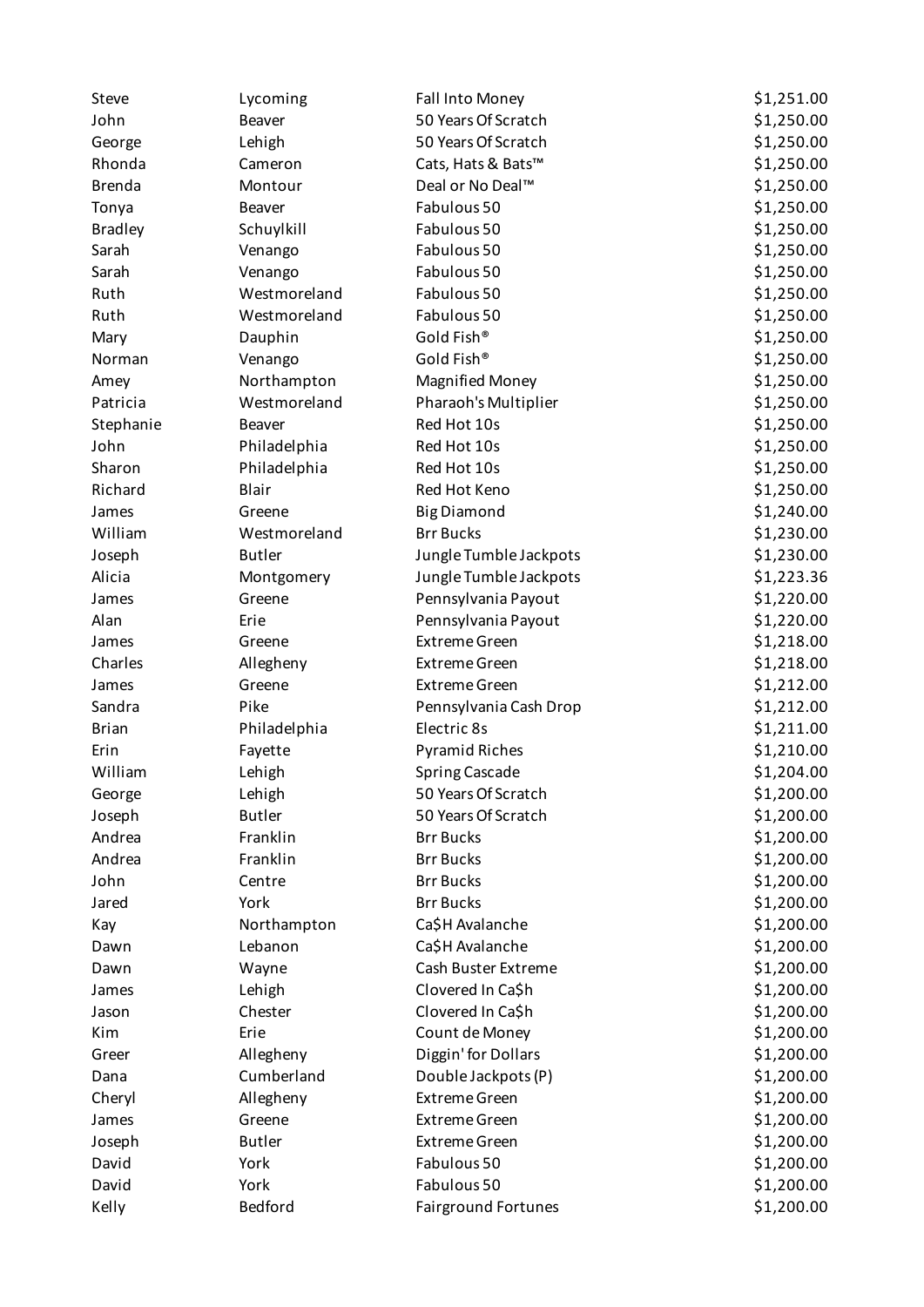| Anish         | Philadelphia  | Fall Into Money         | \$1,200.00 |
|---------------|---------------|-------------------------|------------|
| Deidre        | Allegheny     | Fall Into Money         | \$1,200.00 |
| Tonya         | Beaver        | Grumpy Cat <sup>®</sup> | \$1,200.00 |
| Harry         | Allegheny     | Grumpy Cat <sup>®</sup> | \$1,200.00 |
| Tonya         | Beaver        | Jungle Tumble           | \$1,200.00 |
| Cheryl        | Allegheny     | Jungle Tumble Jackpots  | \$1,200.00 |
| <b>Brian</b>  | Montgomery    | Jungle Tumble Jackpots  | \$1,200.00 |
| Jodi          | Allegheny     | Jungle Tumble Jackpots  | \$1,200.00 |
| Jodi          | Allegheny     | Jungle Tumble Jackpots  | \$1,200.00 |
| Jodi          | Allegheny     | Jungle Tumble Jackpots  | \$1,200.00 |
| Jodi          | Allegheny     | Jungle Tumble Jackpots  | \$1,200.00 |
| Jodi          | Allegheny     | Jungle Tumble Jackpots  | \$1,200.00 |
| Harrison      | Erie          | Jungle Tumble Jackpots  | \$1,200.00 |
| Stephana      | Erie          | Jungle Tumble Jackpots  | \$1,200.00 |
| Marlin        | Armstrong     | Jungle Tumble Jackpots  | \$1,200.00 |
| Adam          | Allegheny     | Jungle Tumble Jackpots  | \$1,200.00 |
| Adam          | Allegheny     | Jungle Tumble Jackpots  | \$1,200.00 |
| Richard       | <b>Berks</b>  | Jungle Tumble Jackpots  | \$1,200.00 |
| Laurie        | <b>Beaver</b> | Jungle Tumble Jackpots  | \$1,200.00 |
| Tammy         | Chester       | Jungle Tumble Jackpots  | \$1,200.00 |
| Robert        | Montgomery    | Jungle Tumble Jackpots  | \$1,200.00 |
| Jared         | York          | Jungle Tumble Jackpots  | \$1,200.00 |
| Pamela        | York          | Money Bee               | \$1,200.00 |
| Pamela        | York          | Money Bee               | \$1,200.00 |
| Pamela        | York          | Money Bee               | \$1,200.00 |
| Pamela        | York          | Money Bee               | \$1,200.00 |
| Erin          | Lehigh        | Money Bee               | \$1,200.00 |
| Erin          | Fayette       | Monopoly™               | \$1,200.00 |
| Erin          | Fayette       | Pennsylvania Payday     | \$1,200.00 |
| Patricia      | Blair         | Pennsylvania Payout     | \$1,200.00 |
| Alan          | Erie          | Pennsylvania Payout     | \$1,200.00 |
| Alan          | Erie          | Pennsylvania Payout     | \$1,200.00 |
| Alan          | Erie          | Pennsylvania Payout     | \$1,200.00 |
| Tom           | Lackawanna    | Pennsylvania Payout     | \$1,200.00 |
| Maureen       | Allegheny     | Pennsylvania Payout     | \$1,200.00 |
| Don           | Indiana       | Pennsylvania Payout     | \$1,200.00 |
| Ryan          | Monroe        | Pennsylvania Payout     | \$1,200.00 |
| Darlene       | Centre        | Snow Me the Money       | \$1,200.00 |
| Kara          | <b>Bucks</b>  | Snow Me the Money       | \$1,200.00 |
| Kara          | <b>Bucks</b>  | Snow Me the Money       | \$1,200.00 |
| Kara          | <b>Bucks</b>  | Snow Me the Money       | \$1,200.00 |
| Kara          | <b>Bucks</b>  | Snow Me the Money       | \$1,200.00 |
| Kara          | <b>Bucks</b>  | Snow Me the Money       | \$1,200.00 |
| Jonathan      | Adams         | Wizard of Oz™           | \$1,200.00 |
| Amelia        | Erie          | Wizard of Oz™           | \$1,200.00 |
| Ronald        | Luzerne       | Wizard of Oz™           | \$1,200.00 |
| Jeffrey       | Beaver        | Volcano                 | \$1,200.00 |
| <b>Blaise</b> | Mifflin       | Pennsylvania Cash Drop  | \$1,198.00 |
| Kara          | <b>Bucks</b>  | Pennsylvania Cash Drop  | \$1,198.00 |
| Krystal       | Northampton   | <b>Polar Bear Bucks</b> | \$1,197.00 |
| Jared         | York          | <b>Lightning Bucks</b>  | \$1,190.00 |
| David         | York          | Fabulous 50             | \$1,178.00 |
|               |               |                         |            |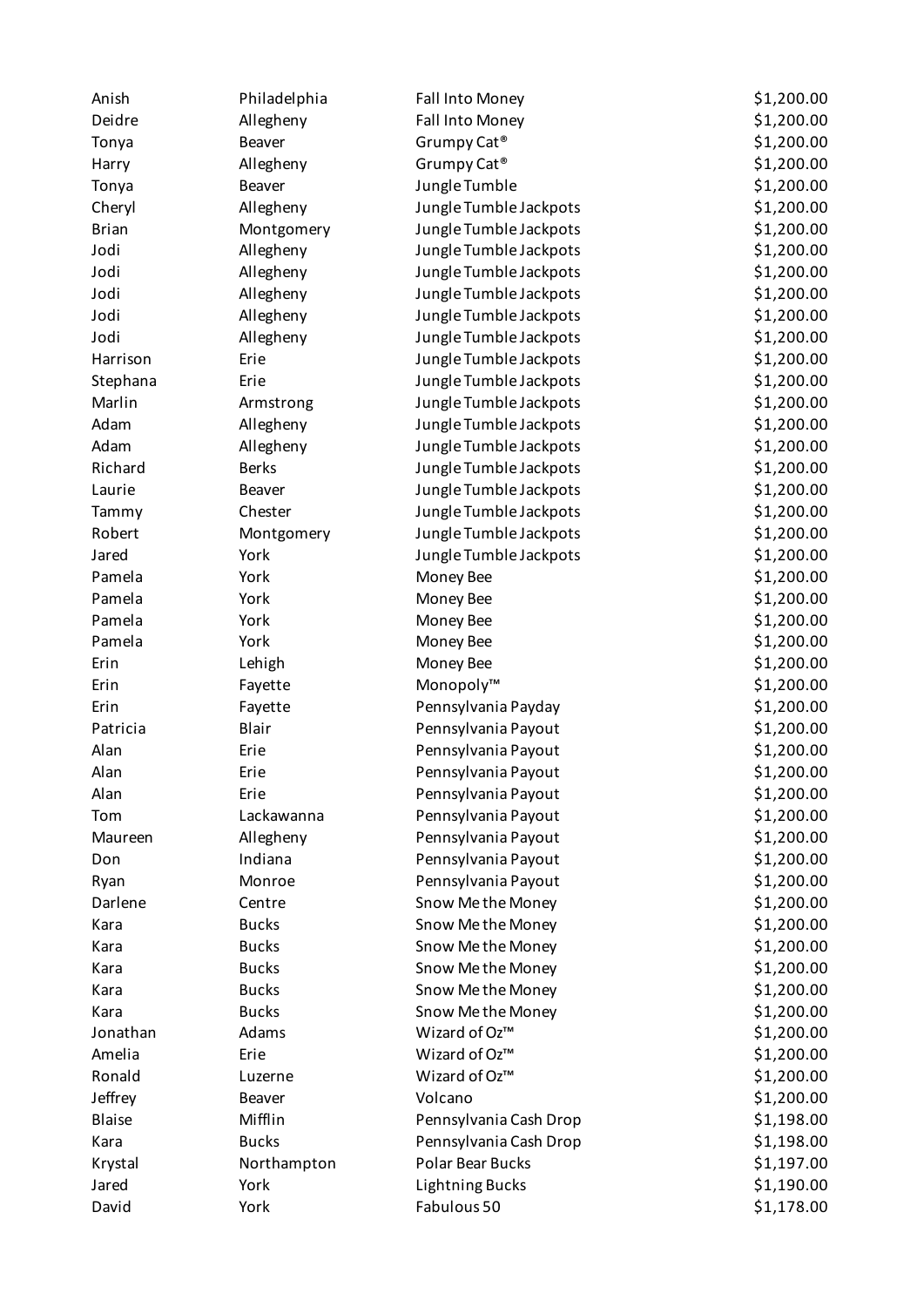| Jodi           | Allegheny     | Jungle Tumble Jackpots | \$1,174.22 |
|----------------|---------------|------------------------|------------|
| Jodi           | Allegheny     | Jungle Tumble Jackpots | \$1,170.00 |
| David          | York          | Jungle Tumble Jackpots | \$1,170.00 |
| Joseph         | <b>Butler</b> | Jungle Tumble Jackpots | \$1,170.00 |
| Marilynn       | York          | Team USA               | \$1,170.00 |
| Deanna         | Luzerne       | Lucky You              | \$1,166.00 |
| George         | Lehigh        | 50 Years Of Scratch    | \$1,164.00 |
| Chris          | Luzerne       | 500x The Cash          | \$1,160.00 |
| Margaret       | Delaware      | Unwrap the Cash        | \$1,160.00 |
| Jennifer       | Luzerne       | The Luckiest Number 13 | \$1,158.00 |
| Steve          | Lycoming      | Fall Into Money        | \$1,155.00 |
| Shelly         | Venango       | Doubloons Doubler      | \$1,148.00 |
| Peter          | Perry         | Doubloons Doubler      | \$1,148.00 |
| <b>Barbara</b> | Pike          | Doubloons Doubler      | \$1,148.00 |
| Jennifer       | Fayette       | Doubloons Doubler      | \$1,148.00 |
| Alan           | Erie          | <b>Brr Bucks</b>       | \$1,140.00 |
| Adam           | Allegheny     | <b>Brr Bucks</b>       | \$1,140.00 |
| Julie          | Delaware      | Deal or No Deal™       | \$1,140.00 |
| Tonya          | <b>Beaver</b> | Fabulous 50            | \$1,140.00 |
| Pamela         | York          | Money Bee              | \$1,140.00 |
| Pamela         | York          | Money Bee              | \$1,140.00 |
| Sarah          | Venango       | Money Bee              | \$1,140.00 |
| Richard        | <b>Bucks</b>  | Snow Me the Money      | \$1,140.00 |
| Anish          | Philadelphia  | Cauldron of Cash       | \$1,131.00 |
| Julian         | Allegheny     | Pennsylvania Cash Drop | \$1,131.00 |
| Julian         | Allegheny     | Pennsylvania Cash Drop | \$1,131.00 |
| Julian         | Allegheny     | Pennsylvania Cash Drop | \$1,131.00 |
| Catherine      | Montgomery    | Pennsylvania Cash Drop | \$1,128.00 |
| Latasha        | Lancaster     | Pennsylvania Cash Drop | \$1,128.00 |
| Theresa        | <b>Berks</b>  | Blast the Stack\$      | \$1,120.00 |
| Sean           | Lackawanna    | Fall Into Money        | \$1,120.00 |
| Cheryl         | Allegheny     | Doubloons Doubler      | \$1,116.00 |
| Cheryl         | Allegheny     | Doubloons Doubler      | \$1,116.00 |
| Amy            | Carbon        | Doubloons Doubler      | \$1,116.00 |
| Ruth           | Westmoreland  | Doubloons Doubler      | \$1,116.00 |
| Andrea         | Franklin      | <b>Brr Bucks</b>       | \$1,110.00 |
| <b>Briant</b>  | Out Of State  | Gone Fishin'           | \$1,110.00 |
| Masayo         | Lancaster     | Gone Fishin'           | \$1,110.00 |
| Donna          | Lackawanna    | Gorilla Go Wild        | \$1,110.00 |
| Ruth           | Westmoreland  | Gorilla Go Wild        | \$1,110.00 |
| Sarah          | Venango       | Money Bee              | \$1,110.00 |
| James          | Greene        | Pennsylvania Cash Drop | \$1,110.00 |
| Catherine      | Montgomery    | Pennsylvania Cash Drop | \$1,110.00 |
| Julian         | Allegheny     | Pennsylvania Cash Drop | \$1,110.00 |
| Julian         | Allegheny     | Pennsylvania Cash Drop | \$1,110.00 |
| Deanna         | Luzerne       | Lucky You              | \$1,108.00 |
| Erin           | Fayette       | Pennsylvania Cash Drop | \$1,107.00 |
| Julian         | Allegheny     | Pennsylvania Cash Drop | \$1,107.00 |
| Julian         | Allegheny     | Pennsylvania Cash Drop | \$1,107.00 |
| Cody           | Clinton       | Jungle Tumble Jackpots | \$1,105.85 |
| Mary           | Centre        | Gold Fish®             | \$1,105.00 |
| Ashlee         | Chester       | The Luckiest Number 13 | \$1,104.00 |
|                |               |                        |            |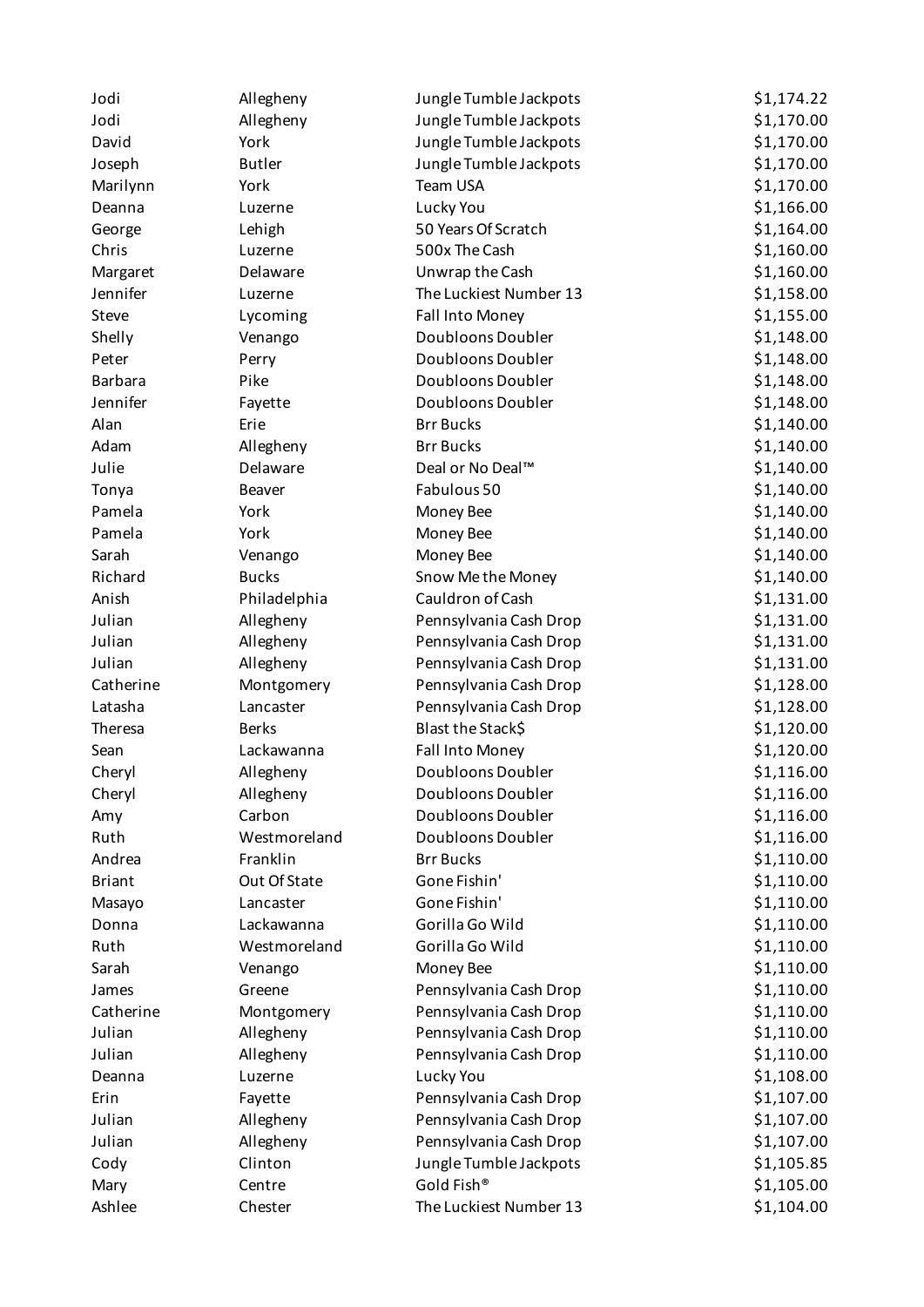| Michael       | Lehigh         | The Luckiest Number 13 | \$1,100.00 |
|---------------|----------------|------------------------|------------|
| Michael       | Lehigh         | The Luckiest Number 13 | \$1,100.00 |
| Kara          | <b>Bucks</b>   | The Luckiest Number 13 | \$1,100.00 |
| Patricia      | Blair          | Lucky You              | \$1,100.00 |
| Casey         | Huntingdon     | <b>Turbo Match</b>     | \$1,100.00 |
| Erin          | Fayette        | <b>Turbo Match</b>     | \$1,100.00 |
| Danielle      | Franklin       | Jungle Tumble Jackpots | \$1,098.00 |
| Sandra        | Pike           | Cauldron of Cash       | \$1,095.00 |
| <b>Briant</b> | Out Of State   | Gone Fishin'           | \$1,095.00 |
| Julian        | Allegheny      | Pennsylvania Cash Drop | \$1,095.00 |
| Julian        | Allegheny      | Pennsylvania Cash Drop | \$1,095.00 |
| Amanda        | Schuylkill     | Pennsylvania Cash Drop | \$1,095.00 |
| Amy           | Northumberland | Pennsylvania Cash Drop | \$1,095.00 |
| <b>Brad</b>   | Lancaster      | <b>Turbo Match</b>     | \$1,090.00 |
| Julie         | Delaware       | Deal or No Deal™       | \$1,080.00 |
| Robert        | <b>Berks</b>   | Fabulous 50            | \$1,080.00 |
| Adam          | Allegheny      | Flurry of Cash         | \$1,080.00 |
| Ruth          | Westmoreland   | Gorilla Go Wild        | \$1,080.00 |
| Adam          | Allegheny      | Halloween Ba\$h        | \$1,080.00 |
| Matthew       | Montgomery     | Jungle Tumble Jackpots | \$1,080.00 |
| Andrea        | Franklin       | <b>Turbo Match</b>     | \$1,080.00 |
| <b>Travis</b> | Indiana        | <b>Turbo Match</b>     | \$1,080.00 |
| Dave          | Allegheny      | <b>Turbo Match</b>     | \$1,080.00 |
| Joseph        | Cumberland     | Clover Cash            | \$1,076.00 |
| Melissa       | Clarion        | Snow Me the Money      | \$1,075.00 |
| Gena          | Philadelphia   | Fabulous 50            | \$1,070.00 |
| Jennifer      | Luzerne        | The Luckiest Number 13 | \$1,068.00 |
| Cheryl        | Allegheny      | Doubloons Doubler      | \$1,064.00 |
| Ashlee        | Chester        | The Luckiest Number 13 | \$1,064.00 |
| Bj            | Philadelphia   | Double Jackpots (P)    | \$1,062.57 |
| Joseph        | <b>Butler</b>  | <b>Turbo Match</b>     | \$1,062.00 |
| Sarah         | <b>Berks</b>   | Clover Cash            | \$1,060.00 |
| George        | Lehigh         | Electric 8s            | \$1,060.00 |
| Christina     | Franklin       | <b>Lightning Bucks</b> | \$1,060.00 |
| Ashley        | Mercer         | The Luckiest Number 13 | \$1,060.00 |
| Ashlee        | Chester        | The Luckiest Number 13 | \$1,060.00 |
| Ashlee        | Chester        | The Luckiest Number 13 | \$1,060.00 |
| James         | Allegheny      | <b>Turbo Match</b>     | \$1,060.00 |
| Karen         | Luzerne        | <b>Turbo Match</b>     | \$1,060.00 |
| Cory          | Jefferson      | <b>Turbo Match</b>     | \$1,060.00 |
| Michael       | Delaware       | <b>Turbo Match</b>     | \$1,060.00 |
| Joseph        | <b>Butler</b>  | <b>Turbo Match</b>     | \$1,060.00 |
| Cheryl        | Allegheny      | Doubloons Doubler      | \$1,056.00 |
| George        | Lehigh         | 50 Years Of Scratch    | \$1,050.00 |
| Julie         | Delaware       | Deal or No Deal™       | \$1,050.00 |
| Cheryl        | Allegheny      | Fabulous 50            | \$1,050.00 |
| Mary          | Allegheny      | Fabulous 50            | \$1,050.00 |
| David         | York           | Fabulous 50            | \$1,050.00 |
| David         | York           | Fabulous 50            | \$1,050.00 |
| Sarah         | Venango        | Fabulous 50            | \$1,050.00 |
| Sarah         | Venango        | Fabulous 50            | \$1,050.00 |
| Sarah         | Venango        | Fabulous 50            | \$1,050.00 |
|               |                |                        |            |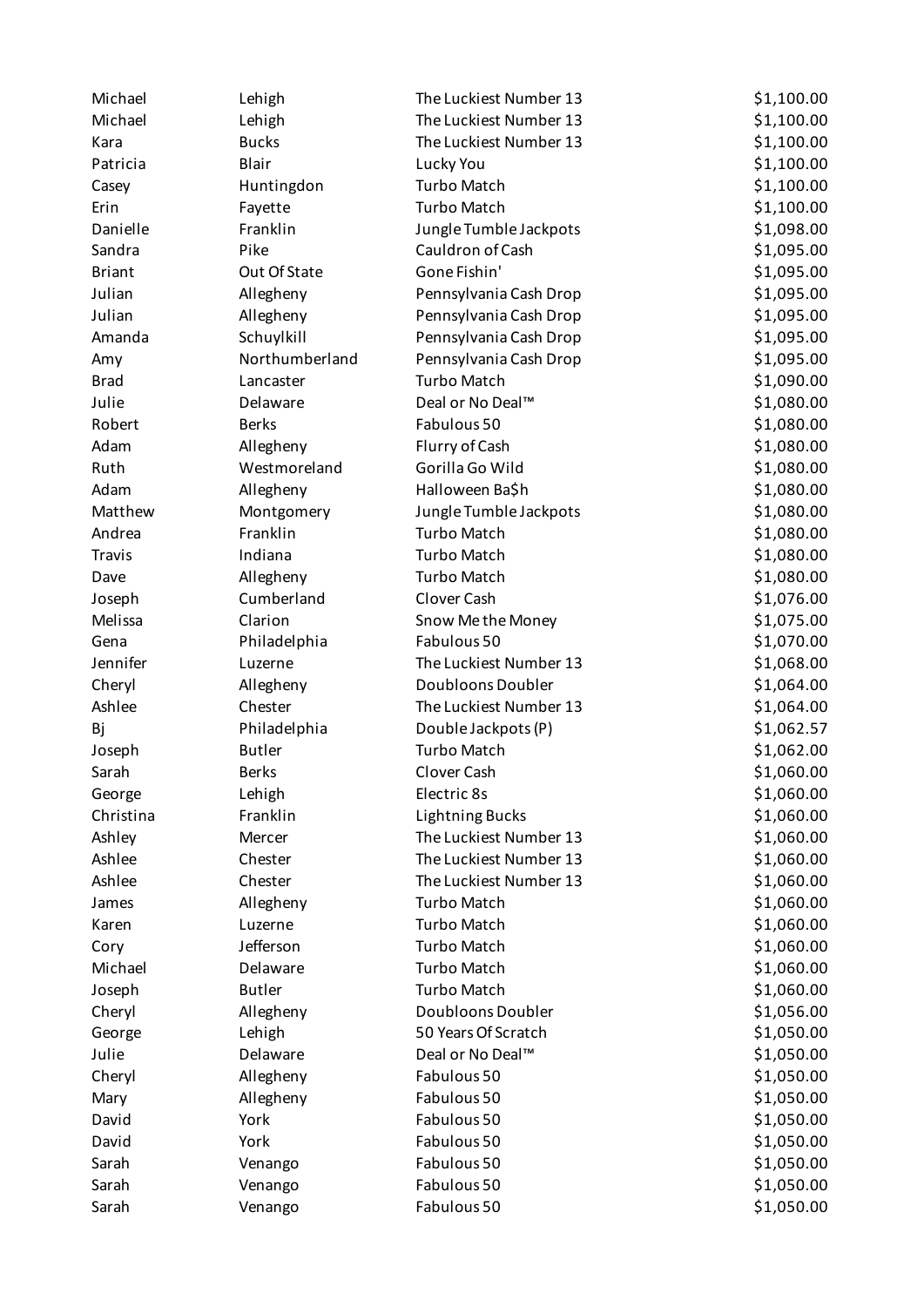| Sarah        | Venango       | Fabulous 50                 | \$1,050.00 |
|--------------|---------------|-----------------------------|------------|
| Jocelyn      | Lehigh        | Fabulous 50                 | \$1,050.00 |
| Ashlee       | Chester       | Fabulous 50                 | \$1,050.00 |
| Tammy        | Blair         | Fabulous 50                 | \$1,050.00 |
| Marlin       | Armstrong     | Fall Into Money             | \$1,050.00 |
| Adam         | Allegheny     | Fall Into Money             | \$1,050.00 |
| Steve        | Lycoming      | Fall Into Money             | \$1,050.00 |
| Steve        | Lycoming      | Fall Into Money             | \$1,050.00 |
| Joseph       | <b>Butler</b> | Fall Into Money             | \$1,050.00 |
| Dave         | Allegheny     | <b>Fast Buck Basketball</b> | \$1,050.00 |
| Tammie       | Union         | Gold Fish®                  | \$1,050.00 |
| Christopher  | Columbia      | Gorilla Go Wild             | \$1,050.00 |
| Esmeralda    | Snyder        | Jungle Tumble Jackpots      | \$1,050.00 |
| William      | Mercer        | Jungle Tumble Jackpots      | \$1,050.00 |
| Jodi         | Allegheny     | Jungle Tumble Jackpots      | \$1,050.00 |
| Jodi         | Allegheny     | Jungle Tumble Jackpots      | \$1,050.00 |
| Jodi         | Allegheny     | Jungle Tumble Jackpots      | \$1,050.00 |
| Jackie       | <b>Bucks</b>  | Jungle Tumble Jackpots      | \$1,050.00 |
| Jodi         | Allegheny     | Jungle Tumble Jackpots      | \$1,050.00 |
| Eric         | Allegheny     | Jungle Tumble Jackpots      | \$1,050.00 |
| Matthew      | Montgomery    | Jungle Tumble Jackpots      | \$1,050.00 |
| Michael      | Delaware      | Jungle Tumble Jackpots      | \$1,050.00 |
| Michael      | Delaware      | Jungle Tumble Jackpots      | \$1,050.00 |
| <b>Tarek</b> | Lehigh        | Jungle Tumble Jackpots      | \$1,050.00 |
| Michael      | Montgomery    | <b>Polar Bear Bucks</b>     | \$1,050.00 |
| James        | Greene        | <b>Turbo Match</b>          | \$1,050.00 |
| Mike         | Allegheny     | <b>Turbo Match</b>          | \$1,050.00 |
| Jennifer     | Luzerne       | The Luckiest Number 13      | \$1,040.00 |
| Adam         | Allegheny     | The Luckiest Number 13      | \$1,040.00 |
| Ashlee       | Chester       | The Luckiest Number 13      | \$1,040.00 |
| Patricia     | Blair         | Pennsylvania Payout         | \$1,040.00 |
| Krystal      | Northampton   | <b>Polar Bear Bucks</b>     | \$1,040.00 |
| Kara         | <b>Bucks</b>  | Snow Me the Money           | \$1,040.00 |
| Erin         | Fayette       | <b>Pyramid Riches</b>       | \$1,036.00 |
| Jamie        | Mercer        | <b>Big Diamond</b>          | \$1,032.00 |
| Janice       | Montgomery    | Electric 8s                 | \$1,028.40 |
| Crystal      | Philadelphia  | Magnified Money             | \$1,025.00 |
| Sergio       | <b>Bucks</b>  | Jungle Tumble Jackpots      | \$1,024.09 |
| Geraldine    | Luzerne       | Pennsylvania Payout         | \$1,023.00 |
| Cheryl       | Allegheny     | <b>Extreme Green</b>        | \$1,022.00 |
| Robert       | Elk           | Electric 8s                 | \$1,021.60 |
| Tracy        | Luzerne       | Electric 8s                 | \$1,020.00 |
| Christy      | Wayne         | Halloween Ba\$h             | \$1,020.00 |
| James        | Greene        | Jungle Tumble Jackpots      | \$1,020.00 |
| James        | Greene        | Jungle Tumble Jackpots      | \$1,020.00 |
| Jodi         | Allegheny     | Jungle Tumble Jackpots      | \$1,020.00 |
| Jodi         | Allegheny     | Jungle Tumble Jackpots      | \$1,020.00 |
| Joseph       | <b>Butler</b> | Jungle Tumble Jackpots      | \$1,020.00 |
| Jennifer     | Luzerne       | The Luckiest Number 13      | \$1,020.00 |
| Robert       | Montgomery    | Lucky You                   | \$1,020.00 |
| James        | Greene        | Pennsylvania Cash Drop      | \$1,020.00 |
| Catherine    | Montgomery    | Pennsylvania Cash Drop      | \$1,020.00 |
|              |               |                             |            |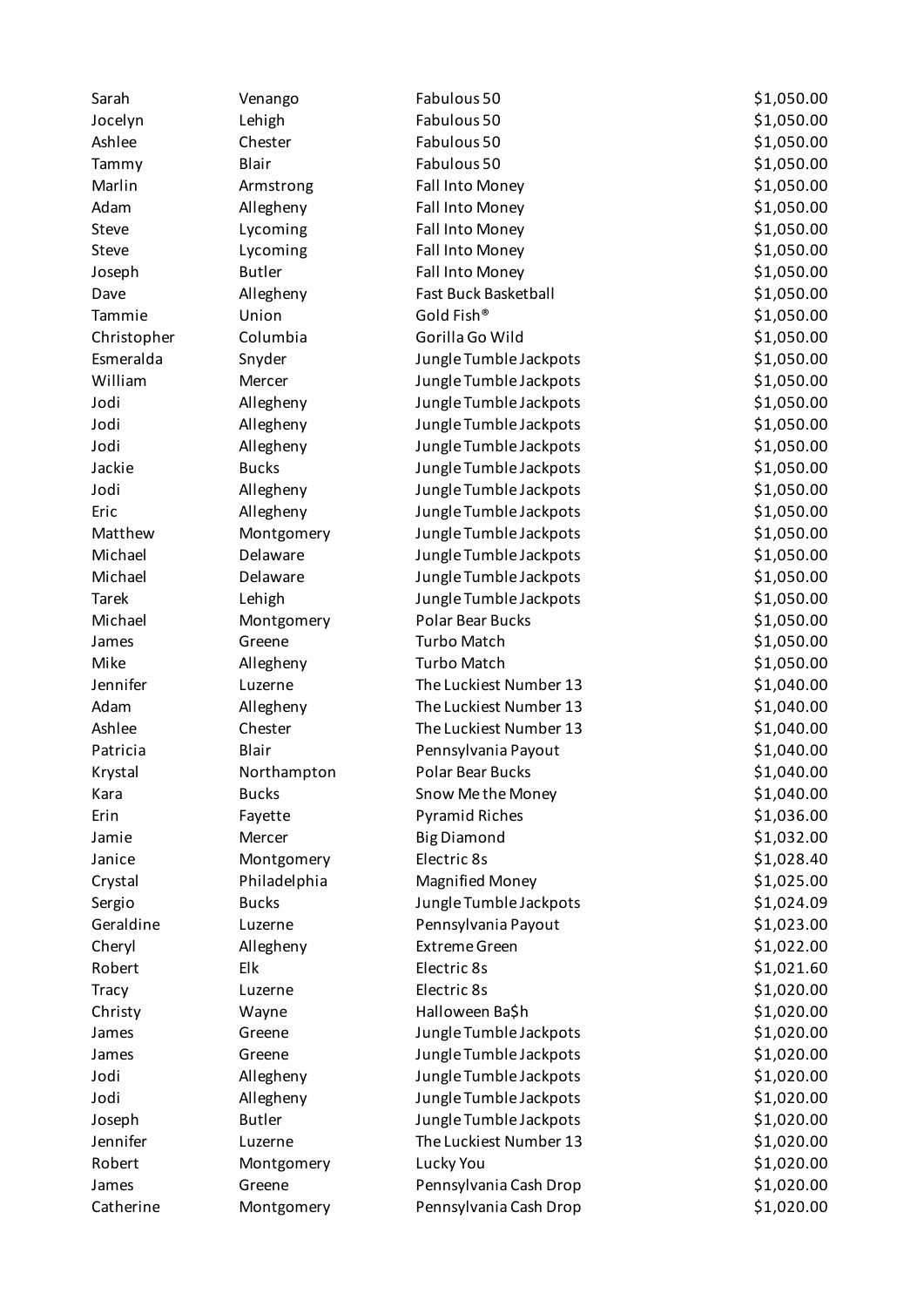| Julian       | Allegheny    | Pennsylvania Cash Drop | \$1,020.00 |
|--------------|--------------|------------------------|------------|
| Julian       | Allegheny    | Pennsylvania Cash Drop | \$1,020.00 |
| Kara         | <b>Bucks</b> | Snow Me the Money      | \$1,020.00 |
| Kara         | <b>Bucks</b> | Snow Me the Money      | \$1,020.00 |
| Faith        | <b>Berks</b> | <b>Turbo Match</b>     | \$1,020.00 |
| Andrea       | Franklin     | <b>Turbo Match</b>     | \$1,020.00 |
| Heather      | Lancaster    | <b>Turbo Match</b>     | \$1,020.00 |
| Laura        | Allegheny    | <b>Big Diamond</b>     | \$1,019.00 |
| Rosalynn     | York         | Pharaoh's Multiplier   | \$1,015.00 |
| Sherry       | Lehigh       | Snow Me the Money      | \$1,013.00 |
| Deanna       | Luzerne      | 500x The Cash          | \$1,010.00 |
| <b>Beth</b>  | Delaware     | Ca\$hword Bonus        | \$1,010.00 |
| Tom          | Lackawanna   | Pennsylvania Payout    | \$1,010.00 |
| Don          | Indiana      | Pennsylvania Payout    | \$1,010.00 |
| Krestina     | Allegheny    | <b>Big Diamond</b>     | \$1,008.00 |
| Laura        | Allegheny    | <b>Big Diamond</b>     | \$1,008.00 |
| Darlene      | Delaware     | Clover Cash            | \$1,008.00 |
| Andrey       | Erie         | Slingo                 | \$1,008.00 |
| Michelle     | <b>Berks</b> | <b>Magnified Money</b> | \$1,007.50 |
| Alan         | Erie         | Pennsylvania Payout    | \$1,006.00 |
| Tom          | Lackawanna   | Pennsylvania Payout    | \$1,006.00 |
| Robert       | <b>Bucks</b> | Pennsylvania VIP       | \$1,006.00 |
| Andrea       | Franklin     | <b>Turbo Match</b>     | \$1,006.00 |
| Andrea       | Franklin     | <b>Turbo Match</b>     | \$1,006.00 |
| Geraldine    | Luzerne      | <b>Magnified Money</b> | \$1,005.00 |
| Shelly       | Venango      | <b>Big Diamond</b>     | \$1,004.00 |
| Laura        | Allegheny    | <b>Big Diamond</b>     | \$1,004.00 |
| Douglas      | Northampton  | Electric 8s            | \$1,003.60 |
| Sarah        | <b>Berks</b> | Clover Cash            | \$1,002.00 |
| Carole       | Schuylkill   | Clover Cash            | \$1,002.00 |
| Howard       | Beaver       | Jungle Tumble Jackpots | \$1,002.00 |
| Stephanie    | Indiana      | Jungle Tumble Jackpots | \$1,002.00 |
| <b>Brian</b> | <b>Bucks</b> | Jungle Tumble Jackpots | \$1,002.00 |
| Richard      | Clinton      | Jungle Tumble Jackpots | \$1,002.00 |
| James        | Philadelphia | Jungle Tumble Jackpots | \$1,002.00 |
| Vicki        | Philadelphia | Jungle Tumble Jackpots | \$1,002.00 |
| Mindy        | Lancaster    | Jungle Tumble Jackpots | \$1,002.00 |
| Robert       | Montgomery   | Jungle Tumble Jackpots | \$1,002.00 |
| Jeanann      | Fayette      | Jungle Tumble Jackpots | \$1,002.00 |
| Christian    | Chester      | Pennsylvania Payout    | \$1,002.00 |
| Jeff         | Allegheny    | <b>Turbo Match</b>     | \$1,002.00 |
| <b>Brad</b>  | Lancaster    | <b>Turbo Match</b>     | \$1,002.00 |
| Carmen       | Lancaster    | Pennsylvania Payout    | \$1,001.50 |
| Lynsey       | Luzerne      | <b>Big Diamond</b>     | \$1,001.00 |
| Jennifer     | Luzerne      | Jackpot Party®         | \$1,001.00 |
| Christie     | York         | <b>Magnified Money</b> | \$1,000.40 |
| <b>Brian</b> | <b>Bucks</b> | 50 Years Of Scratch    | \$1,000.00 |
| Esmeralda    | Snyder       | 500x The Cash          | \$1,000.00 |
| Esmeralda    | Snyder       | 500x The Cash          | \$1,000.00 |
| Michael      | Montgomery   | 500x The Cash          | \$1,000.00 |
| Paul         | Lackawanna   | 500x The Cash          | \$1,000.00 |
| Nevin        | Indiana      | 500x The Cash          | \$1,000.00 |
|              |              |                        |            |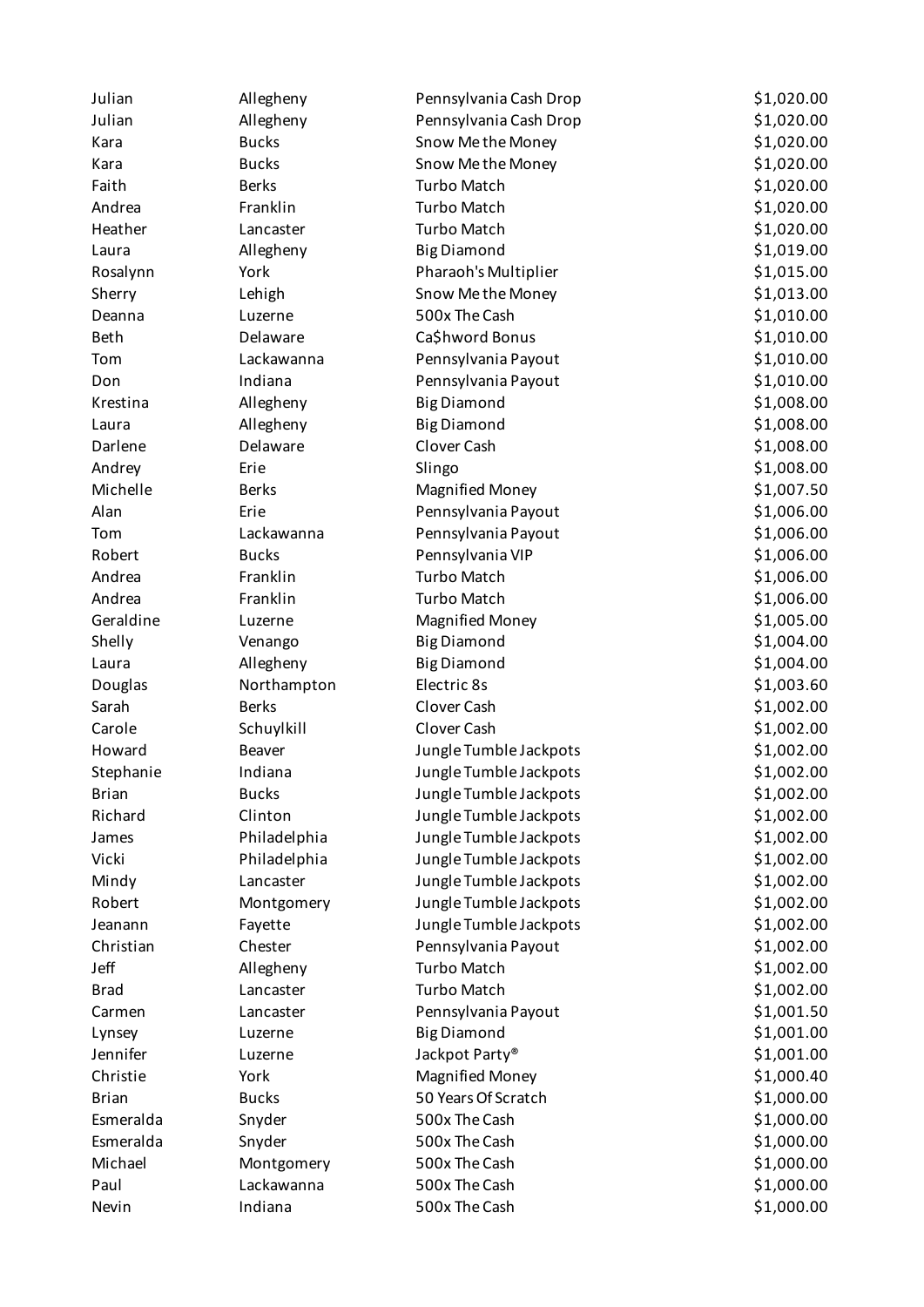| Richard<br>500x The Cash<br>\$1,000.00<br>Luzerne<br>Pike<br>500x The Cash<br>\$1,000.00<br><b>Barbara</b><br>\$1,000.00<br>5X, 10X, 20X, 50X Blowout<br>James<br>Greene<br>\$1,000.00<br>Dwight<br>5X, 10X, 20X, 50X Blowout<br>Lancaster<br>\$1,000.00<br>Dwight<br>5X, 10X, 20X, 50X Blowout<br>Lancaster<br>\$1,000.00<br>Dwight<br>5X, 10X, 20X, 50X Blowout<br>Lancaster<br>Chad<br>\$1,000.00<br>5X, 10X, 20X, 50X Blowout<br>Fayette<br>\$1,000.00<br>Chad<br>5X, 10X, 20X, 50X Blowout<br>Fayette<br>\$1,000.00<br>Elizabeth<br>Allegheny<br>5X, 10X, 20X, 50X Blowout<br>Jennifer<br>Clarion<br>\$1,000.00<br>5X, 10X, 20X, 50X Blowout<br>\$1,000.00<br>Jennifer<br>Clarion<br>5X, 10X, 20X, 50X Blowout<br>Jennifer<br>Clarion<br>\$1,000.00<br>5X, 10X, 20X, 50X Blowout<br>Shawn<br><b>Butler</b><br>\$1,000.00<br>5X, 10X, 20X, 50X Blowout<br>Bake It 'Til You Make It<br>\$1,000.00<br>Allegheny<br>Naga<br>\$1,000.00<br>Dwight<br><b>Big Diamond</b><br>Lancaster<br>\$1,000.00<br>Dwight<br><b>Big Diamond</b><br>Lancaster<br>\$1,000.00<br>Walter<br><b>Big Diamond</b><br>Montgomery<br>\$1,000.00<br>Stacie<br><b>Big Diamond</b><br>Luzerne<br>Shelly<br><b>Brr Bucks</b><br>\$1,000.00<br>Venango<br><b>Brr Bucks</b><br>\$1,000.00<br>Tara<br>Montgomery<br>William<br><b>Brr Bucks</b><br>\$1,000.00<br>Westmoreland<br>\$1,000.00<br>Dawn<br>Cash Buster Extreme<br>Wayne<br>\$1,000.00<br>Wayne<br>Cash Buster Extreme<br>Dawn<br>Mifflin<br>\$1,000.00<br><b>Blaise</b><br>Cash Buster Extreme<br>Mifflin<br><b>Blaise</b><br>\$1,000.00<br>Cash Buster Extreme<br>Erie<br>\$1,000.00<br>Tim<br>Cats, Hats & Bats™<br>Clovered In Ca\$h<br>\$1,000.00<br>Terri<br><b>Berks</b><br>Shawn<br>Cumberland<br>Clovered In Ca\$h<br>\$1,000.00<br>Clovered In Ca\$h<br>\$1,000.00<br>Michele<br>Lawrence<br>Clovered In Ca\$h<br>\$1,000.00<br>Dauphin<br>Jazmon<br>Clovered In Ca\$h<br>\$1,000.00<br>Patricia<br>Centre<br>Erick<br>\$1,000.00<br>Allegheny<br>Count de Money<br>\$1,000.00<br>Mercer<br>Count de Money<br>Aaron<br>Count de Money<br>\$1,000.00<br>Krystal<br>Allegheny<br>\$1,000.00<br>Al<br>Allegheny<br>Creepy Cash<br>\$1,000.00<br>Scott<br>Schuylkill<br>Crossword Cash<br>\$1,000.00<br>Sondra<br><b>Bucks</b><br>Crossword Cash<br>Blair<br>Deal or No Deal™<br>\$1,000.00<br>David<br>Deal or No Deal <sup>™</sup><br>\$1,000.00<br>Dave<br>Washington<br>Michael<br>Lackawanna<br>Deal or No Deal <sup>™</sup><br>\$1,000.00<br>Alissa<br>Deal or No Deal™<br>\$1,000.00<br><b>Berks</b><br>Julie<br>\$1,000.00<br>Delaware<br>Deal or No Deal™<br>\$1,000.00<br>Cumberland<br>Deal or No Deal™<br>Susan<br>Diggin' for Dollars<br>\$1,000.00<br>Mamed<br>Lancaster<br>Jill<br>\$1,000.00<br>Allegheny<br>Doubloons Doubler<br>Electric 8s<br>\$1,000.00<br>Cheryl<br>Allegheny<br>\$1,000.00<br>Cheryl<br>Allegheny<br>Electric 8s<br>\$1,000.00<br>Derrick<br>Lebanon<br>Electric 8s<br>Electric 8s<br>\$1,000.00<br>Daniel<br>Schuylkill<br>\$1,000.00<br>Chester<br>Electric 8s<br>Amy | Susan | Clinton  | 500x The Cash | \$1,000.00 |
|---------------------------------------------------------------------------------------------------------------------------------------------------------------------------------------------------------------------------------------------------------------------------------------------------------------------------------------------------------------------------------------------------------------------------------------------------------------------------------------------------------------------------------------------------------------------------------------------------------------------------------------------------------------------------------------------------------------------------------------------------------------------------------------------------------------------------------------------------------------------------------------------------------------------------------------------------------------------------------------------------------------------------------------------------------------------------------------------------------------------------------------------------------------------------------------------------------------------------------------------------------------------------------------------------------------------------------------------------------------------------------------------------------------------------------------------------------------------------------------------------------------------------------------------------------------------------------------------------------------------------------------------------------------------------------------------------------------------------------------------------------------------------------------------------------------------------------------------------------------------------------------------------------------------------------------------------------------------------------------------------------------------------------------------------------------------------------------------------------------------------------------------------------------------------------------------------------------------------------------------------------------------------------------------------------------------------------------------------------------------------------------------------------------------------------------------------------------------------------------------------------------------------------------------------------------------------------------------------------------------------------------------------------------------------------------------------------------------------------------------------------------------------------------------------------------------------------------------------------------------------------------------------------------------------------------------------------------------------------------------------------------------------------------------------|-------|----------|---------------|------------|
|                                                                                                                                                                                                                                                                                                                                                                                                                                                                                                                                                                                                                                                                                                                                                                                                                                                                                                                                                                                                                                                                                                                                                                                                                                                                                                                                                                                                                                                                                                                                                                                                                                                                                                                                                                                                                                                                                                                                                                                                                                                                                                                                                                                                                                                                                                                                                                                                                                                                                                                                                                                                                                                                                                                                                                                                                                                                                                                                                                                                                                                   |       |          |               |            |
|                                                                                                                                                                                                                                                                                                                                                                                                                                                                                                                                                                                                                                                                                                                                                                                                                                                                                                                                                                                                                                                                                                                                                                                                                                                                                                                                                                                                                                                                                                                                                                                                                                                                                                                                                                                                                                                                                                                                                                                                                                                                                                                                                                                                                                                                                                                                                                                                                                                                                                                                                                                                                                                                                                                                                                                                                                                                                                                                                                                                                                                   |       |          |               |            |
|                                                                                                                                                                                                                                                                                                                                                                                                                                                                                                                                                                                                                                                                                                                                                                                                                                                                                                                                                                                                                                                                                                                                                                                                                                                                                                                                                                                                                                                                                                                                                                                                                                                                                                                                                                                                                                                                                                                                                                                                                                                                                                                                                                                                                                                                                                                                                                                                                                                                                                                                                                                                                                                                                                                                                                                                                                                                                                                                                                                                                                                   |       |          |               |            |
|                                                                                                                                                                                                                                                                                                                                                                                                                                                                                                                                                                                                                                                                                                                                                                                                                                                                                                                                                                                                                                                                                                                                                                                                                                                                                                                                                                                                                                                                                                                                                                                                                                                                                                                                                                                                                                                                                                                                                                                                                                                                                                                                                                                                                                                                                                                                                                                                                                                                                                                                                                                                                                                                                                                                                                                                                                                                                                                                                                                                                                                   |       |          |               |            |
|                                                                                                                                                                                                                                                                                                                                                                                                                                                                                                                                                                                                                                                                                                                                                                                                                                                                                                                                                                                                                                                                                                                                                                                                                                                                                                                                                                                                                                                                                                                                                                                                                                                                                                                                                                                                                                                                                                                                                                                                                                                                                                                                                                                                                                                                                                                                                                                                                                                                                                                                                                                                                                                                                                                                                                                                                                                                                                                                                                                                                                                   |       |          |               |            |
|                                                                                                                                                                                                                                                                                                                                                                                                                                                                                                                                                                                                                                                                                                                                                                                                                                                                                                                                                                                                                                                                                                                                                                                                                                                                                                                                                                                                                                                                                                                                                                                                                                                                                                                                                                                                                                                                                                                                                                                                                                                                                                                                                                                                                                                                                                                                                                                                                                                                                                                                                                                                                                                                                                                                                                                                                                                                                                                                                                                                                                                   |       |          |               |            |
|                                                                                                                                                                                                                                                                                                                                                                                                                                                                                                                                                                                                                                                                                                                                                                                                                                                                                                                                                                                                                                                                                                                                                                                                                                                                                                                                                                                                                                                                                                                                                                                                                                                                                                                                                                                                                                                                                                                                                                                                                                                                                                                                                                                                                                                                                                                                                                                                                                                                                                                                                                                                                                                                                                                                                                                                                                                                                                                                                                                                                                                   |       |          |               |            |
|                                                                                                                                                                                                                                                                                                                                                                                                                                                                                                                                                                                                                                                                                                                                                                                                                                                                                                                                                                                                                                                                                                                                                                                                                                                                                                                                                                                                                                                                                                                                                                                                                                                                                                                                                                                                                                                                                                                                                                                                                                                                                                                                                                                                                                                                                                                                                                                                                                                                                                                                                                                                                                                                                                                                                                                                                                                                                                                                                                                                                                                   |       |          |               |            |
|                                                                                                                                                                                                                                                                                                                                                                                                                                                                                                                                                                                                                                                                                                                                                                                                                                                                                                                                                                                                                                                                                                                                                                                                                                                                                                                                                                                                                                                                                                                                                                                                                                                                                                                                                                                                                                                                                                                                                                                                                                                                                                                                                                                                                                                                                                                                                                                                                                                                                                                                                                                                                                                                                                                                                                                                                                                                                                                                                                                                                                                   |       |          |               |            |
|                                                                                                                                                                                                                                                                                                                                                                                                                                                                                                                                                                                                                                                                                                                                                                                                                                                                                                                                                                                                                                                                                                                                                                                                                                                                                                                                                                                                                                                                                                                                                                                                                                                                                                                                                                                                                                                                                                                                                                                                                                                                                                                                                                                                                                                                                                                                                                                                                                                                                                                                                                                                                                                                                                                                                                                                                                                                                                                                                                                                                                                   |       |          |               |            |
|                                                                                                                                                                                                                                                                                                                                                                                                                                                                                                                                                                                                                                                                                                                                                                                                                                                                                                                                                                                                                                                                                                                                                                                                                                                                                                                                                                                                                                                                                                                                                                                                                                                                                                                                                                                                                                                                                                                                                                                                                                                                                                                                                                                                                                                                                                                                                                                                                                                                                                                                                                                                                                                                                                                                                                                                                                                                                                                                                                                                                                                   |       |          |               |            |
|                                                                                                                                                                                                                                                                                                                                                                                                                                                                                                                                                                                                                                                                                                                                                                                                                                                                                                                                                                                                                                                                                                                                                                                                                                                                                                                                                                                                                                                                                                                                                                                                                                                                                                                                                                                                                                                                                                                                                                                                                                                                                                                                                                                                                                                                                                                                                                                                                                                                                                                                                                                                                                                                                                                                                                                                                                                                                                                                                                                                                                                   |       |          |               |            |
|                                                                                                                                                                                                                                                                                                                                                                                                                                                                                                                                                                                                                                                                                                                                                                                                                                                                                                                                                                                                                                                                                                                                                                                                                                                                                                                                                                                                                                                                                                                                                                                                                                                                                                                                                                                                                                                                                                                                                                                                                                                                                                                                                                                                                                                                                                                                                                                                                                                                                                                                                                                                                                                                                                                                                                                                                                                                                                                                                                                                                                                   |       |          |               |            |
|                                                                                                                                                                                                                                                                                                                                                                                                                                                                                                                                                                                                                                                                                                                                                                                                                                                                                                                                                                                                                                                                                                                                                                                                                                                                                                                                                                                                                                                                                                                                                                                                                                                                                                                                                                                                                                                                                                                                                                                                                                                                                                                                                                                                                                                                                                                                                                                                                                                                                                                                                                                                                                                                                                                                                                                                                                                                                                                                                                                                                                                   |       |          |               |            |
|                                                                                                                                                                                                                                                                                                                                                                                                                                                                                                                                                                                                                                                                                                                                                                                                                                                                                                                                                                                                                                                                                                                                                                                                                                                                                                                                                                                                                                                                                                                                                                                                                                                                                                                                                                                                                                                                                                                                                                                                                                                                                                                                                                                                                                                                                                                                                                                                                                                                                                                                                                                                                                                                                                                                                                                                                                                                                                                                                                                                                                                   |       |          |               |            |
|                                                                                                                                                                                                                                                                                                                                                                                                                                                                                                                                                                                                                                                                                                                                                                                                                                                                                                                                                                                                                                                                                                                                                                                                                                                                                                                                                                                                                                                                                                                                                                                                                                                                                                                                                                                                                                                                                                                                                                                                                                                                                                                                                                                                                                                                                                                                                                                                                                                                                                                                                                                                                                                                                                                                                                                                                                                                                                                                                                                                                                                   |       |          |               |            |
|                                                                                                                                                                                                                                                                                                                                                                                                                                                                                                                                                                                                                                                                                                                                                                                                                                                                                                                                                                                                                                                                                                                                                                                                                                                                                                                                                                                                                                                                                                                                                                                                                                                                                                                                                                                                                                                                                                                                                                                                                                                                                                                                                                                                                                                                                                                                                                                                                                                                                                                                                                                                                                                                                                                                                                                                                                                                                                                                                                                                                                                   |       |          |               |            |
|                                                                                                                                                                                                                                                                                                                                                                                                                                                                                                                                                                                                                                                                                                                                                                                                                                                                                                                                                                                                                                                                                                                                                                                                                                                                                                                                                                                                                                                                                                                                                                                                                                                                                                                                                                                                                                                                                                                                                                                                                                                                                                                                                                                                                                                                                                                                                                                                                                                                                                                                                                                                                                                                                                                                                                                                                                                                                                                                                                                                                                                   |       |          |               |            |
|                                                                                                                                                                                                                                                                                                                                                                                                                                                                                                                                                                                                                                                                                                                                                                                                                                                                                                                                                                                                                                                                                                                                                                                                                                                                                                                                                                                                                                                                                                                                                                                                                                                                                                                                                                                                                                                                                                                                                                                                                                                                                                                                                                                                                                                                                                                                                                                                                                                                                                                                                                                                                                                                                                                                                                                                                                                                                                                                                                                                                                                   |       |          |               |            |
|                                                                                                                                                                                                                                                                                                                                                                                                                                                                                                                                                                                                                                                                                                                                                                                                                                                                                                                                                                                                                                                                                                                                                                                                                                                                                                                                                                                                                                                                                                                                                                                                                                                                                                                                                                                                                                                                                                                                                                                                                                                                                                                                                                                                                                                                                                                                                                                                                                                                                                                                                                                                                                                                                                                                                                                                                                                                                                                                                                                                                                                   |       |          |               |            |
|                                                                                                                                                                                                                                                                                                                                                                                                                                                                                                                                                                                                                                                                                                                                                                                                                                                                                                                                                                                                                                                                                                                                                                                                                                                                                                                                                                                                                                                                                                                                                                                                                                                                                                                                                                                                                                                                                                                                                                                                                                                                                                                                                                                                                                                                                                                                                                                                                                                                                                                                                                                                                                                                                                                                                                                                                                                                                                                                                                                                                                                   |       |          |               |            |
|                                                                                                                                                                                                                                                                                                                                                                                                                                                                                                                                                                                                                                                                                                                                                                                                                                                                                                                                                                                                                                                                                                                                                                                                                                                                                                                                                                                                                                                                                                                                                                                                                                                                                                                                                                                                                                                                                                                                                                                                                                                                                                                                                                                                                                                                                                                                                                                                                                                                                                                                                                                                                                                                                                                                                                                                                                                                                                                                                                                                                                                   |       |          |               |            |
|                                                                                                                                                                                                                                                                                                                                                                                                                                                                                                                                                                                                                                                                                                                                                                                                                                                                                                                                                                                                                                                                                                                                                                                                                                                                                                                                                                                                                                                                                                                                                                                                                                                                                                                                                                                                                                                                                                                                                                                                                                                                                                                                                                                                                                                                                                                                                                                                                                                                                                                                                                                                                                                                                                                                                                                                                                                                                                                                                                                                                                                   |       |          |               |            |
|                                                                                                                                                                                                                                                                                                                                                                                                                                                                                                                                                                                                                                                                                                                                                                                                                                                                                                                                                                                                                                                                                                                                                                                                                                                                                                                                                                                                                                                                                                                                                                                                                                                                                                                                                                                                                                                                                                                                                                                                                                                                                                                                                                                                                                                                                                                                                                                                                                                                                                                                                                                                                                                                                                                                                                                                                                                                                                                                                                                                                                                   |       |          |               |            |
|                                                                                                                                                                                                                                                                                                                                                                                                                                                                                                                                                                                                                                                                                                                                                                                                                                                                                                                                                                                                                                                                                                                                                                                                                                                                                                                                                                                                                                                                                                                                                                                                                                                                                                                                                                                                                                                                                                                                                                                                                                                                                                                                                                                                                                                                                                                                                                                                                                                                                                                                                                                                                                                                                                                                                                                                                                                                                                                                                                                                                                                   |       |          |               |            |
|                                                                                                                                                                                                                                                                                                                                                                                                                                                                                                                                                                                                                                                                                                                                                                                                                                                                                                                                                                                                                                                                                                                                                                                                                                                                                                                                                                                                                                                                                                                                                                                                                                                                                                                                                                                                                                                                                                                                                                                                                                                                                                                                                                                                                                                                                                                                                                                                                                                                                                                                                                                                                                                                                                                                                                                                                                                                                                                                                                                                                                                   |       |          |               |            |
|                                                                                                                                                                                                                                                                                                                                                                                                                                                                                                                                                                                                                                                                                                                                                                                                                                                                                                                                                                                                                                                                                                                                                                                                                                                                                                                                                                                                                                                                                                                                                                                                                                                                                                                                                                                                                                                                                                                                                                                                                                                                                                                                                                                                                                                                                                                                                                                                                                                                                                                                                                                                                                                                                                                                                                                                                                                                                                                                                                                                                                                   |       |          |               |            |
|                                                                                                                                                                                                                                                                                                                                                                                                                                                                                                                                                                                                                                                                                                                                                                                                                                                                                                                                                                                                                                                                                                                                                                                                                                                                                                                                                                                                                                                                                                                                                                                                                                                                                                                                                                                                                                                                                                                                                                                                                                                                                                                                                                                                                                                                                                                                                                                                                                                                                                                                                                                                                                                                                                                                                                                                                                                                                                                                                                                                                                                   |       |          |               |            |
|                                                                                                                                                                                                                                                                                                                                                                                                                                                                                                                                                                                                                                                                                                                                                                                                                                                                                                                                                                                                                                                                                                                                                                                                                                                                                                                                                                                                                                                                                                                                                                                                                                                                                                                                                                                                                                                                                                                                                                                                                                                                                                                                                                                                                                                                                                                                                                                                                                                                                                                                                                                                                                                                                                                                                                                                                                                                                                                                                                                                                                                   |       |          |               |            |
|                                                                                                                                                                                                                                                                                                                                                                                                                                                                                                                                                                                                                                                                                                                                                                                                                                                                                                                                                                                                                                                                                                                                                                                                                                                                                                                                                                                                                                                                                                                                                                                                                                                                                                                                                                                                                                                                                                                                                                                                                                                                                                                                                                                                                                                                                                                                                                                                                                                                                                                                                                                                                                                                                                                                                                                                                                                                                                                                                                                                                                                   |       |          |               |            |
|                                                                                                                                                                                                                                                                                                                                                                                                                                                                                                                                                                                                                                                                                                                                                                                                                                                                                                                                                                                                                                                                                                                                                                                                                                                                                                                                                                                                                                                                                                                                                                                                                                                                                                                                                                                                                                                                                                                                                                                                                                                                                                                                                                                                                                                                                                                                                                                                                                                                                                                                                                                                                                                                                                                                                                                                                                                                                                                                                                                                                                                   |       |          |               |            |
|                                                                                                                                                                                                                                                                                                                                                                                                                                                                                                                                                                                                                                                                                                                                                                                                                                                                                                                                                                                                                                                                                                                                                                                                                                                                                                                                                                                                                                                                                                                                                                                                                                                                                                                                                                                                                                                                                                                                                                                                                                                                                                                                                                                                                                                                                                                                                                                                                                                                                                                                                                                                                                                                                                                                                                                                                                                                                                                                                                                                                                                   |       |          |               |            |
|                                                                                                                                                                                                                                                                                                                                                                                                                                                                                                                                                                                                                                                                                                                                                                                                                                                                                                                                                                                                                                                                                                                                                                                                                                                                                                                                                                                                                                                                                                                                                                                                                                                                                                                                                                                                                                                                                                                                                                                                                                                                                                                                                                                                                                                                                                                                                                                                                                                                                                                                                                                                                                                                                                                                                                                                                                                                                                                                                                                                                                                   |       |          |               |            |
|                                                                                                                                                                                                                                                                                                                                                                                                                                                                                                                                                                                                                                                                                                                                                                                                                                                                                                                                                                                                                                                                                                                                                                                                                                                                                                                                                                                                                                                                                                                                                                                                                                                                                                                                                                                                                                                                                                                                                                                                                                                                                                                                                                                                                                                                                                                                                                                                                                                                                                                                                                                                                                                                                                                                                                                                                                                                                                                                                                                                                                                   |       |          |               |            |
|                                                                                                                                                                                                                                                                                                                                                                                                                                                                                                                                                                                                                                                                                                                                                                                                                                                                                                                                                                                                                                                                                                                                                                                                                                                                                                                                                                                                                                                                                                                                                                                                                                                                                                                                                                                                                                                                                                                                                                                                                                                                                                                                                                                                                                                                                                                                                                                                                                                                                                                                                                                                                                                                                                                                                                                                                                                                                                                                                                                                                                                   |       |          |               |            |
|                                                                                                                                                                                                                                                                                                                                                                                                                                                                                                                                                                                                                                                                                                                                                                                                                                                                                                                                                                                                                                                                                                                                                                                                                                                                                                                                                                                                                                                                                                                                                                                                                                                                                                                                                                                                                                                                                                                                                                                                                                                                                                                                                                                                                                                                                                                                                                                                                                                                                                                                                                                                                                                                                                                                                                                                                                                                                                                                                                                                                                                   |       |          |               |            |
|                                                                                                                                                                                                                                                                                                                                                                                                                                                                                                                                                                                                                                                                                                                                                                                                                                                                                                                                                                                                                                                                                                                                                                                                                                                                                                                                                                                                                                                                                                                                                                                                                                                                                                                                                                                                                                                                                                                                                                                                                                                                                                                                                                                                                                                                                                                                                                                                                                                                                                                                                                                                                                                                                                                                                                                                                                                                                                                                                                                                                                                   |       |          |               |            |
|                                                                                                                                                                                                                                                                                                                                                                                                                                                                                                                                                                                                                                                                                                                                                                                                                                                                                                                                                                                                                                                                                                                                                                                                                                                                                                                                                                                                                                                                                                                                                                                                                                                                                                                                                                                                                                                                                                                                                                                                                                                                                                                                                                                                                                                                                                                                                                                                                                                                                                                                                                                                                                                                                                                                                                                                                                                                                                                                                                                                                                                   |       |          |               |            |
|                                                                                                                                                                                                                                                                                                                                                                                                                                                                                                                                                                                                                                                                                                                                                                                                                                                                                                                                                                                                                                                                                                                                                                                                                                                                                                                                                                                                                                                                                                                                                                                                                                                                                                                                                                                                                                                                                                                                                                                                                                                                                                                                                                                                                                                                                                                                                                                                                                                                                                                                                                                                                                                                                                                                                                                                                                                                                                                                                                                                                                                   |       |          |               |            |
|                                                                                                                                                                                                                                                                                                                                                                                                                                                                                                                                                                                                                                                                                                                                                                                                                                                                                                                                                                                                                                                                                                                                                                                                                                                                                                                                                                                                                                                                                                                                                                                                                                                                                                                                                                                                                                                                                                                                                                                                                                                                                                                                                                                                                                                                                                                                                                                                                                                                                                                                                                                                                                                                                                                                                                                                                                                                                                                                                                                                                                                   |       |          |               |            |
|                                                                                                                                                                                                                                                                                                                                                                                                                                                                                                                                                                                                                                                                                                                                                                                                                                                                                                                                                                                                                                                                                                                                                                                                                                                                                                                                                                                                                                                                                                                                                                                                                                                                                                                                                                                                                                                                                                                                                                                                                                                                                                                                                                                                                                                                                                                                                                                                                                                                                                                                                                                                                                                                                                                                                                                                                                                                                                                                                                                                                                                   |       |          |               |            |
|                                                                                                                                                                                                                                                                                                                                                                                                                                                                                                                                                                                                                                                                                                                                                                                                                                                                                                                                                                                                                                                                                                                                                                                                                                                                                                                                                                                                                                                                                                                                                                                                                                                                                                                                                                                                                                                                                                                                                                                                                                                                                                                                                                                                                                                                                                                                                                                                                                                                                                                                                                                                                                                                                                                                                                                                                                                                                                                                                                                                                                                   |       |          |               |            |
|                                                                                                                                                                                                                                                                                                                                                                                                                                                                                                                                                                                                                                                                                                                                                                                                                                                                                                                                                                                                                                                                                                                                                                                                                                                                                                                                                                                                                                                                                                                                                                                                                                                                                                                                                                                                                                                                                                                                                                                                                                                                                                                                                                                                                                                                                                                                                                                                                                                                                                                                                                                                                                                                                                                                                                                                                                                                                                                                                                                                                                                   |       |          |               |            |
|                                                                                                                                                                                                                                                                                                                                                                                                                                                                                                                                                                                                                                                                                                                                                                                                                                                                                                                                                                                                                                                                                                                                                                                                                                                                                                                                                                                                                                                                                                                                                                                                                                                                                                                                                                                                                                                                                                                                                                                                                                                                                                                                                                                                                                                                                                                                                                                                                                                                                                                                                                                                                                                                                                                                                                                                                                                                                                                                                                                                                                                   |       |          |               |            |
|                                                                                                                                                                                                                                                                                                                                                                                                                                                                                                                                                                                                                                                                                                                                                                                                                                                                                                                                                                                                                                                                                                                                                                                                                                                                                                                                                                                                                                                                                                                                                                                                                                                                                                                                                                                                                                                                                                                                                                                                                                                                                                                                                                                                                                                                                                                                                                                                                                                                                                                                                                                                                                                                                                                                                                                                                                                                                                                                                                                                                                                   |       |          |               |            |
|                                                                                                                                                                                                                                                                                                                                                                                                                                                                                                                                                                                                                                                                                                                                                                                                                                                                                                                                                                                                                                                                                                                                                                                                                                                                                                                                                                                                                                                                                                                                                                                                                                                                                                                                                                                                                                                                                                                                                                                                                                                                                                                                                                                                                                                                                                                                                                                                                                                                                                                                                                                                                                                                                                                                                                                                                                                                                                                                                                                                                                                   |       |          |               |            |
|                                                                                                                                                                                                                                                                                                                                                                                                                                                                                                                                                                                                                                                                                                                                                                                                                                                                                                                                                                                                                                                                                                                                                                                                                                                                                                                                                                                                                                                                                                                                                                                                                                                                                                                                                                                                                                                                                                                                                                                                                                                                                                                                                                                                                                                                                                                                                                                                                                                                                                                                                                                                                                                                                                                                                                                                                                                                                                                                                                                                                                                   |       |          |               |            |
|                                                                                                                                                                                                                                                                                                                                                                                                                                                                                                                                                                                                                                                                                                                                                                                                                                                                                                                                                                                                                                                                                                                                                                                                                                                                                                                                                                                                                                                                                                                                                                                                                                                                                                                                                                                                                                                                                                                                                                                                                                                                                                                                                                                                                                                                                                                                                                                                                                                                                                                                                                                                                                                                                                                                                                                                                                                                                                                                                                                                                                                   |       |          |               |            |
|                                                                                                                                                                                                                                                                                                                                                                                                                                                                                                                                                                                                                                                                                                                                                                                                                                                                                                                                                                                                                                                                                                                                                                                                                                                                                                                                                                                                                                                                                                                                                                                                                                                                                                                                                                                                                                                                                                                                                                                                                                                                                                                                                                                                                                                                                                                                                                                                                                                                                                                                                                                                                                                                                                                                                                                                                                                                                                                                                                                                                                                   |       |          |               |            |
|                                                                                                                                                                                                                                                                                                                                                                                                                                                                                                                                                                                                                                                                                                                                                                                                                                                                                                                                                                                                                                                                                                                                                                                                                                                                                                                                                                                                                                                                                                                                                                                                                                                                                                                                                                                                                                                                                                                                                                                                                                                                                                                                                                                                                                                                                                                                                                                                                                                                                                                                                                                                                                                                                                                                                                                                                                                                                                                                                                                                                                                   |       |          |               |            |
|                                                                                                                                                                                                                                                                                                                                                                                                                                                                                                                                                                                                                                                                                                                                                                                                                                                                                                                                                                                                                                                                                                                                                                                                                                                                                                                                                                                                                                                                                                                                                                                                                                                                                                                                                                                                                                                                                                                                                                                                                                                                                                                                                                                                                                                                                                                                                                                                                                                                                                                                                                                                                                                                                                                                                                                                                                                                                                                                                                                                                                                   | Amy   | Columbia | Electric 8s   | \$1,000.00 |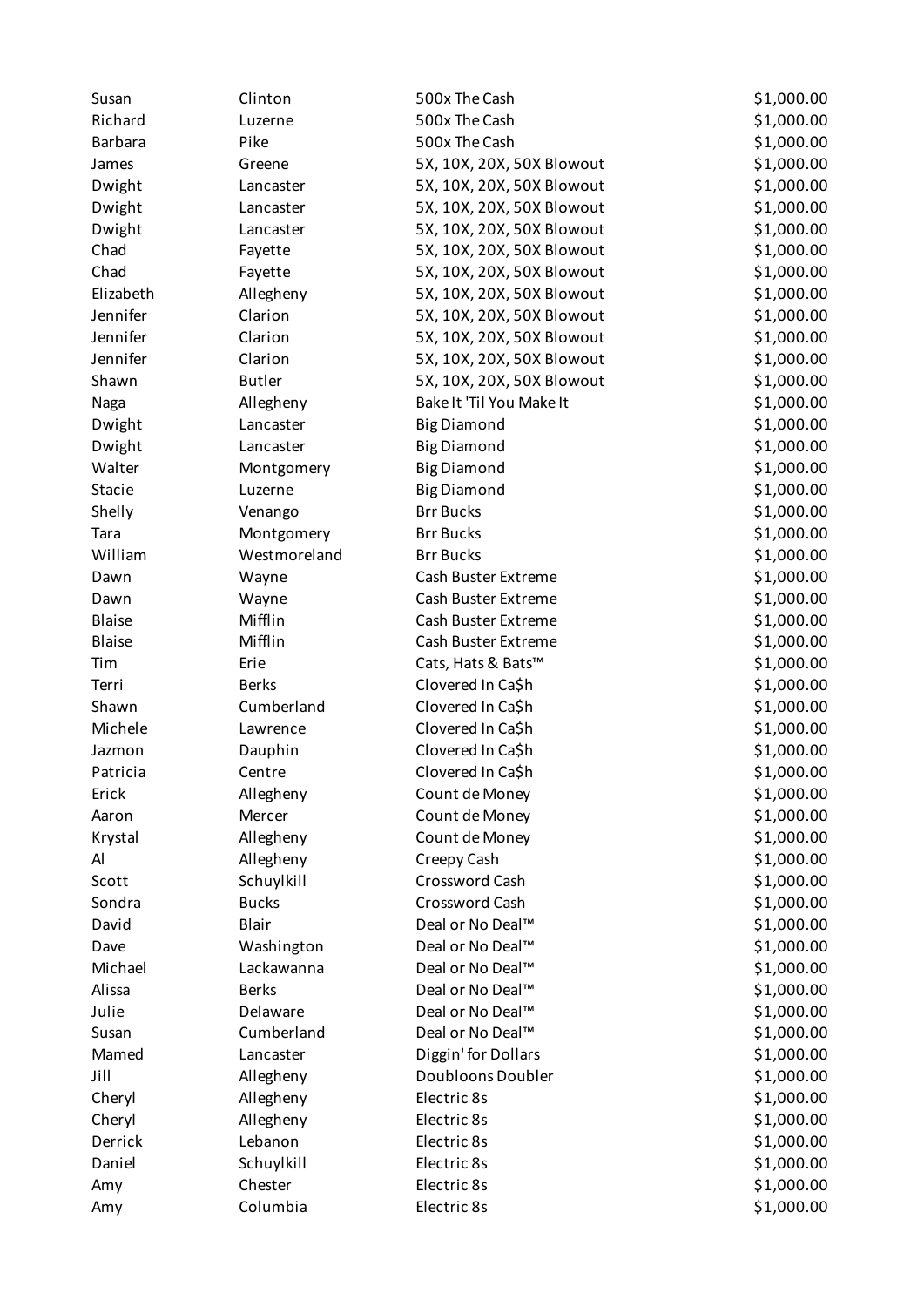| Melissa        | Northampton    | Electric 8s | \$1,000.00 |
|----------------|----------------|-------------|------------|
| Christopher    | Columbia       | Electric 8s | \$1,000.00 |
| Gloria         | <b>Butler</b>  | Electric 8s | \$1,000.00 |
| Kathy          | <b>Butler</b>  | Electric 8s | \$1,000.00 |
| Elissa         | Washington     | Electric 8s | \$1,000.00 |
| Andrea         | Franklin       | Electric 8s | \$1,000.00 |
| <b>Barbara</b> | Indiana        | Electric 8s | \$1,000.00 |
| Charles        | Delaware       | Electric 8s | \$1,000.00 |
| <b>Barbara</b> | Northumberland | Electric 8s | \$1,000.00 |
| Christina      | Crawford       | Electric 8s | \$1,000.00 |
| Michael        | Montgomery     | Electric 8s | \$1,000.00 |
| Harrison       | Erie           | Electric 8s | \$1,000.00 |
| Harrison       | Erie           | Electric 8s | \$1,000.00 |
| Christopher    | Luzerne        | Electric 8s | \$1,000.00 |
| Mike           | Adams          | Electric 8s | \$1,000.00 |
| Mike           | Adams          | Electric 8s | \$1,000.00 |
| Ashley         | Wayne          | Electric 8s | \$1,000.00 |
| David          | York           | Electric 8s | \$1,000.00 |
| Lee            | Dauphin        | Electric 8s | \$1,000.00 |
| Lee            | Dauphin        | Electric 8s | \$1,000.00 |
| Karen          | Dauphin        | Electric 8s | \$1,000.00 |
| Talonna        | Allegheny      | Electric 8s | \$1,000.00 |
| Tami           | Tioga          | Electric 8s | \$1,000.00 |
| Erin           | Fayette        | Electric 8s | \$1,000.00 |
| Joseph         | Washington     | Electric 8s | \$1,000.00 |
| Joseph         | Washington     | Electric 8s | \$1,000.00 |
| Eva            | Lancaster      | Electric 8s | \$1,000.00 |
| Andrew         | Carbon         | Electric 8s | \$1,000.00 |
| Richard        | <b>Bucks</b>   | Electric 8s | \$1,000.00 |
| Lisa           | Montgomery     | Electric 8s | \$1,000.00 |
| George         | Lancaster      | Electric 8s | \$1,000.00 |
| Christine      | Philadelphia   | Electric 8s | \$1,000.00 |
| <b>Brian</b>   | Philadelphia   | Electric 8s | \$1,000.00 |
| Armond         | Philadelphia   | Electric 8s | \$1,000.00 |
| Cenedra        | <b>Bucks</b>   | Electric 8s | \$1,000.00 |
| Janice         | Montgomery     | Electric 8s | \$1,000.00 |
| Angie          | Fayette        | Electric 8s | \$1,000.00 |
| Kirk           | Greene         | Electric 8s | \$1,000.00 |
| Cheryl         | Allegheny      | Fabulous 50 | \$1,000.00 |
| Kevin          | Lehigh         | Fabulous 50 | \$1,000.00 |
| Michael        | Lehigh         | Fabulous 50 | \$1,000.00 |
| Tammy          | Union          | Fabulous 50 | \$1,000.00 |
| Matthew        | Allegheny      | Fabulous 50 | \$1,000.00 |
| Matthew        | Allegheny      | Fabulous 50 | \$1,000.00 |
| Bernice        | Clearfield     | Fabulous 50 | \$1,000.00 |
| <b>Bradley</b> | Schuylkill     | Fabulous 50 | \$1,000.00 |
| <b>Brian</b>   | Adams          | Fabulous 50 | \$1,000.00 |
| David          | York           | Fabulous 50 | \$1,000.00 |
| David          | York           | Fabulous 50 | \$1,000.00 |
| David          | York           | Fabulous 50 | \$1,000.00 |
| David          | York           | Fabulous 50 | \$1,000.00 |
| David          | York           | Fabulous 50 | \$1,000.00 |
|                |                |             |            |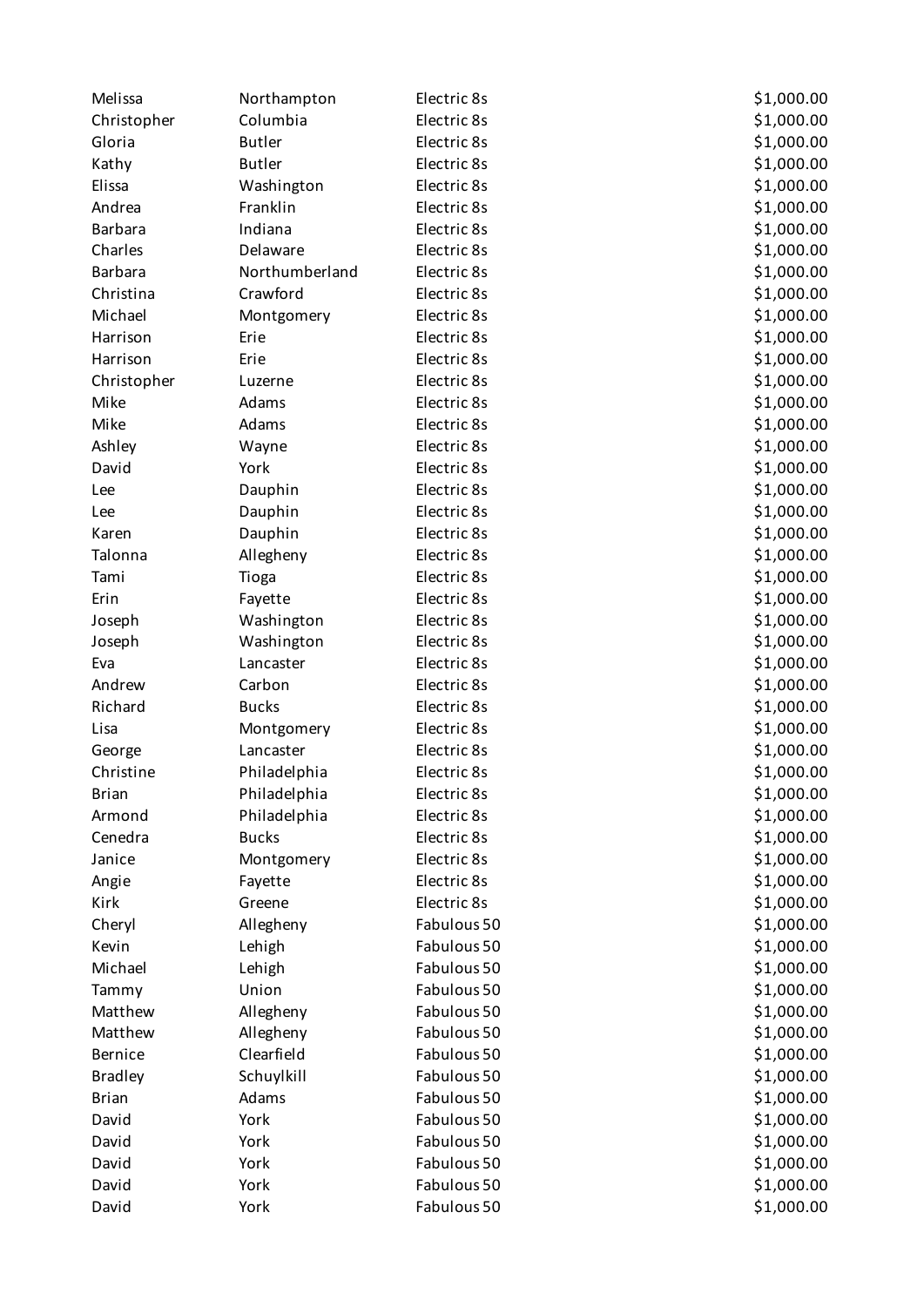| David           | York          | Fabulous 50                | \$1,000.00 |
|-----------------|---------------|----------------------------|------------|
| David           | York          | Fabulous 50                | \$1,000.00 |
| Erin            | Fayette       | Fabulous 50                | \$1,000.00 |
| Erin            | Fayette       | Fabulous 50                | \$1,000.00 |
| Erin            | Fayette       | Fabulous 50                | \$1,000.00 |
| Erin            | Fayette       | Fabulous 50                | \$1,000.00 |
| Adam            | Allegheny     | Fabulous 50                | \$1,000.00 |
| Adam            | Allegheny     | Fabulous 50                | \$1,000.00 |
| Jackie          | <b>Bucks</b>  | Fabulous 50                | \$1,000.00 |
| Sarah           | Venango       | Fabulous 50                | \$1,000.00 |
| Sarah           | Venango       | Fabulous 50                | \$1,000.00 |
| Sarah           | Venango       | Fabulous 50                | \$1,000.00 |
| Sarah           | Venango       | Fabulous 50                | \$1,000.00 |
| Sarah           | Venango       | Fabulous 50                | \$1,000.00 |
| Sarah           | Venango       | Fabulous 50                | \$1,000.00 |
| Sarah           | Venango       | Fabulous 50                | \$1,000.00 |
| Sarah           | Venango       | Fabulous 50                | \$1,000.00 |
| Sarah           | Venango       | Fabulous 50                | \$1,000.00 |
| Sarah           | Venango       | Fabulous 50                | \$1,000.00 |
| Sarah           | Venango       | Fabulous 50                | \$1,000.00 |
| Jocelyn         | Lehigh        | Fabulous 50                | \$1,000.00 |
| Jocelyn         | Lehigh        | Fabulous 50                | \$1,000.00 |
| Ashlee          | Chester       | Fabulous 50                | \$1,000.00 |
| Donna           | Philadelphia  | Fabulous 50                | \$1,000.00 |
| Jennifer        | Allegheny     | Fabulous 50                | \$1,000.00 |
| Cory            | Jefferson     | Fabulous 50                | \$1,000.00 |
| Suzanne         | Wyoming       | Fabulous 50                | \$1,000.00 |
| Ruth            | Westmoreland  | Fabulous 50                | \$1,000.00 |
| Ruth            | Westmoreland  | Fabulous 50                | \$1,000.00 |
| Ruth            | Westmoreland  | Fabulous 50                | \$1,000.00 |
| Ruth            | Westmoreland  | Fabulous 50                | \$1,000.00 |
| Ruth            | Westmoreland  | Fabulous 50                | \$1,000.00 |
| Si              | <b>Berks</b>  | Fabulous 50                | \$1,000.00 |
| Joseph          | <b>Butler</b> | Fabulous 50                | \$1,000.00 |
| Joseph          | <b>Butler</b> | Fabulous 50                | \$1,000.00 |
| Joseph          | <b>Butler</b> | Fabulous 50                | \$1,000.00 |
| Joseph          | <b>Butler</b> | Fabulous 50                | \$1,000.00 |
| Joseph          | <b>Butler</b> | Fabulous 50                | \$1,000.00 |
| Joseph          | <b>Butler</b> | Fabulous 50                | \$1,000.00 |
| Kelly           | Bedford       | <b>Fairground Fortunes</b> | \$1,000.00 |
| Russ            | Monroe        | Fall Into Money            | \$1,000.00 |
| Jeanie          | Greene        | Fall Into Money            | \$1,000.00 |
| Leslie          | Lycoming      | Fast Buck Lucky            | \$1,000.00 |
| Lisa            | Allegheny     | Flurry of Cash             | \$1,000.00 |
| Julie           | Lackawanna    | Fruit Loot                 | \$1,000.00 |
| Cynthia         | Erie          | Gifts Galore               | \$1,000.00 |
| Elizabeth       | Westmoreland  | Gifts Galore               | \$1,000.00 |
| Sara            | Luzerne       | Gold Fish®                 | \$1,000.00 |
| <b>Brittany</b> | Cambria       | Gold Fish®                 | \$1,000.00 |
| Alex            | <b>Bucks</b>  | Gold Fish®                 | \$1,000.00 |
| Cristine        | Susquehanna   | Gold Fish®                 | \$1,000.00 |
| Cheryl          | Schuylkill    | Gold Fish®                 | \$1,000.00 |
|                 |               |                            |            |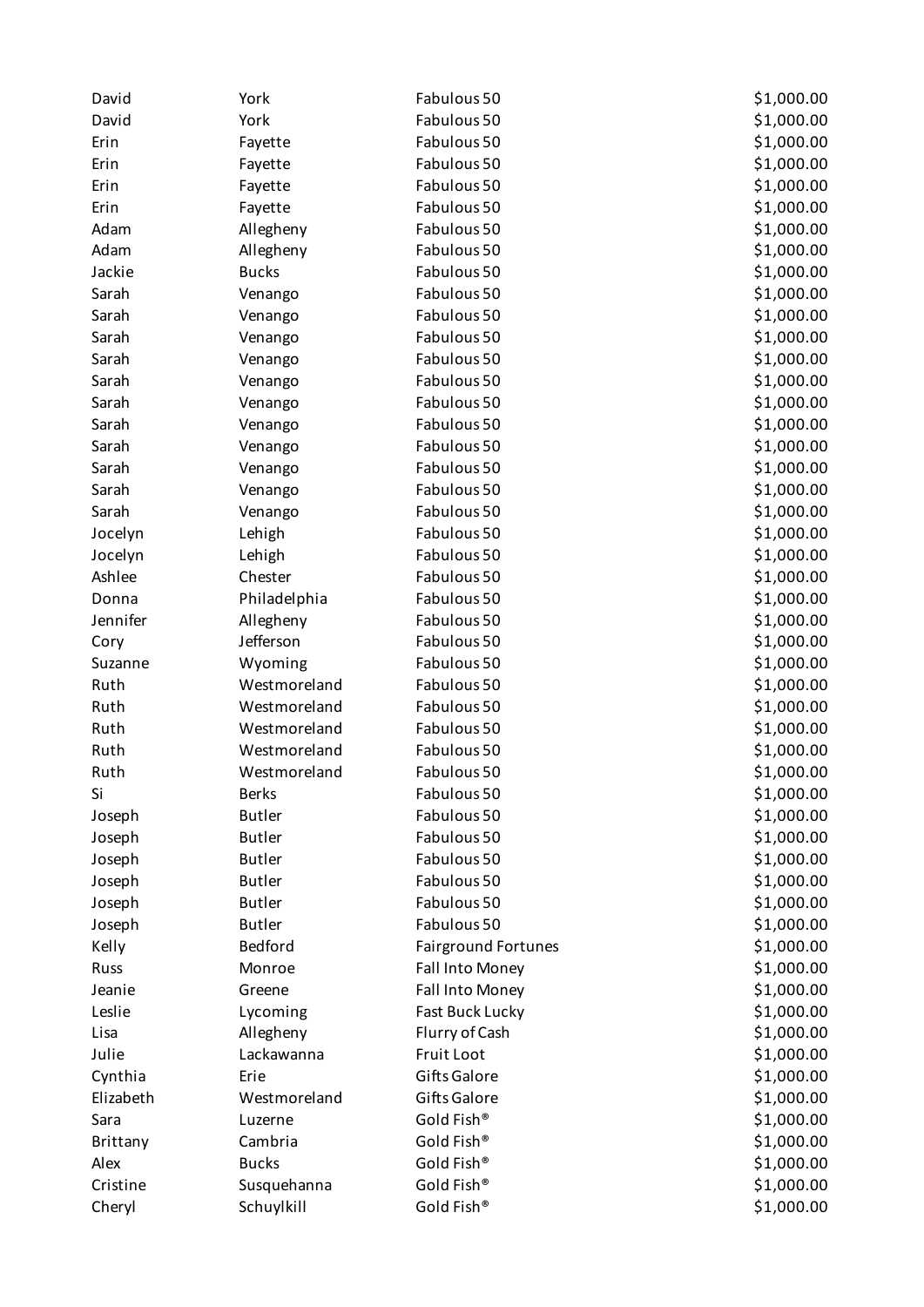| Jocelyn   | Lehigh          | Gold Fish®              | \$1,000.00 |
|-----------|-----------------|-------------------------|------------|
| Ryan      | Lawrence        | Gorilla Go Wild         | \$1,000.00 |
| Ruth      | Westmoreland    | Gorilla Go Wild         | \$1,000.00 |
| Rebecca   | Lancaster       | Grumpy Cat <sup>®</sup> | \$1,000.00 |
| Diana     | Montgomery      | Jungle Tumble Jackpots  | \$1,000.00 |
| Migdalia  | Delaware        | Jungle Tumble Jackpots  | \$1,000.00 |
| Robert    | <b>Bucks</b>    | Jungle Tumble Jackpots  | \$1,000.00 |
| Jodi      | Allegheny       | Jungle Tumble Jackpots  | \$1,000.00 |
| Jodi      | Allegheny       | Jungle Tumble Jackpots  | \$1,000.00 |
| Jodi      | Allegheny       | Jungle Tumble Jackpots  | \$1,000.00 |
| Jodi      | Allegheny       | Jungle Tumble Jackpots  | \$1,000.00 |
| Mark      | Erie            | Jungle Tumble Jackpots  | \$1,000.00 |
| Joey      | Dauphin         | Jungle Tumble Jackpots  | \$1,000.00 |
| Lisa      | <b>Bradford</b> | Jungle Tumble Jackpots  | \$1,000.00 |
| Amy       | Delaware        | Jungle Tumble Jackpots  | \$1,000.00 |
| Mary      | Cambria         | Jungle Tumble Jackpots  | \$1,000.00 |
| Richard   | <b>Butler</b>   | Jungle Tumble Jackpots  | \$1,000.00 |
| Tara      | Luzerne         | Jungle Tumble Jackpots  | \$1,000.00 |
| Victoria  | Forest          | Jungle Tumble Jackpots  | \$1,000.00 |
| Sandra    | Pike            | Jungle Tumble Jackpots  | \$1,000.00 |
| Sandra    | Pike            | Jungle Tumble Jackpots  | \$1,000.00 |
| Susan     | Clinton         | Jungle Tumble Jackpots  | \$1,000.00 |
| Jackie    | <b>Bucks</b>    | Jungle Tumble Jackpots  | \$1,000.00 |
| Heather   | Chester         | Jungle Tumble Jackpots  | \$1,000.00 |
| Cynthia   | Carbon          | Jungle Tumble Jackpots  | \$1,000.00 |
| Angel     | <b>Bucks</b>    | Jungle Tumble Jackpots  | \$1,000.00 |
| Jennifer  | Luzerne         | The Luckiest Number 13  | \$1,000.00 |
| James     | Philadelphia    | The Luckiest Number 13  | \$1,000.00 |
| Jerry     | Allegheny       | The Luckiest Number 13  | \$1,000.00 |
| Chrystal  | <b>Berks</b>    | The Luckiest Number 13  | \$1,000.00 |
| Robert    | Montgomery      | Lucky You               | \$1,000.00 |
| Deanna    | Luzerne         | Lucky You               | \$1,000.00 |
| Deanna    | Luzerne         | Lucky You               | \$1,000.00 |
| Salvatore | Dauphin         | <b>Magnified Money</b>  | \$1,000.00 |
| Adam      | Allegheny       | <b>Magnified Money</b>  | \$1,000.00 |
| Crystal   | Philadelphia    | <b>Magnified Money</b>  | \$1,000.00 |
| Christina | Luzerne         | <b>Magnified Money</b>  | \$1,000.00 |
| Kara      | <b>Bucks</b>    | <b>Magnified Money</b>  | \$1,000.00 |
| Kristine  | York            | <b>Magnified Money</b>  | \$1,000.00 |
| Kristine  | York            | <b>Magnified Money</b>  | \$1,000.00 |
| Rosalynn  | York            | <b>Magnified Money</b>  | \$1,000.00 |
| Robert    | Venango         | Money Bee               | \$1,000.00 |
| Katelyn   | Dauphin         | Monopoly™               | \$1,000.00 |
| Ronetta   | Cumberland      | Monopoly™               | \$1,000.00 |
| Chrystal  | <b>Berks</b>    | Monopoly™               | \$1,000.00 |
| Joanne    | Lackawanna      | Monopoly™               | \$1,000.00 |
| Joanne    | Delaware        | Neon Keno               | \$1,000.00 |
| Timothy   | Northampton     | Pennsylvania Cash Drop  | \$1,000.00 |
| Bonnie    | York            | Pennsylvania Cash Drop  | \$1,000.00 |
| Andrew    | Montgomery      | Pennsylvania Cash Drop  | \$1,000.00 |
| Ruth      | Franklin        | Pennsylvania Cash Drop  | \$1,000.00 |
| Christina | Cambria         | Pennsylvania Cash Drop  | \$1,000.00 |
|           |                 |                         |            |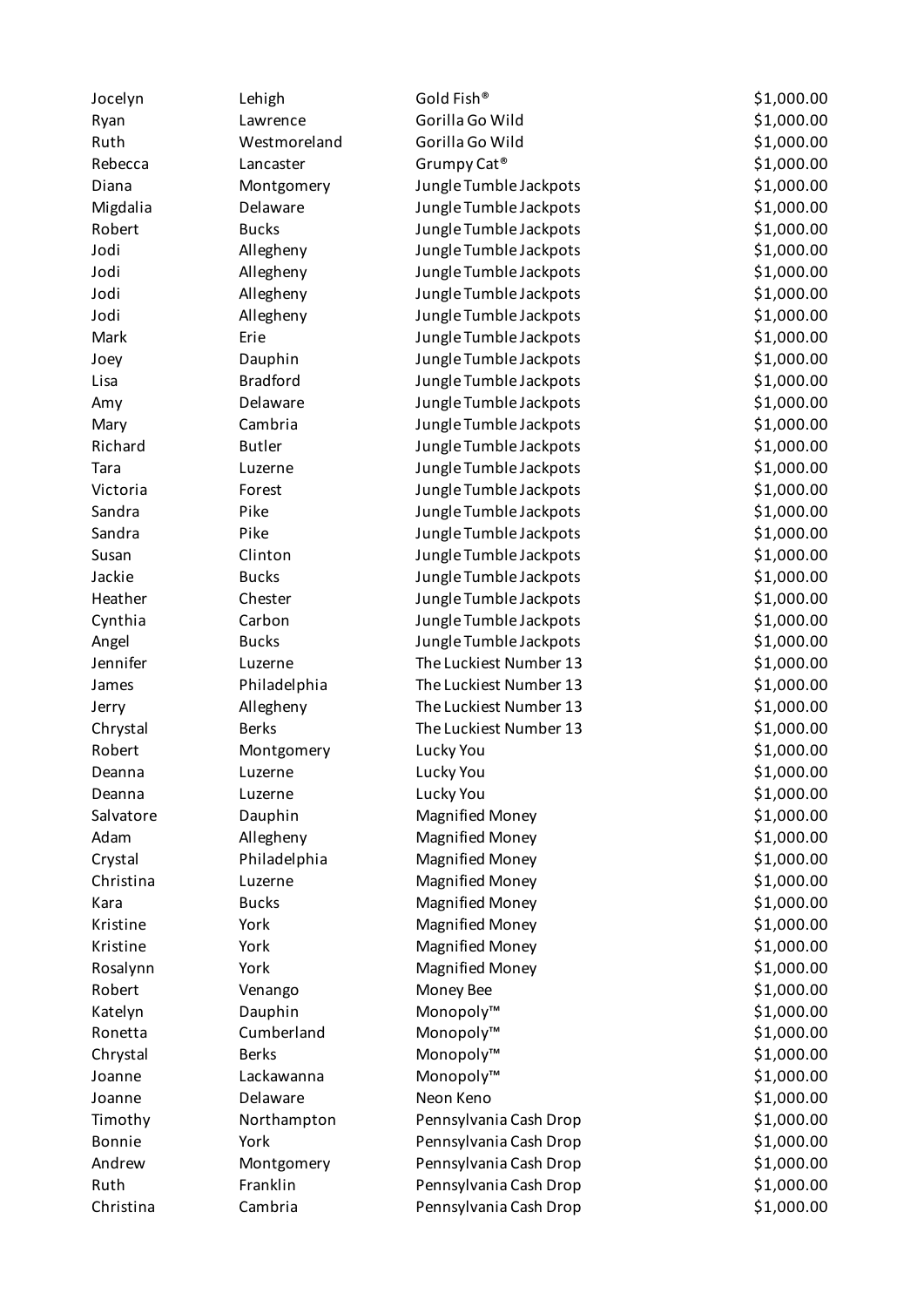| Christina | Cambria      | Pennsylvania Cash Drop | \$1,000.00 |
|-----------|--------------|------------------------|------------|
| Timothy   | Lebanon      | Pennsylvania Cash Drop | \$1,000.00 |
| Denise    | Luzerne      | Pennsylvania Cash Drop | \$1,000.00 |
| Kelly     | Schuylkill   | Pennsylvania Cash Drop | \$1,000.00 |
| Karen     | Monroe       | Pennsylvania Cash Drop | \$1,000.00 |
| Jennifer  | Luzerne      | Pennsylvania Cash Drop | \$1,000.00 |
| Patricia  | Blair        | Pennsylvania Payout    | \$1,000.00 |
| James     | Greene       | Pennsylvania Payout    | \$1,000.00 |
| Alan      | Erie         | Pennsylvania Payout    | \$1,000.00 |
| Alan      | Erie         | Pennsylvania Payout    | \$1,000.00 |
| Alan      | Erie         | Pennsylvania Payout    | \$1,000.00 |
| Alan      | Erie         | Pennsylvania Payout    | \$1,000.00 |
| Alan      | Erie         | Pennsylvania Payout    | \$1,000.00 |
| Michael   | Delaware     | Pennsylvania Payout    | \$1,000.00 |
| Jodi      | Washington   | Pennsylvania Payout    | \$1,000.00 |
| Denise    | Cumberland   | Pennsylvania Payout    | \$1,000.00 |
| Kandas    | Erie         | Pennsylvania Payout    | \$1,000.00 |
| Maureen   | Allegheny    | Pennsylvania Payout    | \$1,000.00 |
| Maureen   | Allegheny    | Pennsylvania Payout    | \$1,000.00 |
| Maureen   | Allegheny    | Pennsylvania Payout    | \$1,000.00 |
| Don       | Indiana      | Pennsylvania Payout    | \$1,000.00 |
| Ryan      | Monroe       | Pennsylvania Payout    | \$1,000.00 |
| Ryan      | Monroe       | Pennsylvania Payout    | \$1,000.00 |
| Sandra    | Erie         | Pennsylvania Payout    | \$1,000.00 |
| Jennifer  | Out Of State | Pennsylvania VIP       | \$1,000.00 |
| Robert    | <b>Bucks</b> | Pennsylvania VIP       | \$1,000.00 |
| Joelle    | <b>Berks</b> | Pharaoh's Multiplier   | \$1,000.00 |
| James     | Greene       | Piggy Bank Payout      | \$1,000.00 |
| Szykie    | Philadelphia | <b>Pyramid Riches</b>  | \$1,000.00 |
| Angela    | Out Of State | Red Hot 10s            | \$1,000.00 |
| Nicole    | Franklin     | Red Hot 10s            | \$1,000.00 |
| Debbie    | Allegheny    | Red Hot 10s            | \$1,000.00 |
| Blaise    | Mifflin      | Red Hot 10s            | \$1,000.00 |
| Cheryl    | Allegheny    | Red Hot Keno           | \$1,000.00 |
| Cheryl    | Allegheny    | Red Hot Keno           | \$1,000.00 |
| Richard   | Blair        | Red Hot Keno           | \$1,000.00 |
| Eleanor   | <b>Bucks</b> | Red Hot Keno           | \$1,000.00 |
| Eleanor   | <b>Bucks</b> | Red Hot Keno           | \$1,000.00 |
| Dawn      | York         | Red Hot Keno           | \$1,000.00 |
| Dawn      | York         | Red Hot Keno           | \$1,000.00 |
| Andrey    | Erie         | Slingo                 | \$1,000.00 |
| Sherry    | Lehigh       | Snow Me the Money      | \$1,000.00 |
| Ruth      | Crawford     | Snow Me the Money      | \$1,000.00 |
| Ruth      | Crawford     | Snow Me the Money      | \$1,000.00 |
| David     | Dauphin      | Snow Me the Money      | \$1,000.00 |
| Tony      | Mckean       | Snow Me the Money      | \$1,000.00 |
| Dave      | Allegheny    | Snow Me the Money      | \$1,000.00 |
| Kara      | <b>Bucks</b> | Snow Me the Money      | \$1,000.00 |
| Kara      | <b>Bucks</b> | Snow Me the Money      | \$1,000.00 |
| Kara      | <b>Bucks</b> | Snow Me the Money      | \$1,000.00 |
| Kara      | <b>Bucks</b> | Snow Me the Money      | \$1,000.00 |
| Karen     | Elk          | Snow Me the Money      | \$1,000.00 |
|           |              |                        |            |